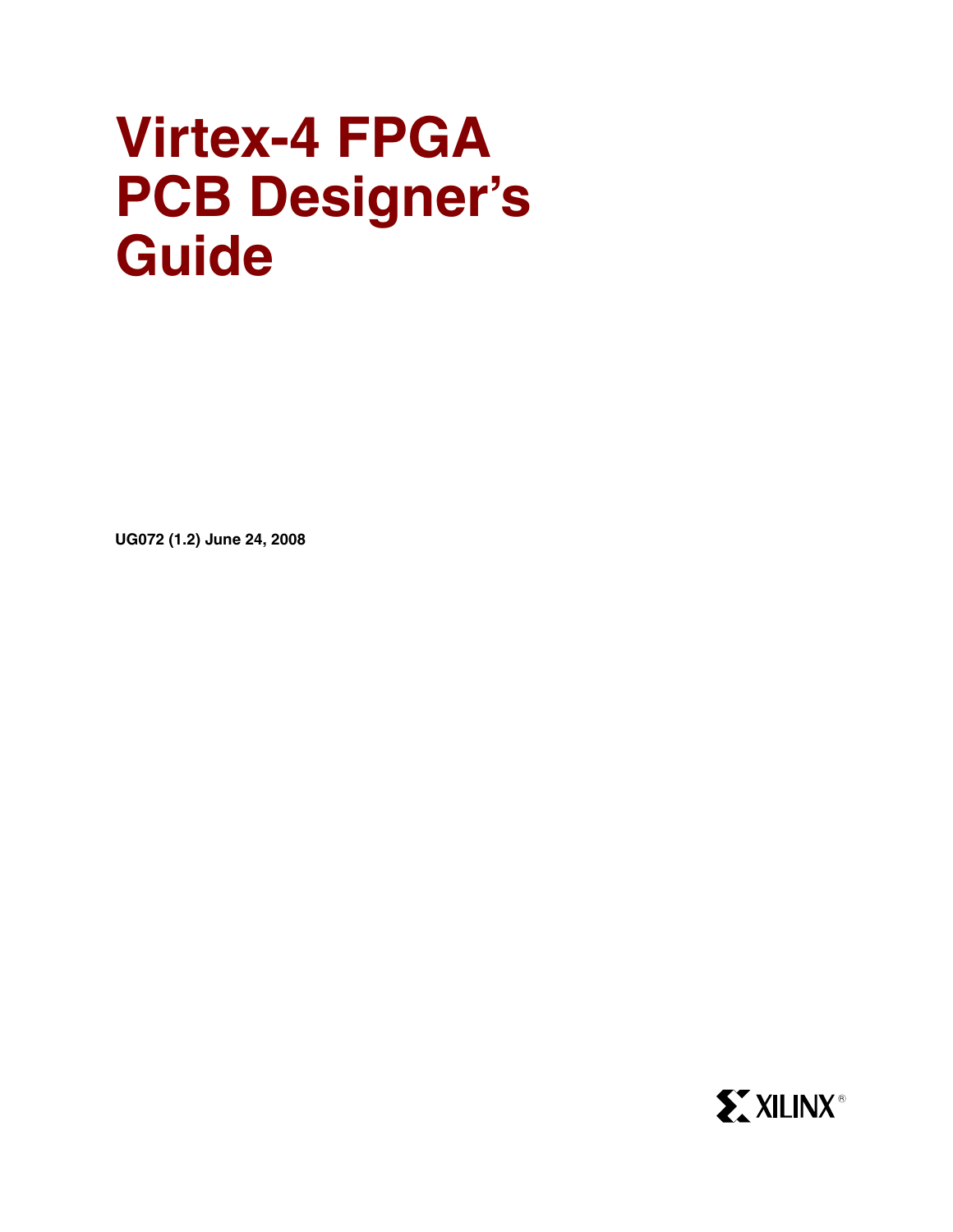

Xilinx is disclosing this user guide, manual, release note, and/or specification (the "Documentation") to you solely for use in the development of designs to operate with Xilinx hardware devices. You may not reproduce, distribute, republish, download, display, post, or transmit the Documentation in any form or by any means including, but not limited to, electronic, mechanical, photocopying, recording, or otherwise, without the prior written consent of Xilinx. Xilinx expressly disclaims any liability arising out of your use of the Documentation. Xilinx reserves the right, at its sole discretion, to change the Documentation without notice at any time. Xilinx assumes no obligation to correct any errors contained in the Documentation, or to advise you of any corrections or updates. Xilinx expressly disclaims any liability in connection with technical support or assistance that may be provided to you in connection with the Information.

THE DOCUMENTATION IS DISCLOSED TO YOU "AS-IS" WITH NO WARRANTY OF ANY KIND. XILINX MAKES NO OTHER WARRANTIES, WHETHER EXPRESS, IMPLIED, OR STATUTORY, REGARDING THE DOCUMENTATION, INCLUDING ANY WARRANTIES OF MERCHANTABILITY, FITNESS FOR A PARTICULAR PURPOSE, OR NONINFRINGEMENT OF THIRD-PARTY RIGHTS. IN NO EVENT WILL XILINX BE LIABLE FOR ANY CONSEQUENTIAL, INDIRECT, EXEMPLARY, SPECIAL, OR INCIDENTAL DAMAGES, INCLUDING ANY LOSS OF DATA OR LOST PROFITS, ARISING FROM YOUR USE OF THE DOCUMENTATION.

© 2004–2008 Xilinx, Inc. All rights reserved.

XILINX, the Xilinx logo, the Brand Window, and other designated brands included herein are trademarks of Xilinx, Inc. PowerPC is a trademark of IBM Corp. and is used under license. All other trademarks are the property of their respective owners.

## <span id="page-1-0"></span>**Revision History**

The following table shows the revision history for this document.

|          | <b>Version</b> | <b>Revision</b>                                                                     |
|----------|----------------|-------------------------------------------------------------------------------------|
| 08/02/04 | $1.0\,$        | Initial Xilinx release. Chapter 15 in printed Handbook is Chapter 4 in version 1.1. |
| 09/09/04 | 1.1            | Added Preface and Chapters 1, 2, and 3. Minimal revisions to Chapter 4.             |
| 06/24/08 | 1.2            | Removed SSTL3 rows from Table 2-1, page 14. Updated Appendix A, "References".       |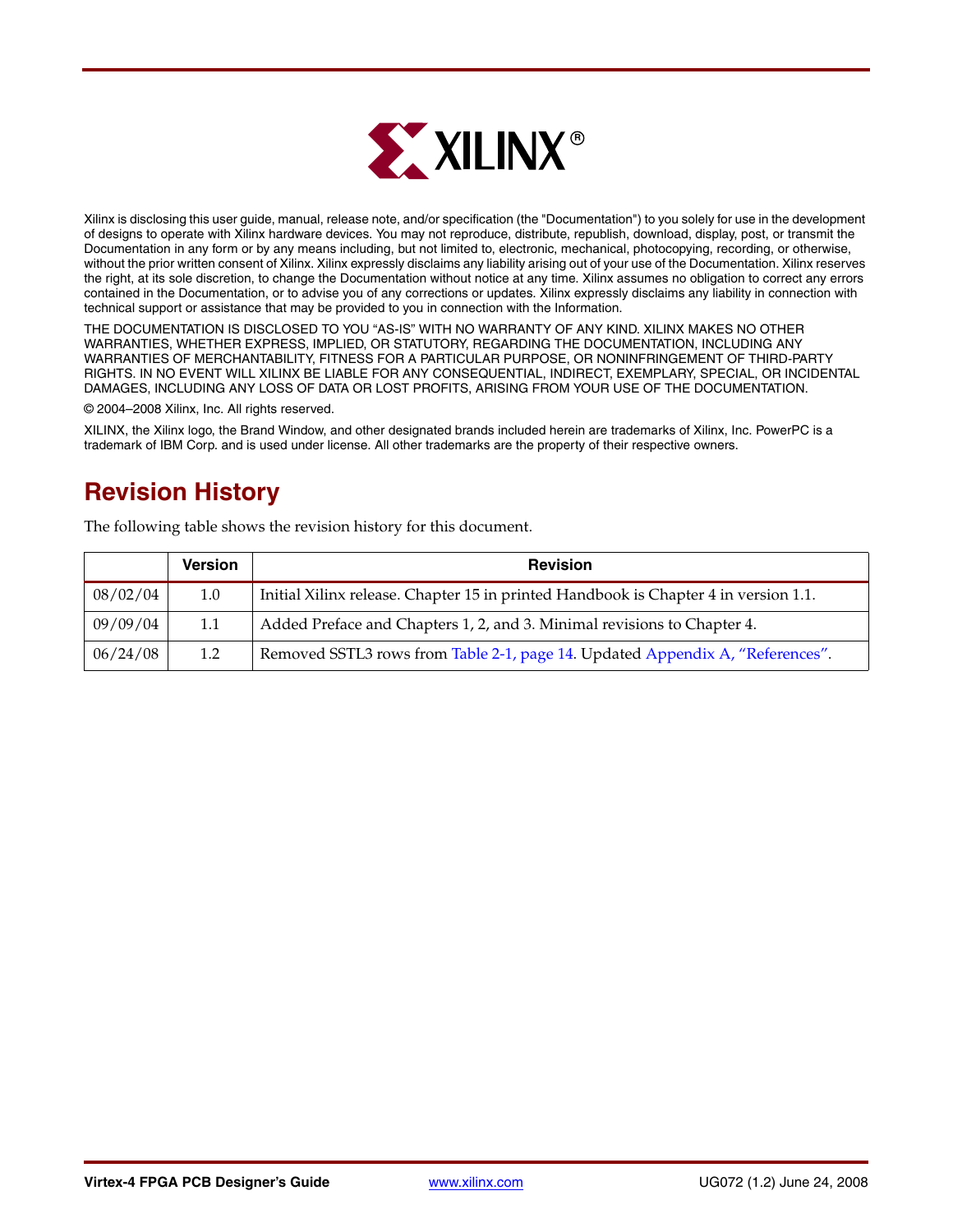# *Table of Contents*

|--|--|--|

## **[Preface: About This Guide](#page-4-0)**

### **[Chapter 1: PCB Technology Basics](#page-8-0)**

## **[Chapter 2: SelectIO Signaling](#page-12-0)**

## **[Chapter 3: Multi-Gigabit Serial Signaling](#page-26-0)**

## **[Chapter 4: Power Distribution System](#page-28-0)**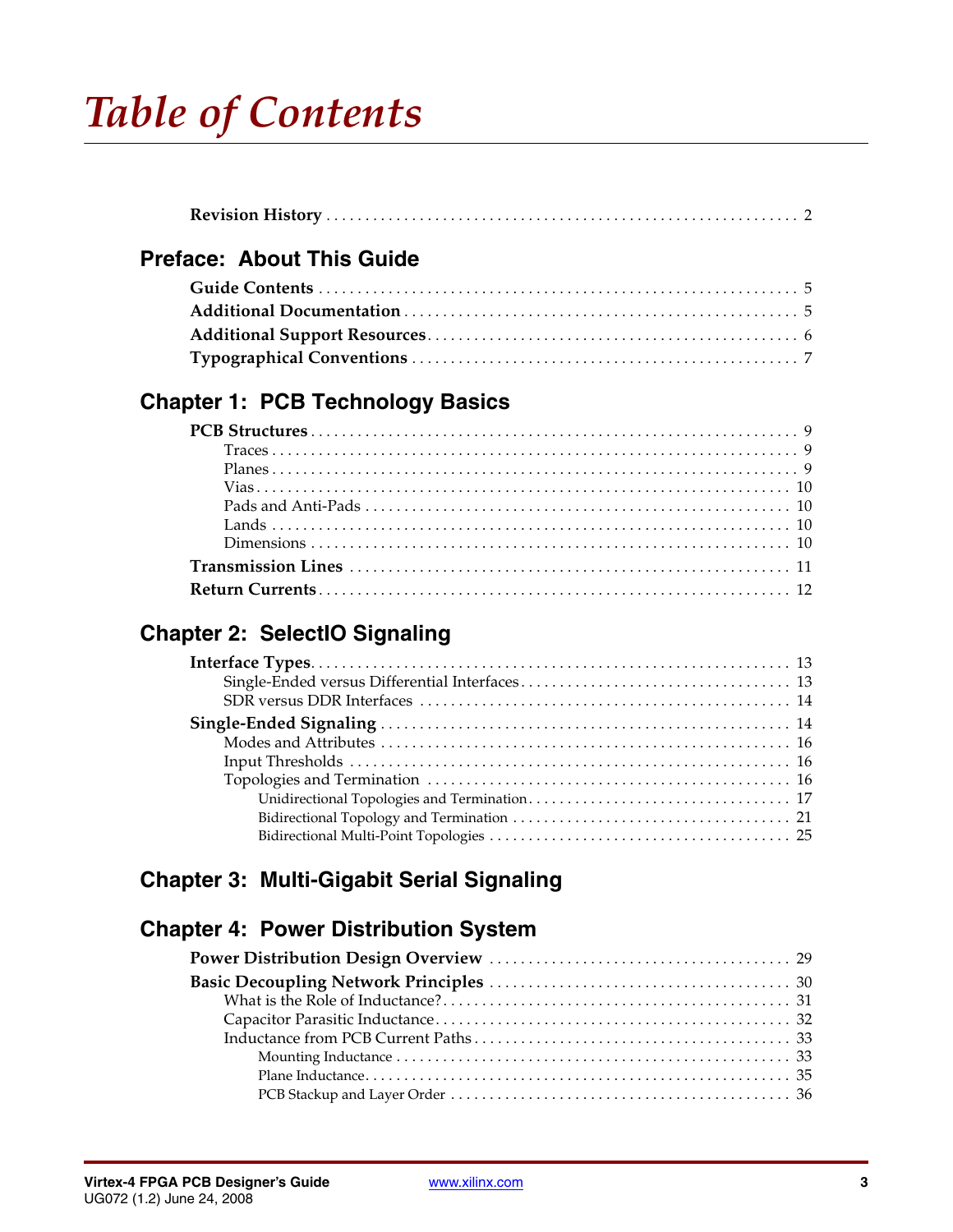| Step 1: Determining Critical Parameters of the FPGA  42                      |  |
|------------------------------------------------------------------------------|--|
| Step 2: Designing the Generic Bypassing Network  42                          |  |
|                                                                              |  |
|                                                                              |  |
|                                                                              |  |
|                                                                              |  |
|                                                                              |  |
| Step 6: Optimum Bypassing Network Design (Optional)  49                      |  |
|                                                                              |  |
|                                                                              |  |
| Possibility 2: Parasitic Inductance of Planes, Vias, or Connecting Traces 50 |  |
|                                                                              |  |
| Possibility 4: I/O Signal Return Current Travelling in Sub-Optimal Paths  51 |  |
|                                                                              |  |
|                                                                              |  |
|                                                                              |  |
|                                                                              |  |
|                                                                              |  |
|                                                                              |  |

## **[Appendix A: References](#page-54-1)**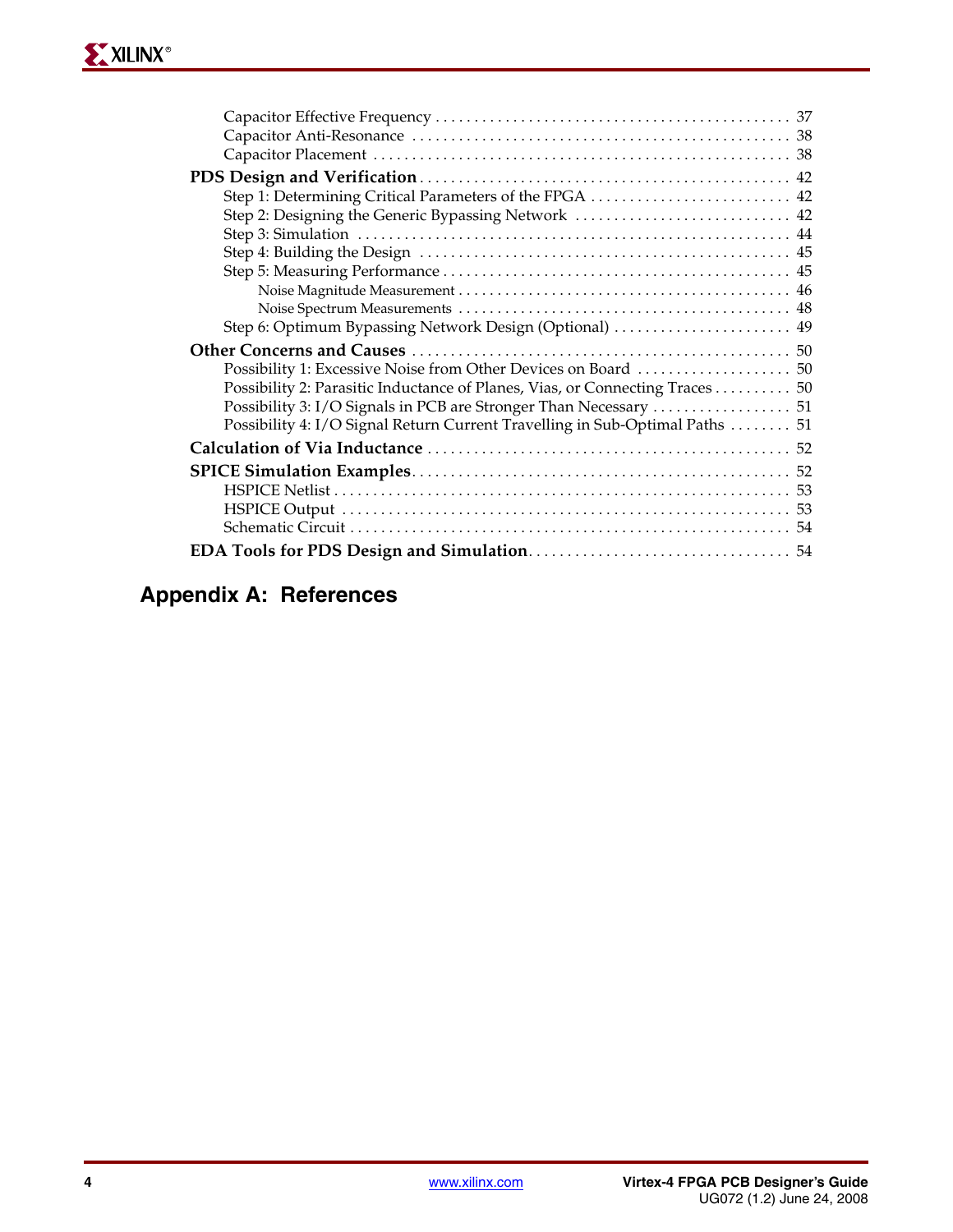

## *Preface*

# <span id="page-4-0"></span>*About This Guide*

This designer's guide provides information on the design of PCBs for Virtex®-4 devices. It considers all aspects of the PCB from the system level down to the minute details. Instead of providing information on device features and specifications, this design guide focuses on strategies for making design decisions at the PCB and interface level.

## <span id="page-4-1"></span>**Guide Contents**

This manual contains the following chapters:

• [Chapter 1, "PCB Technology Basics"](#page-8-4)

Discusses the basics of current PCB technology focusing on physical structures and common assumptions.

• [Chapter 2, "SelectIO Signaling"](#page-12-3)

Contains information on the choice of SelectIO™ standards, I/O topologies, and termination strategies as well as information on simulation and measurement techniques.

• [Chapter 3, "Multi-Gigabit Serial Signaling"](#page-26-1)

Provides PCB information and electrical requirements related to serial transceivers.

• [Chapter 4, "Power Distribution System"](#page-28-2)

Covers the power distribution system for Virtex-4 FPGAs, including all details of decoupling capacitor selection, use of voltage regulators and PCB geometries, simulation and measurement.

• [Appendix A, "References"](#page-54-0)

Provides additional information on references listed in this document.

## <span id="page-4-2"></span>**Additional Documentation**

The following documents are also available for download at <http://www.xilinx.com/virtex4>.

• Virtex-4 Family Overview

The features and product selection of the Virtex-4 family are outlined in this overview.

• Virtex-4 FPGA Data Sheet: DC and Switching Characteristics

This data sheet contains the DC and Switching Characteristic specifications for the Virtex-4 family.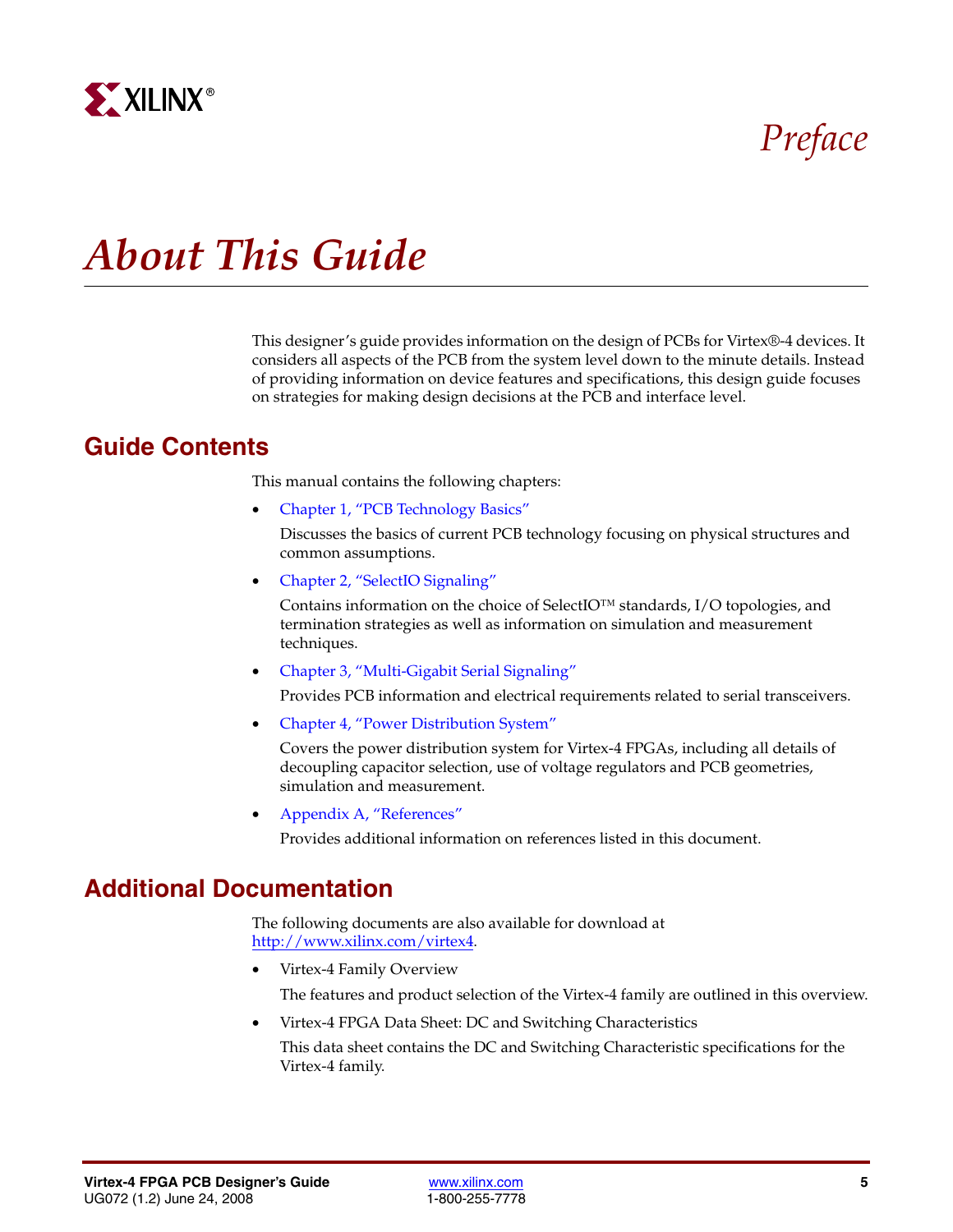• Virtex-4 FPGA User Guide

This guide includes chapters on:

- Clocking Resources
- Digital Clock Manager (DCM)
- Phase-Matched Clock Dividers (PMCD)
- Block RAM and FIFO memory
- Configurable Logic Blocks (CLBs)
- SelectIO Resources
- SelectIO Logic Resources
- Advanced SelectIO Logic Resources
- **System Monitor**
- XtremeDSP™ Design Considerations

This guide describes the XtremeDSP slice and includes reference designs for using DSP48 math functions and various FIR filters.

• Virtex-4 FPGA Configuration Guide

This all-encompassing configuration guide includes chapters on configuration interfaces (serial and SelectMAP), bitstream encryption, Boundary-Scan and JTAG configuration, reconfiguration techniques, and readback through the SelectMAP and JTAG interfaces.

• Virtex-4 FPGA Packaging and Pinout Specification

This specification includes the tables for device/package combinations and maximum I/Os, pin definitions, pinout tables, pinout diagrams, mechanical drawings, and thermal specifications.

• Virtex-4 RocketIO Multi-Gigabit Transceiver User Guide

This guide describes the RocketIO Multi-Gigabit Transceivers available in the Virtex-4-FX family.

• Virtex-4 FPGA Embedded Tri-Mode Ethernet MAC User Guide

This guide describes the Tri-mode Ethernet Media Access Controller available in the Virtex-4 FX family.

• PowerPC® 405 Processor Block Reference Guide

This guide is updated to include the PowerPC 405 processor block available in the Virtex-4 FX family.

## <span id="page-5-0"></span>**Additional Support Resources**

To search the database of silicon and software questions and answers, or to create a technical support case in WebCase, see the Xilinx website at: [http://www.xilinx.com/support.](http://www.xilinx.com/support)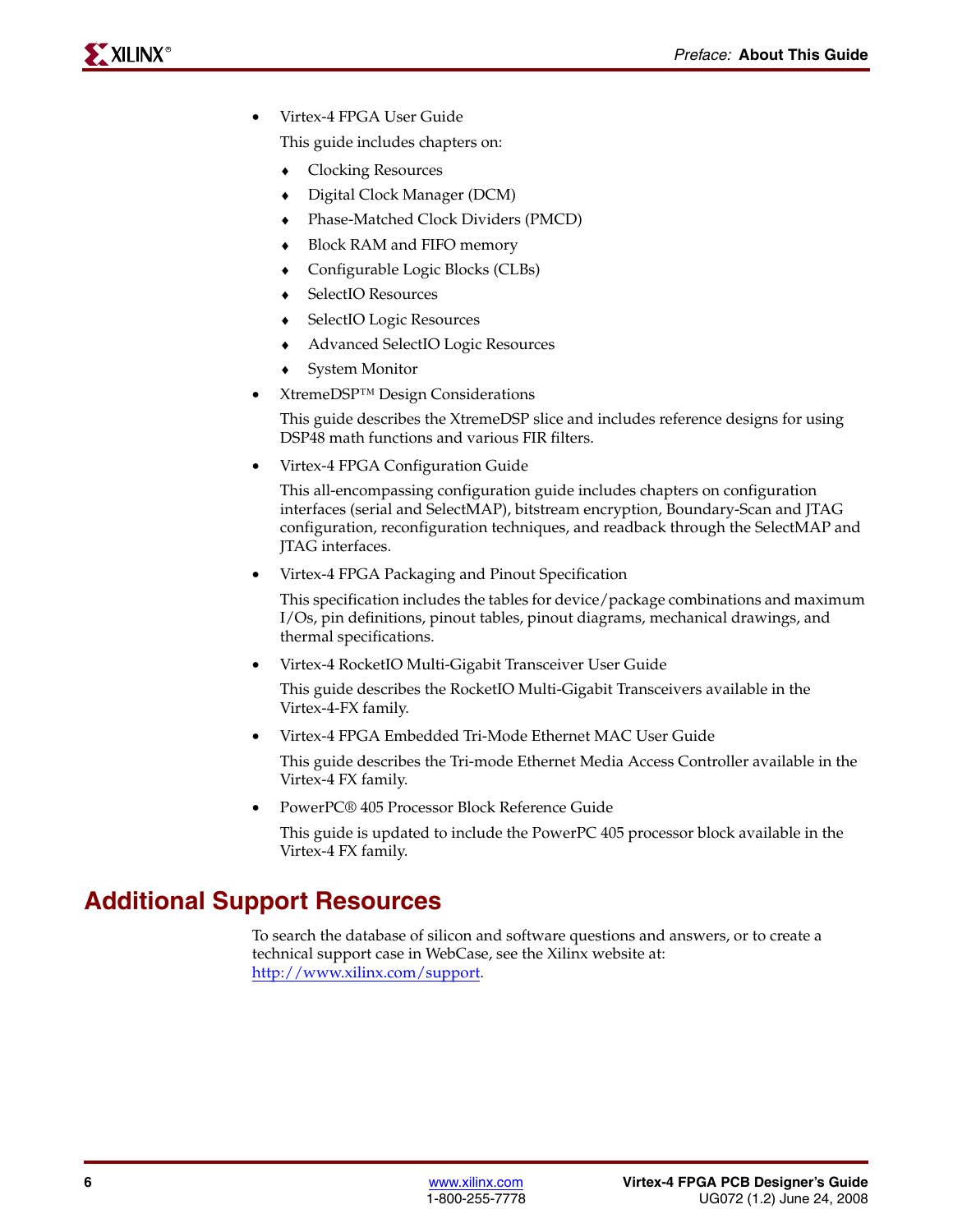

## <span id="page-6-0"></span>**Typographical Conventions**

This document uses the following typographical conventions. An example illustrates each convention.

| <b>Convention</b> | <b>Meaning or Use</b>           | <b>Example</b>                                                               |
|-------------------|---------------------------------|------------------------------------------------------------------------------|
| Italic font       | References to other documents   | See the <i>Virtex-4 FPGA</i><br>Configuration Guide for more<br>information. |
|                   | Emphasis in text                | The address (F) is asserted <i>after</i><br>clock event 2.                   |
| Underlined Text   | Indicates a link to a web page. | http://www.xilinx.com/virtex4                                                |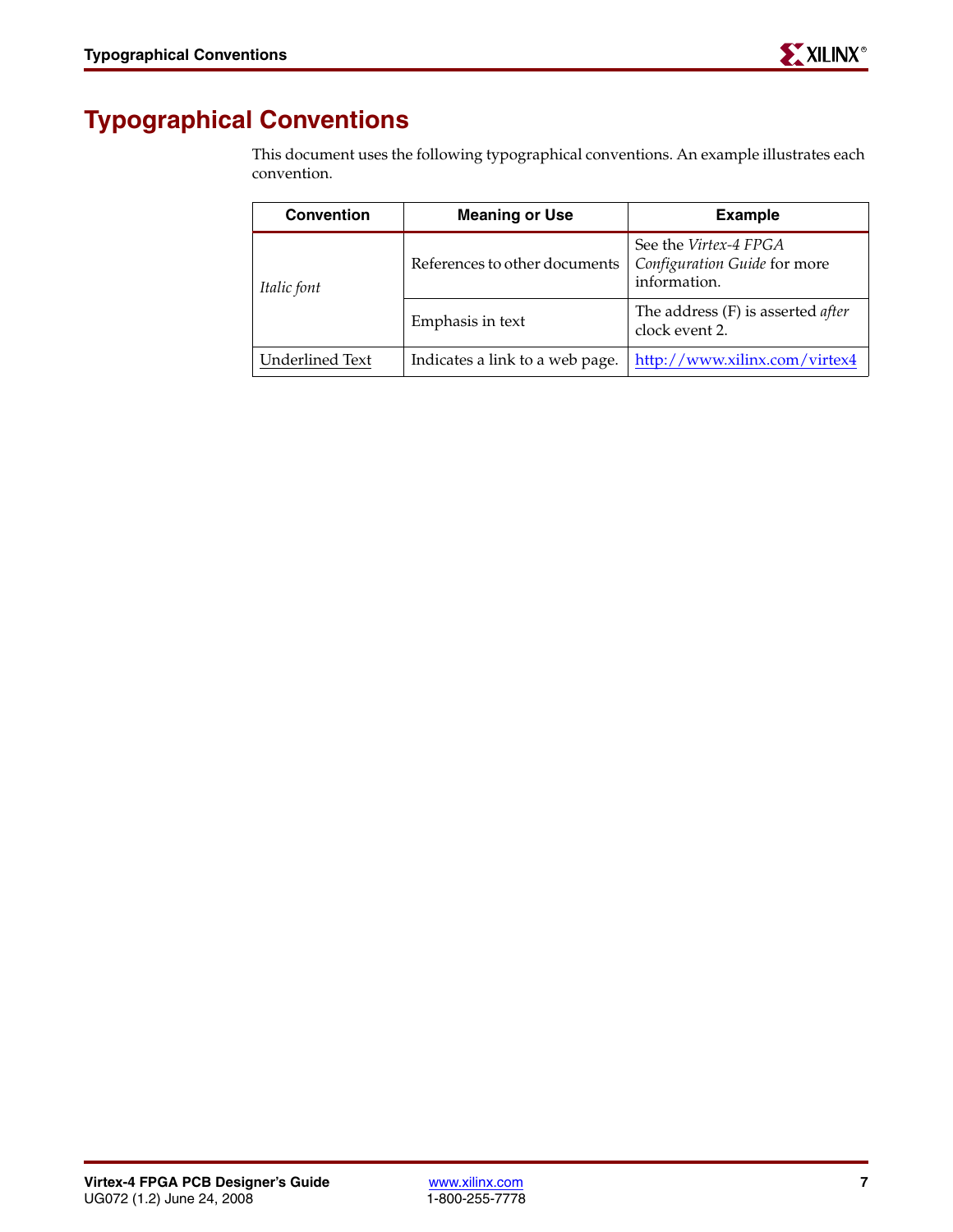

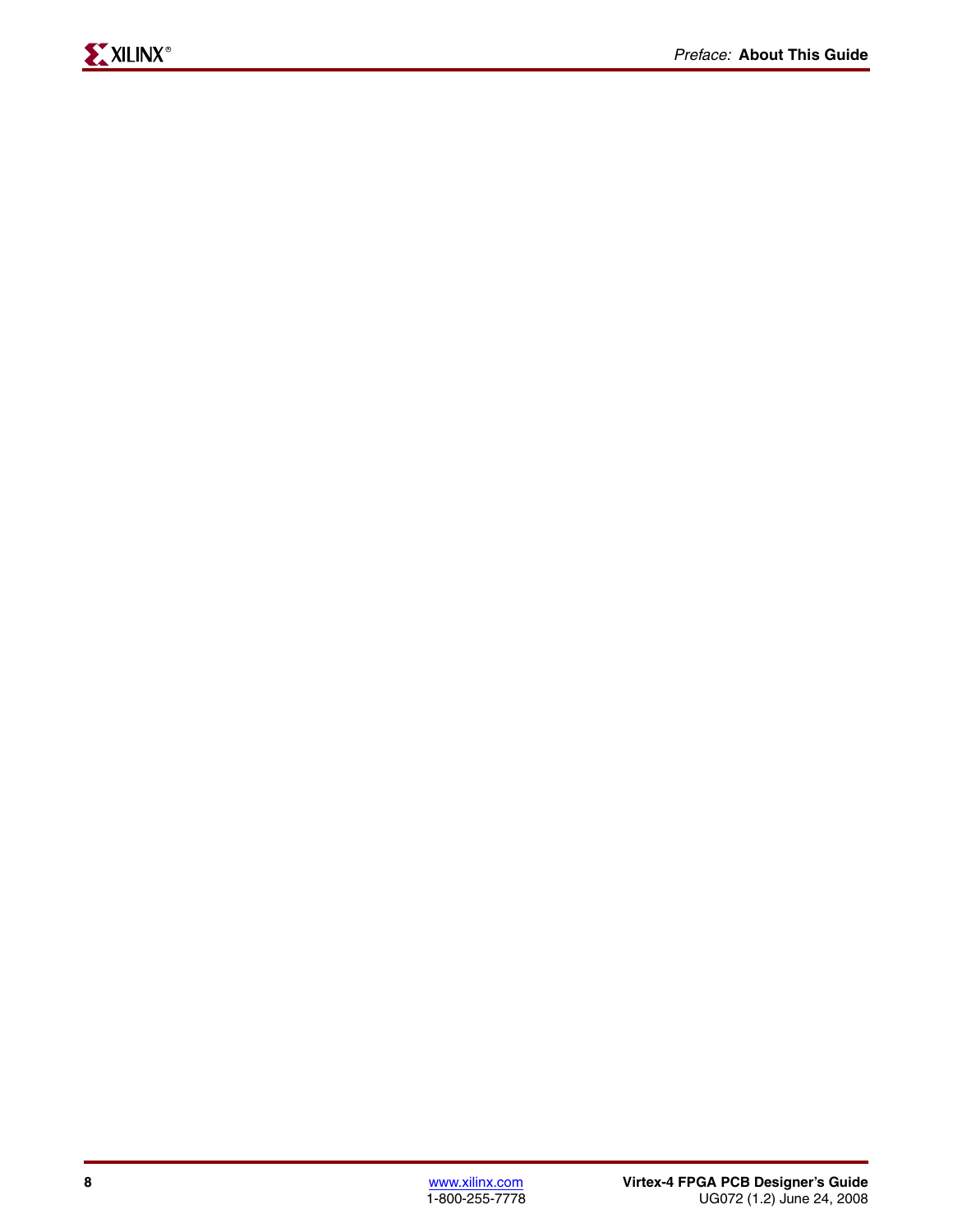

## *Chapter 1*

# <span id="page-8-4"></span><span id="page-8-0"></span>*PCB Technology Basics*

Printed Circuit Boards (PCBs) are electrical systems, having electrical properties just as complicated as the discrete components and devices mounted to them. The PCB designer has complete control over many aspects of the PCB. At the same time, current technology places constraints and limits on the geometries and resulting electrical properties. The following information is provided first as a primer, but also as a guide to the freedoms, limitations, and techniques for PCB designs using FPGAs.

This chapter contains the following sections:

- ["PCB Structures"](#page-8-1)
- ["Transmission Lines"](#page-10-0)
- ["Return Currents"](#page-11-0)

#### <span id="page-8-1"></span>**PCB Structures**

PCB technology has not changed significantly in the last few decades. An insulative substrate material (usually FR4, an epoxy/glass composite) with copper plating on both sides has portions of copper etched away to form conductive paths. A number of layers of plated and etched substrates are glued together in a stack with additional insulative substrates in-between the etched substrates. Holes are drilled through the stack. Conductive plating is applied to these holes, selectively forming conductive connections between the etched copper of different layers.

While there are advancements the areas of material properties, number of stacked layers, geometries, and drilling techniques (allowing holes that only penetrate only a portion of the stackup), the basic structures of PCBs have not changed. These structures, formed through the processes outlined above, are abstracted to a set of physical/electrical structures: Traces, Planes (or planelets), vias, and pads.

#### <span id="page-8-2"></span>**Traces**

A trace is a physical strip of metal (usually copper) making an electrical connection between two or more points on an X-Y coordinate of a PCB. Traces carry signals between these points.

#### <span id="page-8-3"></span>Planes

A plane is an uninterrupted area of metal covering the entirety of a PCB layer. A planelet, a variation of a plane, is an uninterrupted area of metal covering only a portion of a PCB layer. Typically a number of planelets exist in one PCB layer. Planes and planelets distribute power to a number of points on a PCB. They are very important in the transmission of signals along traces.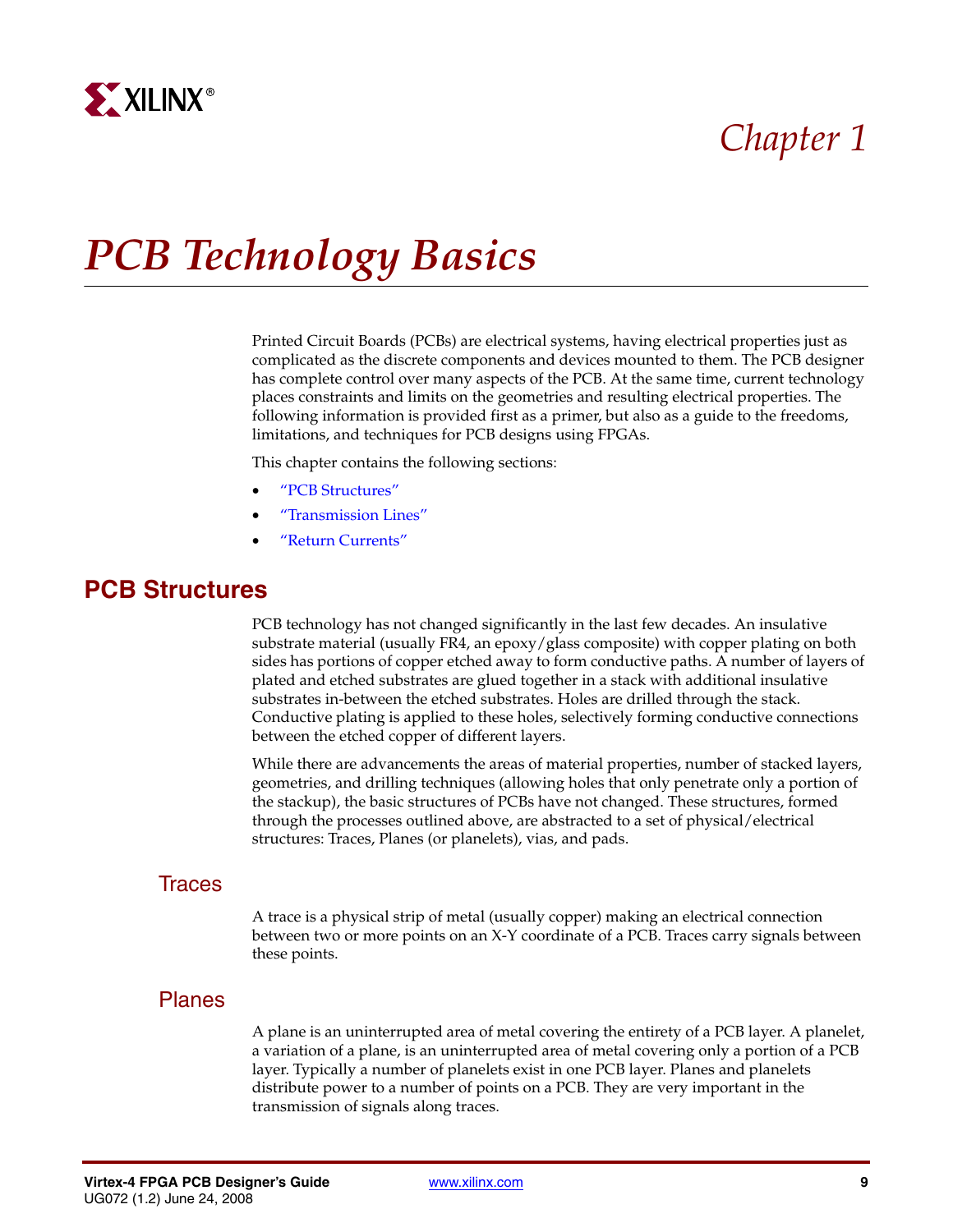#### <span id="page-9-0"></span>Vias

A via is a physical piece of metal making an electrical connection between two or more points in the z-space of a PCB. Vias carry signals or power between layers of a PCB. In current plated-through-hole (PTH) technology, a via is formed by plating the inner surface of a hole drilled through the PCB. A via is formed in current microvia technology (also known as High Density Interconnect or HDI) with a laser by ablating the substrate material and deforming the conductive plating, in the process forming a conductive connection. These types of Microvias formed cannot penetrate more than one or two layers, however, they can be stacked or stair-stepped to form vias traversing the full board thickness.

#### <span id="page-9-1"></span>Pads and Anti-Pads

Pads are small areas of copper in prescribed shapes. Anti-pads are small areas in prescribed shapes where copper is removed. Pads are used both with vias and as exposed outer-layer copper for mounting of surface-mount components. Anti-pads are used mainly with vias.

Since plated through-hole vias are conductive over the whole length, a method is needed to selectively making electrical connections to traces, planes and planelets of the various layers of a PCB. This is the function of pads and anti-pads.

For a via to make a solid connection to a trace on a PCB layer, a pad must be present for mechanical stability. The size of the pad must meet drill tolerance/registration restrictions.

Anti-pads are used in a similar capacity but in reverse. Since plane and planelet copper is otherwise uninterrupted, any via travelling through it makes an electrical connection to it. Where vias are not intended to make an electrical connection to the planes or planelets passed through, an anti-pad removes copper in the area of the layer where the via penetrates.

#### <span id="page-9-2"></span>Lands

For the purposes of soldering surface mount components, pads on outer layers are typically referred to as lands or solder lands. Making electrical connections to these lands usually requires vias. Due to manufacturing constraints of PTH technology, it is rarely possible to place a via inside the area of the land. Instead, this technology uses a short section of trace connecting to a surface pad, and minimum dimension specifications exist defining the minimum length of the connecting trace. Microvia technology is not constrainted and vias can be placed directly in the area of a solder land.

#### <span id="page-9-3"></span>**Dimensions**

The major factors defining the dimensions of the PCB are FPGA package geometries, PCB manufacturing limits, and system compliance. Other factors such as Design For Manufacturing (DFM) and reliability impose further limits, but as these are application specific, they are not covered here.

The dimensions of the FPGA package, in combination with PCB manufacturing limits define most of the geometric aspects of the above structures, both directly and indirectly. This in itself constrains the PCB designer significantly. The package ball pitch (1.0 mm for FF packages; 0.8 mm for SF packages) defines the land pad layout. The minimum surface feature sizes of current PCB technology define the via arrangement in the area under the device. Minimum via diameters and "keep-out areas" around those vias defined by the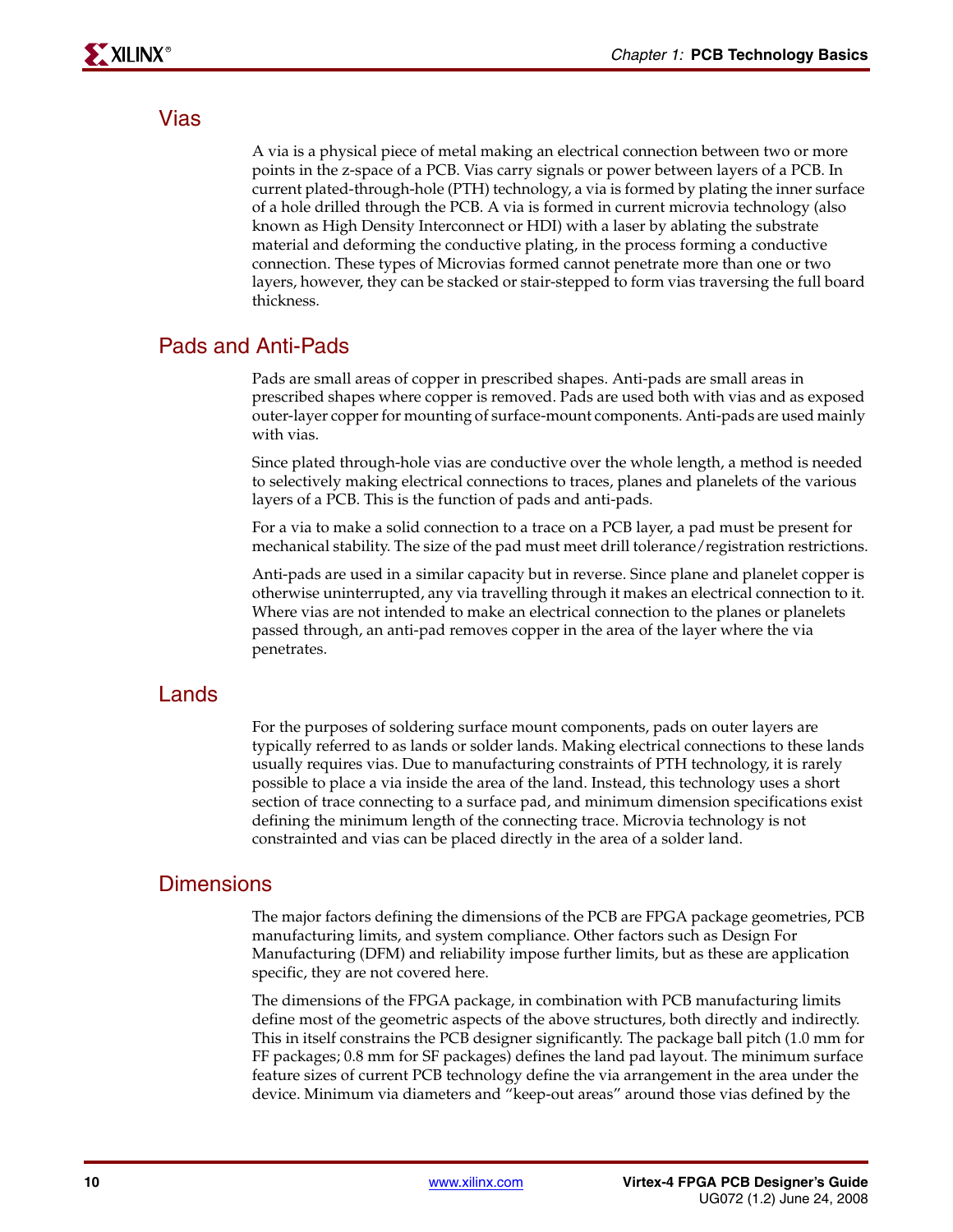

PCB manufacturer limit the amount of space available in-between vias for routing of signals in and out of the via array underneath the device. This defines the maximum trace width in these "breakout" traces. PCB manufacturing limits constrain the minimum trace width and minimum spacing.

The number of signal layers necessary to accommodate an FPGA is defined by the number of signal layers and the number of plane layers. The number of signal layers are defined by the number of I/O signal traces to routed in and out of an FPGA package (usually following the total User I/O count of the package). The number of plane layers is defined by the number of power and ground plane layers necessary to bring power to the FPGA and to provide references and isolation for signal layers. Most PCBs for large FPGAs range from 12 to 22 layers.

System compliance often defines the total thickness of the board. Along with the number of board layers, this defines the maximum layer thickness, and therefore the spacing in the z direction of signal and plane layers to other signal and plane layers. Z-direction spacing of signal trace layers to other signal trace layers affects crosstalk. Z-direction spacing of signal trace layers to reference plane layers affects signal trace impedance. Z-direction spacing of plane layers to other plane layers affects power system parasitic inductance.

Z-direction spacing of signal trace layers to reference plane layers (defined by total board thickness and number of board layers) is a defining factor in trace impedance.Trace width (defined by FPGA package ball pitch and PCB via manufacturing constraints) is another factor in trace impedance. A designer has little control over trace impedance in area of the via array beneath the FPGA. When traces escape the via array, their width can change to the width of the target impedance (usually 50  $\Omega$  single-ended or 100  $\Omega$  differential).

Bypass capacitor placement and discrete termination resistor placement are other areas of trade-off optimization. DFM constraints often define a keep-out area around the perimeter of the FPGA (device footprint) where no discrete components may be placed. The purpose of this is to allow room for rework where necessary. For this reason, the area just outside the keep-out area is one where components will compete for placement. It is up to the PCB designer to determine the high priority components. Bypass capacitor placement constraints are described in [Chapter 4, "Power Distribution System"](#page-28-2). Termination resistor placement constraints must be determined through signal integrity simulation, using IBIS or SPICE.

## <span id="page-10-0"></span>**Transmission Lines**

The combination of a signal trace and a reference plane forms a transmission line. All I/O signals in a PCB system travel through transmission lines.

For single-ended I/O interfaces, both the signal trace and the reference plane are necessary to transmit a signal from one place to another on the PCB. For differential I/O interfaces, the transmission line is formed by the combination of two traces and a reference plane. While the presence of a reference plane is not strictly necessary in the case of differential signals, it is necessary for practical implementation of differential traces in PCBs.

Good signal integrity in a PCB system is dependent on having transmission lines with controlled impedance. Impedance is determined by the geometry of the traces and the dielectric constant of the material in the space around the signal trace and between the signal trace and the reference plane.

The dielectric constant of the material in the vicinity of the trace and reference plane is a property of the PCB laminate materials, and in the case of surface traces, a property of the air or fluid surrounding the board. PCB laminate is typically a variant of FR4, though it can also be an exotic material.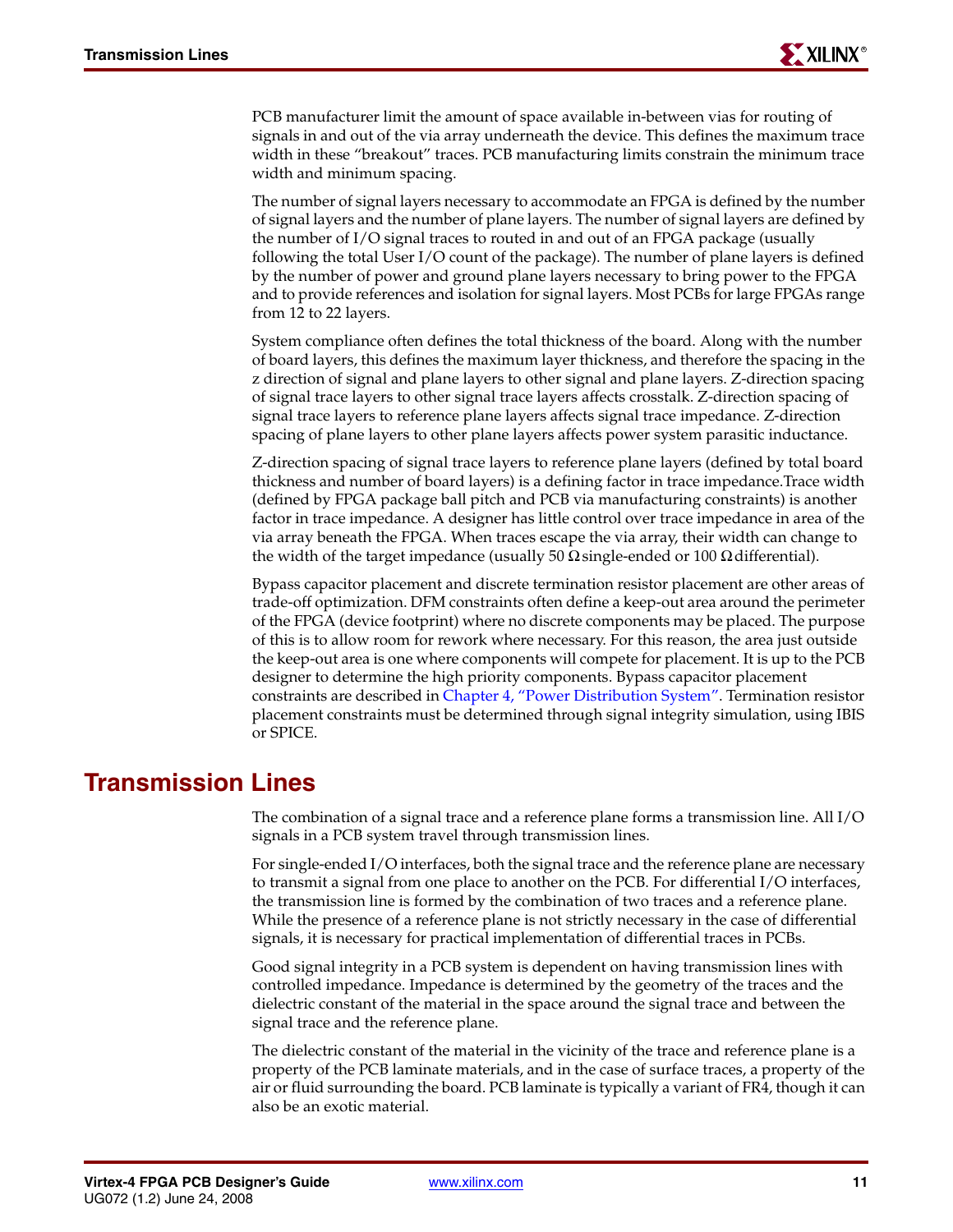While the dielectric constant of the laminate varies from board to board, it is fairly constant within one board. Therefore the relative impedance of transmission lines in a PCB is defined most strongly by the trace geometries and tolerances.

## <span id="page-11-0"></span>**Return Currents**

An often neglected aspect of transmission lines and their signal integrity is return current. It is incorrect to assume that a signal trace by itself forms a transmission line. Currents flowing in a signal trace have an equal and opposite complimentary current flowing in the reference plane beneath them. The relationship of the trace voltage and trace current to reference plane voltage and reference plane current defines the characteristic impedance of the transmission line formed by the trace and reference plane. While interruption of reference plane continuity beneath a trace is not as dramatic in effect as severing the signal trace, the performance of the transmission line and any devices sharing the reference plane is affected.

It is important to pay attention to reference plane continuity and return current paths. Interruptions of reference plane continuity, such as holes, slots or isolation splits, cause significant impedance discontinuities in the signal traces. They can also be a significant contributor to ground bounce and Power Distribution System (PDS) noise from simultaneously switching outputs. The importance of return current paths cannot be underestimated.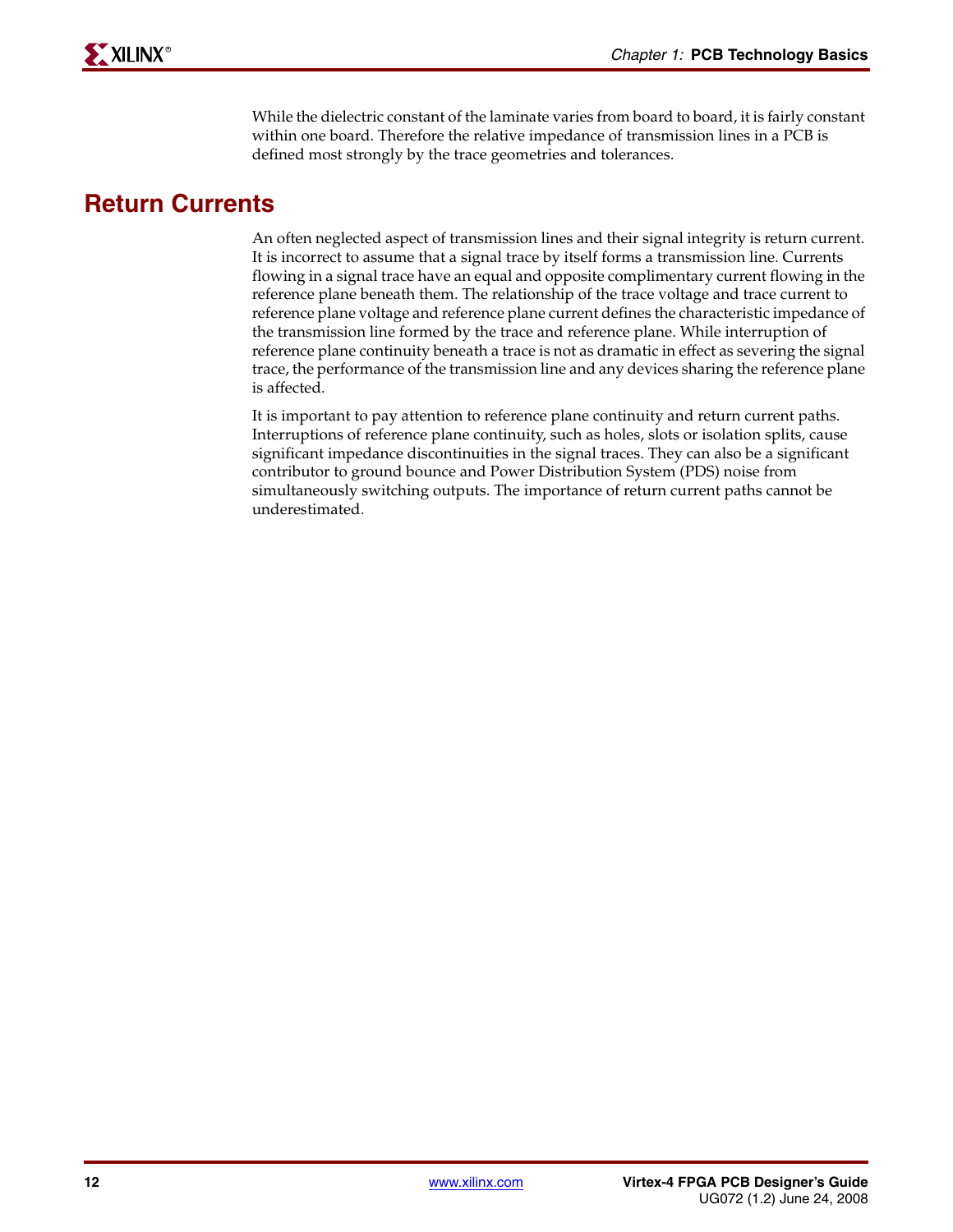

# *Chapter 2*

# <span id="page-12-3"></span><span id="page-12-0"></span>*SelectIO Signaling*

The SelectIO™ term in the Virtex-4 device family refers to the general-purpose I/O and its various settings. With over 20 I/O standards and over 110 variants within these standards, the highly flexible SelectIO resource offers a wide array of choices for designing I/O interfaces.

This chapter provides some strategies for choosing I/O standard, topology, and termination, and offers guidance on simulation and measurement for more detailed decision making and verification. In many cases, higher-level aspects of the system (other device choices or standards support) define the I/O interfaces to be used. In cases where such constraints are not present, it is up to the system designer to choose I/O interface standards and optimize them according to the purpose of the system.

This chapter contains the following sections:

- ["Interface Types"](#page-12-1)
- ["Single-Ended Signaling"](#page-13-2)

## <span id="page-12-1"></span>**Interface Types**

To better address the specifics of the various interface types, it is necessary to first break interfaces into categories. Two relevant divisions are made:

- Single-Ended interfaces versus Differential interfaces
- Single Data Rate (SDR) interfaces versus Double Data Rate (DDR) interfaces

#### <span id="page-12-2"></span>Single-Ended versus Differential Interfaces

Traditional digital logic uses single-ended signaling – a convention that transmits a signal and assumes a Ground common to the driver and receiver. In single-ended interfaces, a signal's assertion (whether it is High or Low) is based on its voltage level relative to a fixed voltage threshold that is referenced to Ground. When the voltage of the signal is higher than the  $V<sub>IH</sub>$  threshold, the state is considered High. When the voltage of the signal is lower than the  $V_{II}$  threshold, the state is considered Low. TTL is one common example of a single-ended I/O standard.

Higher-performance interfaces typically make use of differential signaling – a convention that transmits two complementary signals referenced to one another. In differential interfaces, a signal's assertion (whether it is High or Low) is based on the relative voltage levels of the two complementary signals. When the voltage of the 'p' signal is higher than the voltage of the 'n' signal, the state is considered High. When the voltage of the 'n' signal is higher than the voltage of the 'p' signal, the state is considered Low. Typically the 'p' and 'n' signals have similar swing relative to Ground, although this is not always the case. LVDS is one common example of a differential I/O standard.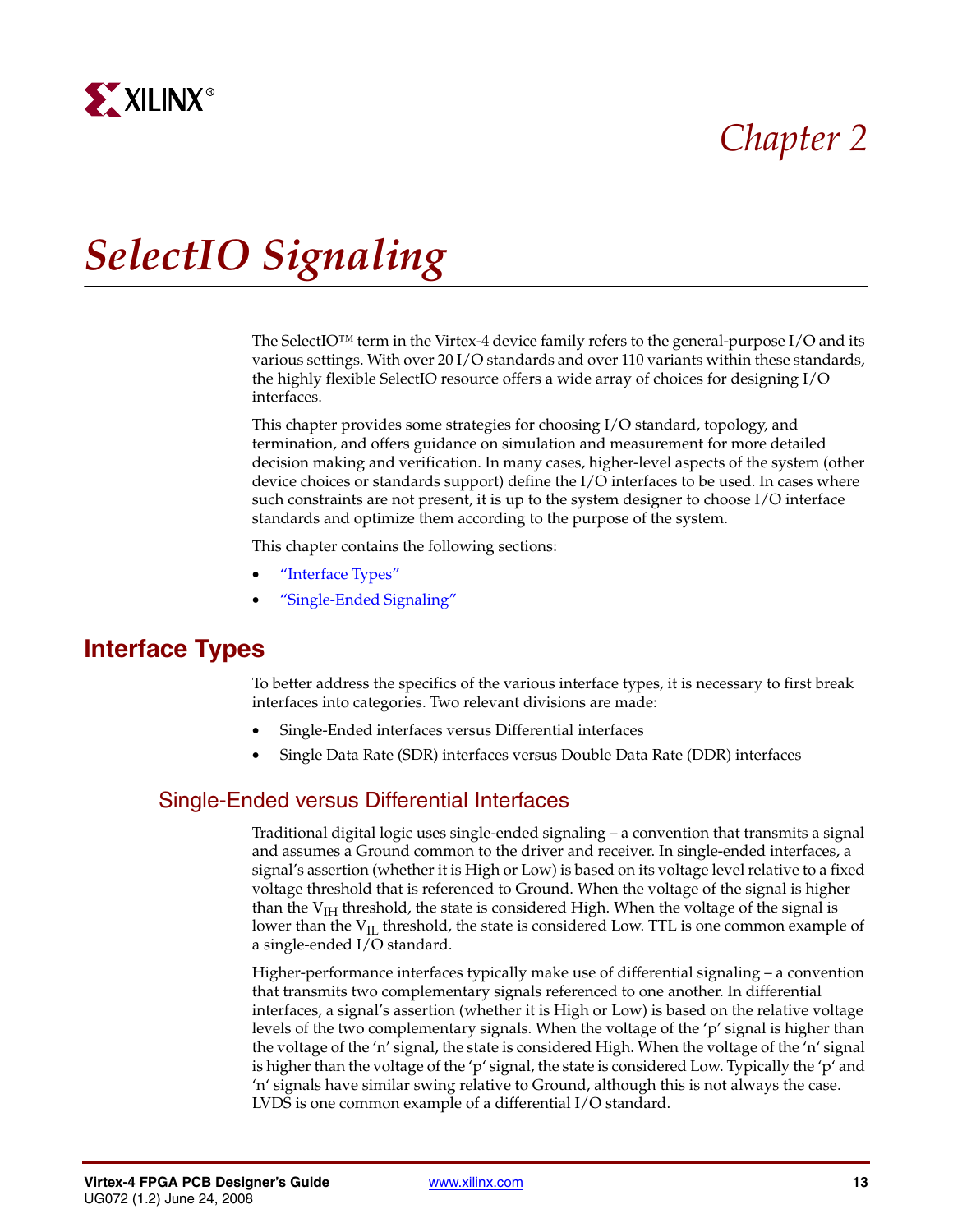### <span id="page-13-1"></span>SDR versus DDR Interfaces

The difference between Single Data Rate (SDR) and Double Data Rate (DDR) interfaces has to do with the relationship of the data signals of a bus to the clock signal of that bus. In SDR systems, data is only registered at the input flip-flops of a receiving device on either the rising *or* the falling edge of the clock. One full clock period is equivalent to one bit time. In DDR systems, data is registered at the input flip-flops of a receiving device on both the rising *and* falling edges of the clock. One full clock period is equivalent to two bit times. The distinction of SDR and DDR has nothing to do with whether the I/O standard carrying the signals is single-ended or differential. A single-ended interface may be SDR or DDR, and a differential interface may also be SDR or DDR.

## <span id="page-13-2"></span>**Single-Ended Signaling**

A variety of single-ended I/O standards are available in the Virtex-4 FPGA IOB configuration options. Table 2-1 lists all available single-ended I/O standards. The checkmarks indicate which features are available or can be configured for each I/O standard.

|                       | V <sub>REF</sub> Input<br><b>Threshold</b> |                                 |                     | <b>Configurable Attribute</b> | <b>Recommended Mode</b> |                       |                       |                      |
|-----------------------|--------------------------------------------|---------------------------------|---------------------|-------------------------------|-------------------------|-----------------------|-----------------------|----------------------|
| I/O Standard          |                                            | <b>Drive</b><br><b>Strength</b> | <b>Slew</b><br>Rate | Pull-up                       | <b>Pull-down</b>        | Weak<br><b>Keeper</b> | <b>Unidirectional</b> | <b>Bidirectional</b> |
| <b>LVTTL</b>          |                                            | $\sqrt{}$                       | $\sqrt{}$           | $\sqrt{ }$                    | $\sqrt{}$               | $\sqrt{ }$            | $\sqrt{}$             | $\sqrt{}$            |
| LVCMOS33              |                                            | $\sqrt{}$                       | $\sqrt{ }$          | $\sqrt{}$                     | $\sqrt{ }$              | $\sqrt{ }$            | $\sqrt{ }$            | $\sqrt{}$            |
| LVCMOS25              |                                            | $\sqrt{}$                       | $\sqrt{}$           | $\sqrt{}$                     | $\sqrt{}$               | $\sqrt{ }$            | $\sqrt{ }$            | $\sqrt{}$            |
| LVCMOS18              |                                            | $\sqrt{}$                       | $\sqrt{}$           | $\sqrt{ }$                    | $\sqrt{ }$              | $\sqrt{ }$            | $\sqrt{ }$            | $\sqrt{}$            |
| LVCMOS15              |                                            | $\sqrt{}$                       | $\sqrt{ }$          | $\sqrt{ }$                    | $\sqrt{}$               | $\sqrt{ }$            | $\sqrt{ }$            | $\sqrt{ }$           |
| LVDCI33               |                                            |                                 |                     |                               |                         |                       | $\sqrt{ }$            | $\sqrt{}$            |
| LVDCI25               |                                            |                                 |                     |                               |                         |                       | $\sqrt{ }$            | $\sqrt{}$            |
| LVDCI18               |                                            |                                 |                     |                               |                         |                       | $\sqrt{ }$            | $\sqrt{}$            |
| LVDCI15               |                                            |                                 |                     |                               |                         |                       | $\sqrt{ }$            | $\sqrt{}$            |
| HSLVDCI33             | $\sqrt{}$                                  |                                 |                     |                               |                         |                       |                       | $\sqrt{2}$           |
| HSLVDCI25             | $\sqrt{}$                                  |                                 |                     |                               |                         |                       |                       | $\sqrt{}$            |
| HSLVDCI18             | $\sqrt{}$                                  |                                 |                     |                               |                         |                       |                       | $\sqrt{}$            |
| HSLVDCI15             | $\sqrt{}$                                  |                                 |                     |                               |                         |                       |                       | $\sqrt{}$            |
| <b>HSTL Class I</b>   | $\sqrt{}$                                  |                                 |                     |                               |                         |                       | $\sqrt{ }$            |                      |
| <b>HSTL Class II</b>  | $\sqrt{}$                                  |                                 |                     |                               |                         |                       | $\sqrt{ }$            | $\sqrt{ }$           |
| <b>HSTL Class III</b> | $\sqrt{}$                                  |                                 |                     |                               |                         |                       | $\sqrt{ }$            |                      |
| <b>HSTL Class IV</b>  | $\sqrt{}$                                  |                                 |                     |                               |                         |                       | $\sqrt{ }$            | $\sqrt{}$            |
| HSTL18 Class I        | $\sqrt{}$                                  |                                 |                     |                               |                         |                       | $\sqrt{ }$            |                      |
| HSTL18 Class II       | $\sqrt{}$                                  |                                 |                     |                               |                         |                       | $\sqrt{ }$            | $\sqrt{}$            |
| HSTL18 Class III      | $\sqrt{}$                                  |                                 |                     |                               |                         |                       |                       |                      |

<span id="page-13-0"></span>*Table 2-1:* **Virtex-4 FPGA Single-Ended I/O Standards**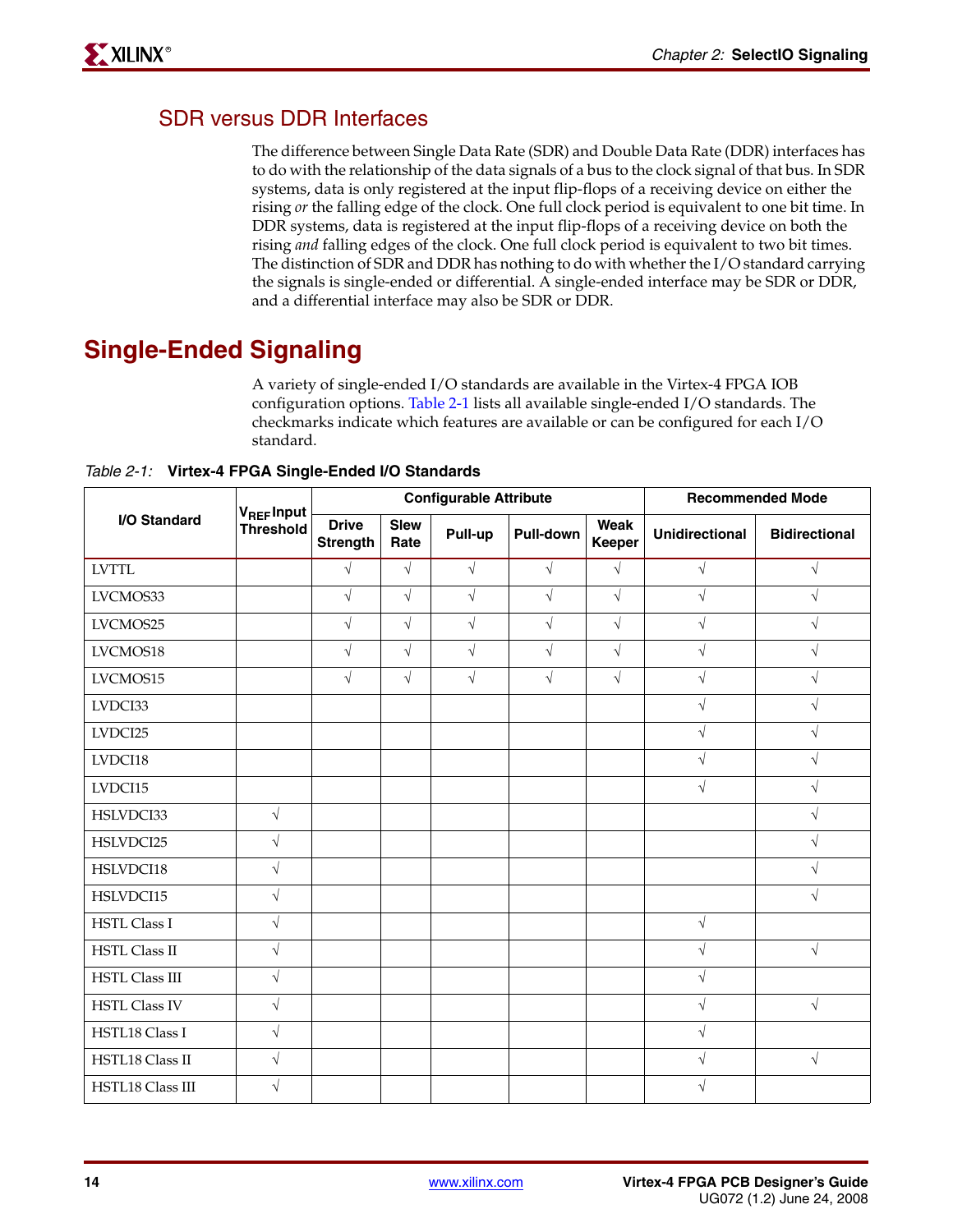

|                            | V <sub>REF</sub> Input<br><b>Threshold</b> |                                 |                     | <b>Configurable Attribute</b> | <b>Recommended Mode</b> |                |                       |                      |
|----------------------------|--------------------------------------------|---------------------------------|---------------------|-------------------------------|-------------------------|----------------|-----------------------|----------------------|
| I/O Standard               |                                            | <b>Drive</b><br><b>Strength</b> | <b>Slew</b><br>Rate | Pull-up                       | <b>Pull-down</b>        | Weak<br>Keeper | <b>Unidirectional</b> | <b>Bidirectional</b> |
| HSTL18 Class IV            | $\sqrt{ }$                                 |                                 |                     |                               |                         |                | $\sqrt{ }$            | $\sqrt{ }$           |
| <b>HSTL Class I DCI</b>    | $\sqrt{2}$                                 |                                 |                     |                               |                         |                | $\sqrt{ }$            |                      |
| <b>HSTL Class II DCI</b>   | $\sqrt{}$                                  |                                 |                     |                               |                         |                | $\sqrt{ }$            | $\sqrt{ }$           |
| <b>HSTL Class III DCI</b>  | $\sqrt{}$                                  |                                 |                     |                               |                         |                | $\sqrt{ }$            |                      |
| <b>HSTL Class IV DCI</b>   | $\sqrt{}$                                  |                                 |                     |                               |                         |                | $\sqrt{}$             | $\sqrt{}$            |
| HSTL18 Class I DCI         | $\sqrt{}$                                  |                                 |                     |                               |                         |                | $\sqrt{}$             |                      |
| <b>HSTL18 Class II DCI</b> | $\sqrt{}$                                  |                                 |                     |                               |                         |                | $\sqrt{}$             | $\sqrt{ }$           |
| HSTL18 Class III DCI       | $\sqrt{}$                                  |                                 |                     |                               |                         |                | $\sqrt{ }$            |                      |
| HSTL18 Class IV DCI        | $\sqrt{}$                                  |                                 |                     |                               |                         |                | $\sqrt{ }$            | $\sqrt{}$            |
| SSTL2 Class 1              | $\sqrt{ }$                                 |                                 |                     |                               |                         |                | $\sqrt{ }$            |                      |
| <b>SSTL2 Class 2</b>       | $\sqrt{}$                                  |                                 |                     |                               |                         |                | $\sqrt{}$             | $\sqrt{ }$           |
| SSTL18 Class 1             | $\sqrt{}$                                  |                                 |                     |                               |                         |                | $\sqrt{}$             |                      |
| <b>SSTL18 Class 2</b>      | $\sqrt{}$                                  |                                 |                     |                               |                         |                | $\sqrt{ }$            | $\sqrt{ }$           |
| <b>SSTL2 Class 1 DCI</b>   | $\sqrt{}$                                  |                                 |                     |                               |                         |                | $\sqrt{ }$            |                      |
| <b>SSTL2 Class 2 DCI</b>   | $\sqrt{ }$                                 |                                 |                     |                               |                         |                | $\sqrt{}$             | $\sqrt{}$            |
| <b>SSTL18 Class 1 DCI</b>  | $\sqrt{}$                                  |                                 |                     |                               |                         |                | $\sqrt{}$             |                      |
| SSTL18 Class 2 DCI         | $\sqrt{}$                                  |                                 |                     |                               |                         |                | $\sqrt{}$             | $\sqrt{}$            |
| <b>GTL</b>                 | $\sqrt{}$                                  |                                 |                     |                               |                         |                | $\sqrt{ }$            | $\sqrt{ }$           |
| $GTL+$                     | $\sqrt{}$                                  |                                 |                     |                               |                         |                | $\sqrt{}$             | $\sqrt{}$            |
| <b>GTL DCI</b>             | $\sqrt{}$                                  |                                 |                     |                               |                         |                | $\sqrt{}$             | $\sqrt{}$            |
| GTL+DCI                    | $\sqrt{}$                                  |                                 |                     |                               |                         |                | $\sqrt{}$             | $\sqrt{}$            |
| PCI-33                     |                                            |                                 |                     | $\sqrt{ }$                    | $\sqrt{}$               | $\sqrt{}$      | $\sqrt{ }$            | $\sqrt{}$            |
| <b>PCI-66</b>              |                                            |                                 |                     | $\sqrt{}$                     | $\sqrt{ }$              | $\sqrt{ }$     | $\sqrt{ }$            | $\sqrt{}$            |
| PCI-X                      |                                            |                                 |                     |                               | $\sqrt{ }$              | $\sqrt{ }$     | $\sqrt{}$             | $\sqrt{}$            |

*Table 2-1:* **Virtex-4 FPGA Single-Ended I/O Standards** *(Continued)*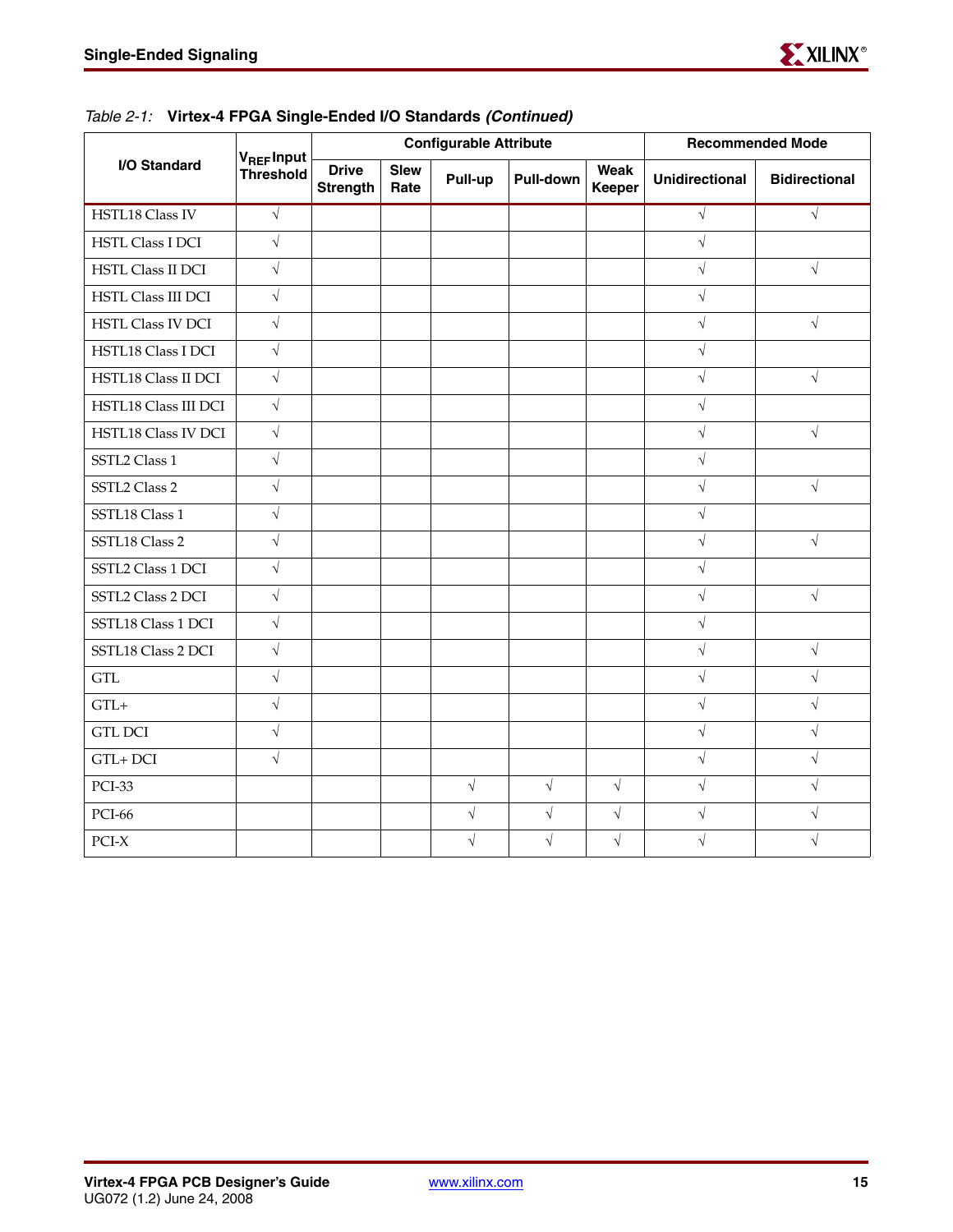#### <span id="page-15-0"></span>Modes and Attributes

Some of these I/O standards can be used only in unidirectional mode, while some can be used in bidirectional mode or unidirectional mode.

Some I/O standards have attributes to control drive strength and slew rate, as well as the presence of weak pull-up or pull-down and weak-keeper circuits (not intended for use as parallel termination). Drive strength and slew rate can be used to tune an interface for adequate speed while not overdriving the signals. Weak pull-ups, weak pull-downs, and weak keepers can be used to ensure a known or steady level on a floating or 3-stated signal. Table 2-1 denotes which standards support these attributes. See the SelectIO chapter in the *Virtex-4 FPGA User Guide* for more information.

LVCMOS\_6F drivers and other "weak" drivers have an output impedance close to 50  $\Omega$ , allowing them to be used as a crude approximation of a controlled-impedance driver. Note that the impedance match of the weak driver to the transmission line is only approximate and varies with voltage and temperature. LVDCI, a true controlled-impedance driver, is adaptive, maintains a much closer impedance match, and remains constant over voltage and temperature.

#### <span id="page-15-1"></span>Input Thresholds

The input circuitry of the single-ended standards listed in Table 2-1 fall into two categories: those with fixed input thresholds and those with input thresholds set by the  $V_{REF}$  voltage. The use of  $V_{REF}$  has three advantages:

- It allows for tighter control of input threshold levels
- It removes dependence on die Ground for the threshold reference
- It allows for input thresholds to be closer together, which reduces the need for a large voltage swing of the signal at the input receiver

Two 2.5V I/O standards that illustrate this are LVCMOS25 and SSTL2 Class 1. The thresholds for 2.5V LVCMOS are set at 0.7V and 1.7V (necessitating that the signal at the receiver swing a full 1.0V at minimum to make a logic transition). The thresholds for SSTL2 Class 1 are set at  $V_{REF}$  – 0.15V and  $V_{REF}$  + 0.15V, or for a nominal  $V_{REF}$  of 1.25V, set at 1.1V and 1.4V (necessitating that the signal at the receiver only swing 0.3V at minimum to make a logic transition). This smaller required swing allows for higher frequency of operation in the overall link. A smaller swing at the driver means reduced DC power is required with less transient current. The one drawback to the use of  $V_{REF}$  is that the semi-dedicated  $V_{REF}$ pins of the bank cannot be used as I/Os – they must all be connected to an external reference voltage with a decoupling capacitor for each  $V_{REF}$  pin. For more information on  $V<sub>REF</sub>$  decoupling and decoupling of all other supplies, see Chapter 4, "Power Distribution [System."](#page-28-2)

#### <span id="page-15-2"></span>Topologies and Termination

Topology generally refers to the arrangement of drivers, receivers, interconnect and terminations in an interface. The techniques used in unidirectional topologies are different from those used in bidirectional topologies, so these are treated separately.

The SelectIO standards can be used in countless topologies depending on the requirements of the system. SelectIO drivers and receivers adhering to a standard (SSTL, LVCMOS, etc.) either can be used according to the letter of the standard (published by a standards body such as EIA/TIA or JEDEC) or they can be mixed and matched with drivers or receivers from another standard or hybrid I/O. An I/O standard specification might define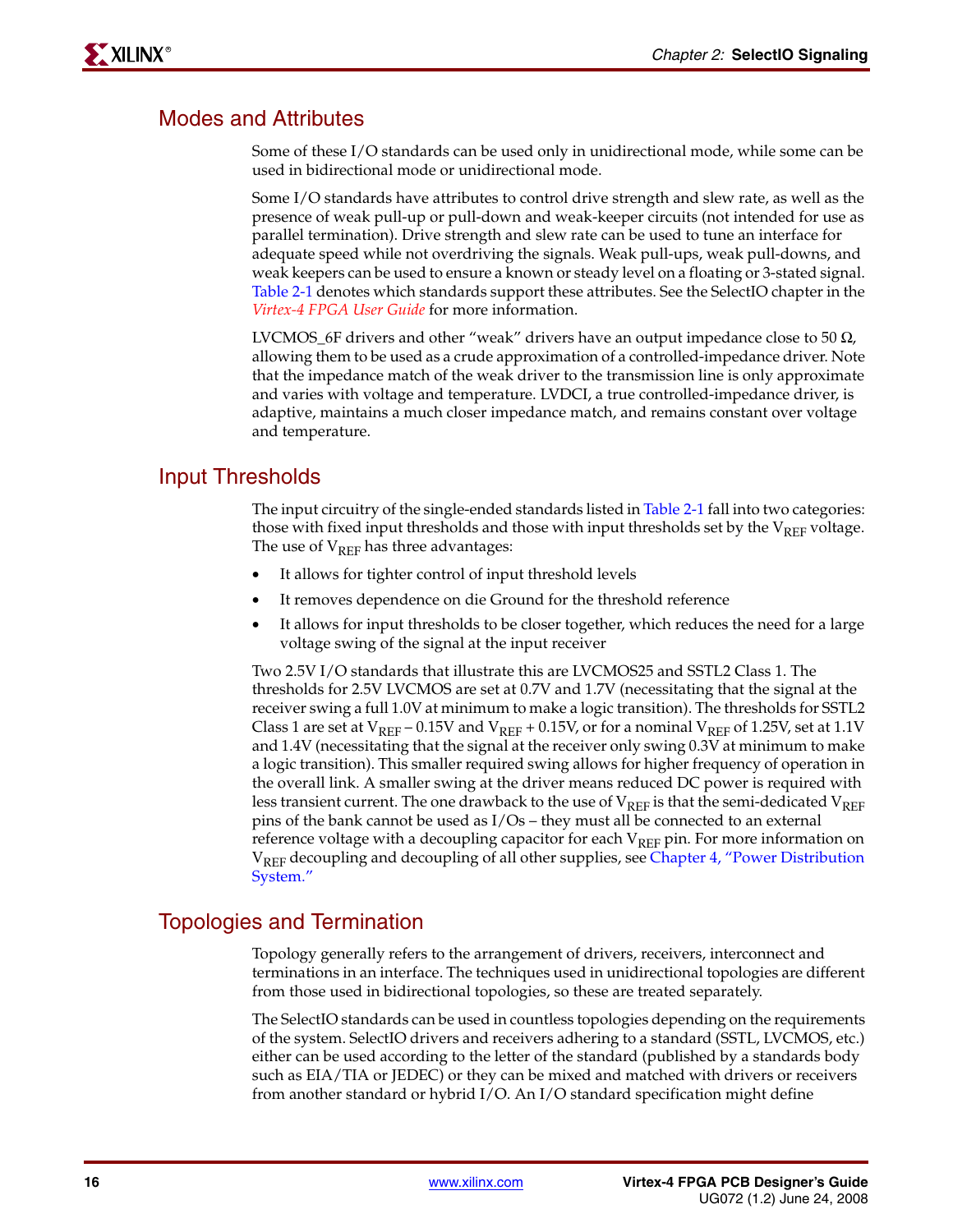

something as limited as the  $V_{IL}$  and  $V_{IH}$  of the receiver, or it might define every aspect of the interface, including driver impedance and slew rate, PCB trace length and topology, value and position of passive termination, the maximum input capacitance of a receiving device, and even the maximum number of receivers.

It is up to the designer to apply the standard in question to the system in which it is working. There are many decisions to make with respect to topologies and termination, which determine the signal integrity of the interface. It is of utmost importance that the signal integrity of each interface is verified through both simulation and measurement.

Termination generally refers to impedance-matching or impedance-compensating devices that are used to maintain signal integrity in an interface. While many types of elements can be used as *terminators* (such as, resistors, capacitors, diodes), this discussion is limited to resistive termination. In general, capacitor and diode termination techniques are more complicated and are not covered here.

#### <span id="page-16-0"></span>Unidirectional Topologies and Termination

The two basic subsets of unidirectional topologies are point-to-point and multi-drop. A point-to-point topology has one driver and one receiver, while a multi-drop topology has one driver and many receivers. Whether or not a topology is point-to-point or multi-drop defines important aspects of the interface that determine which termination strategies are appropriate and which are not.

#### <span id="page-16-2"></span>Unidirectional Point-to-Point Topologies

The simplest unidirectional topology is point-to-point. That is, there is one driver and one receiver. Termination, if present, can consist of parallel termination at the receiver (Figure 2-1), series termination at the driver [\(Figure 2-2\)](#page-16-1), or a controlled-impedance driver [\(Figure 2-3](#page-17-0) and [Figure 2-4](#page-17-1)). Always use IBIS simulation to determine the optimal resistor values,  $V_{TT}$  voltage level, and VRN/VRP reference resistors for these terminations.







<span id="page-16-1"></span>*Figure 2-2:* **Series-Terminated Unidirectional, Point-to-Point Topology**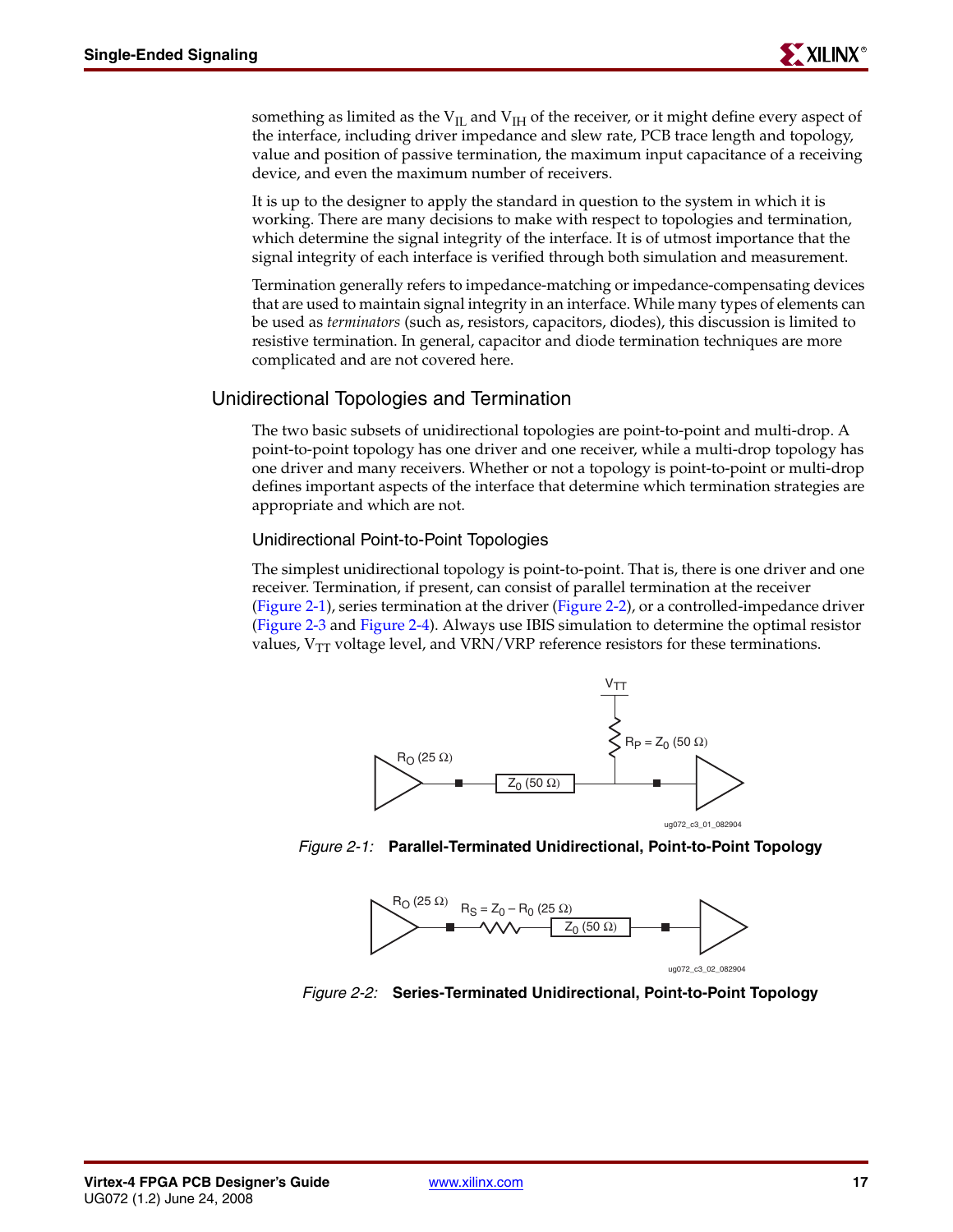

<span id="page-17-0"></span>*Figure 2-3:* **DCI-Controlled Impedance Driver Unidirectional, Point-to-Point Topology**



*Figure 2-4:* **"Weak Driver" Unidirectional, Point-to-Point Topology**

<span id="page-17-1"></span>In general, parallel resistive termination  $(R<sub>P</sub>)$  has a value equal to the characteristic impedance  $(Z_0)$  of the transmission line it is terminating. Series resistive terminations  $(R<sub>S</sub>)$ have a value equal to the characteristic impedance of the transmission line  $(Z_0)$  minus the output impedance of the driver  $(R<sub>O</sub>)$  to which they are connected. Controlled-impedance drivers are tuned such that the driver output impedance  $(R<sub>O</sub>)$  is equal to the characteristic impedance  $(Z_0)$  of the transmission line it is terminating.

Assuming transmission lines with 50  $\Omega$  characteristic impedance and a driver output impedance (R<sub>O</sub>) of 25 Ω, a 25 Ω series termination ([Figure 2-2](#page-16-1)) or a 50 Ω parallel termination (Figure 2-1) is appropriate. Controlled-impedance drivers, whether implemented with DCI or with weak LVCMOS drivers, should be sized to have an output impedance (R<sub>O</sub>) of 50 Ω. This corresponds to VRN and VRP resistors equal to 50 Ω for DCI. Weak LVCMOS drivers of 6 mA to 8 mA drive strength have an output impedance approximately equal to 50  $\Omega$ [\(Figure 2-3\)](#page-17-0).

Typically, parallel terminations have best performance when  $V_{TT}$  (the voltage source connected to the parallel termination resistor) is equal to half of the signaling voltage. For 2.5V signals ( $V_{CCO}$  = 2.5V),  $V_{TT}$  is ideally 1.25V. In cases where this voltage is not available, it is advisable to use a Thevenin parallel termination. Thevenin parallel termination consists of a voltage divider with a parallel equivalent resistance  $(R_{\text{PEO}})$  equal to the characteristic impedance of the transmission line (50  $\Omega$  in most cases). The divided voltage point is designed to be at  $V_{TT}$ . Figure 2-5 illustrates a Thevenin parallel termination powered from 2.5V V<sub>CCO</sub>, made up of two 100 Ω resistors, resulting in a V<sub>TT</sub> of 1.25V and a parallel equivalent resistance (R<sub>PEO</sub>) of 50 Ω.

Parallel termination can be less desirable than series termination or controlled-impedance drivers because it dissipates more power. This trade-off must be weighed against other trade-offs to determine the optimum termination topology for an interface.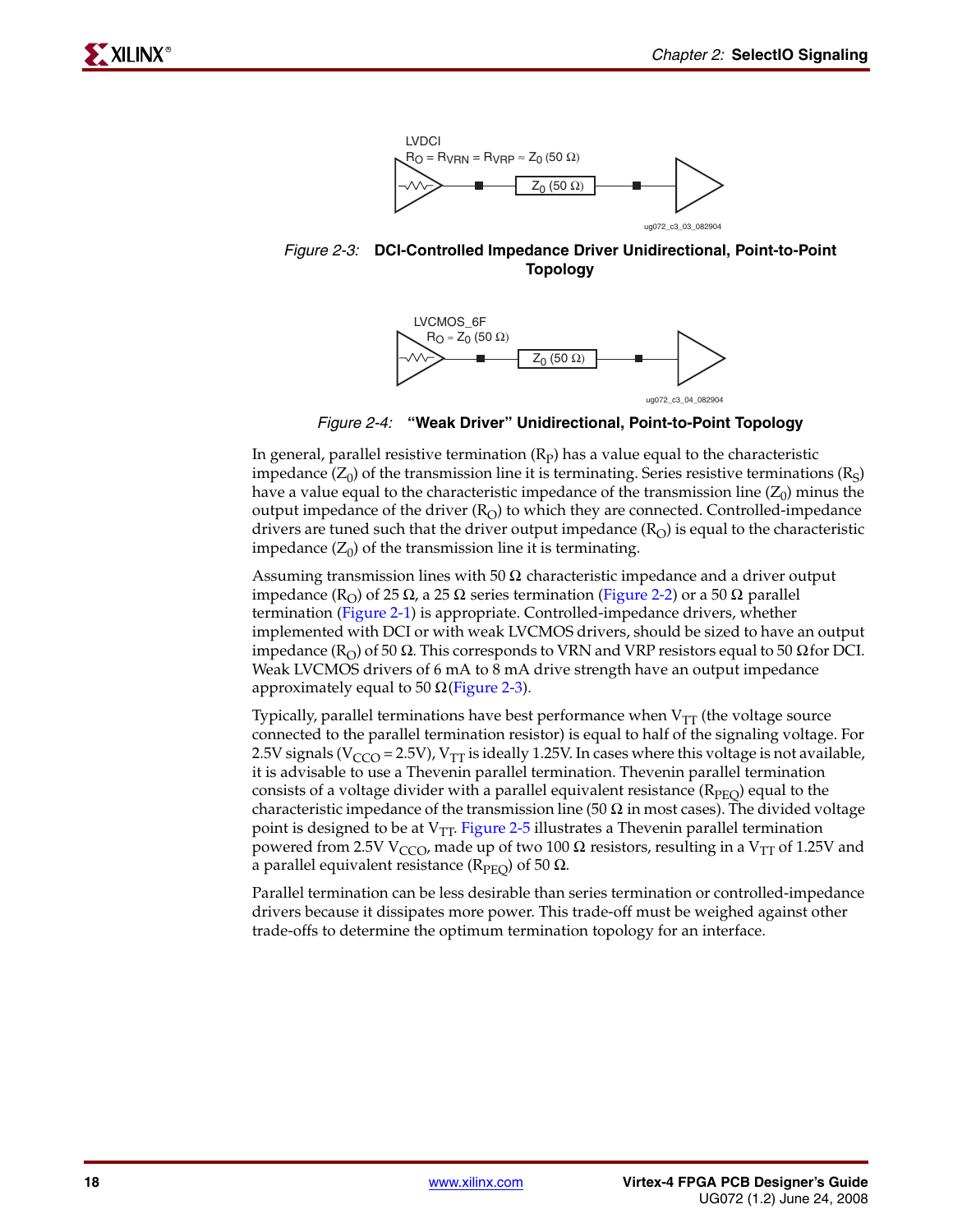



*Figure 2-5:* **Thevenin Parallel Termination** 

Table 2-2 lists I/O interface types that can be used with the unidirectional point-to-point topology.

|  |  |  |  | Table 2-2: I/O Interface Type for Unidirectional Point-to-Point Topologies |  |
|--|--|--|--|----------------------------------------------------------------------------|--|
|--|--|--|--|----------------------------------------------------------------------------|--|

| <b>LVTTL</b>          |
|-----------------------|
| <b>LVCMOS</b>         |
| <b>LVDCI</b>          |
| <b>SSTL Class I</b>   |
| <b>HSTL Class I</b>   |
| <b>HSTL Class III</b> |
| <b>GTL</b>            |
| $GTL+$                |
| <b>GTLDCI</b>         |
| GTL+DCI               |

LVTTL and LVCMOS do not specify any canonical termination method. Series termination at the driver or parallel termination at the receiver are both appropriate.

LVDCI implicitly uses controlled-impedance driver termination. No form of termination is needed at the receiver.

HSTL Class I and HSTL Class III specify a parallel termination at the receiver. In the case of HSTL Class I, the termination voltage  $V_{TT}$  is defined as half of the supply voltage  $V_{CC}$ . In the case of HSTL Class III, the termination voltage  $V_{TT}$  is defined as equal to the supply voltage  $V_{CC}$ . The designer may elect either not to use termination at all or to use a different termination, such as series termination at the driver. There are a number of reasons why this selection might be advantageous in a given system. It is up to the designer to verify through simulation and measurement that the signal integrity at the receiver is adequate.

SSTL Class I specifies both series termination at the driver and parallel termination at the receiver. The termination voltage  $V_{TT}$  is defined as half of the supply voltage  $V_{CC}$ . The designer may elect either not to use termination at all or to use a different termination, such as only series termination at the driver or only parallel termination at the receiver. There are a number of reasons why this might be advantageous in a given system. It is up to the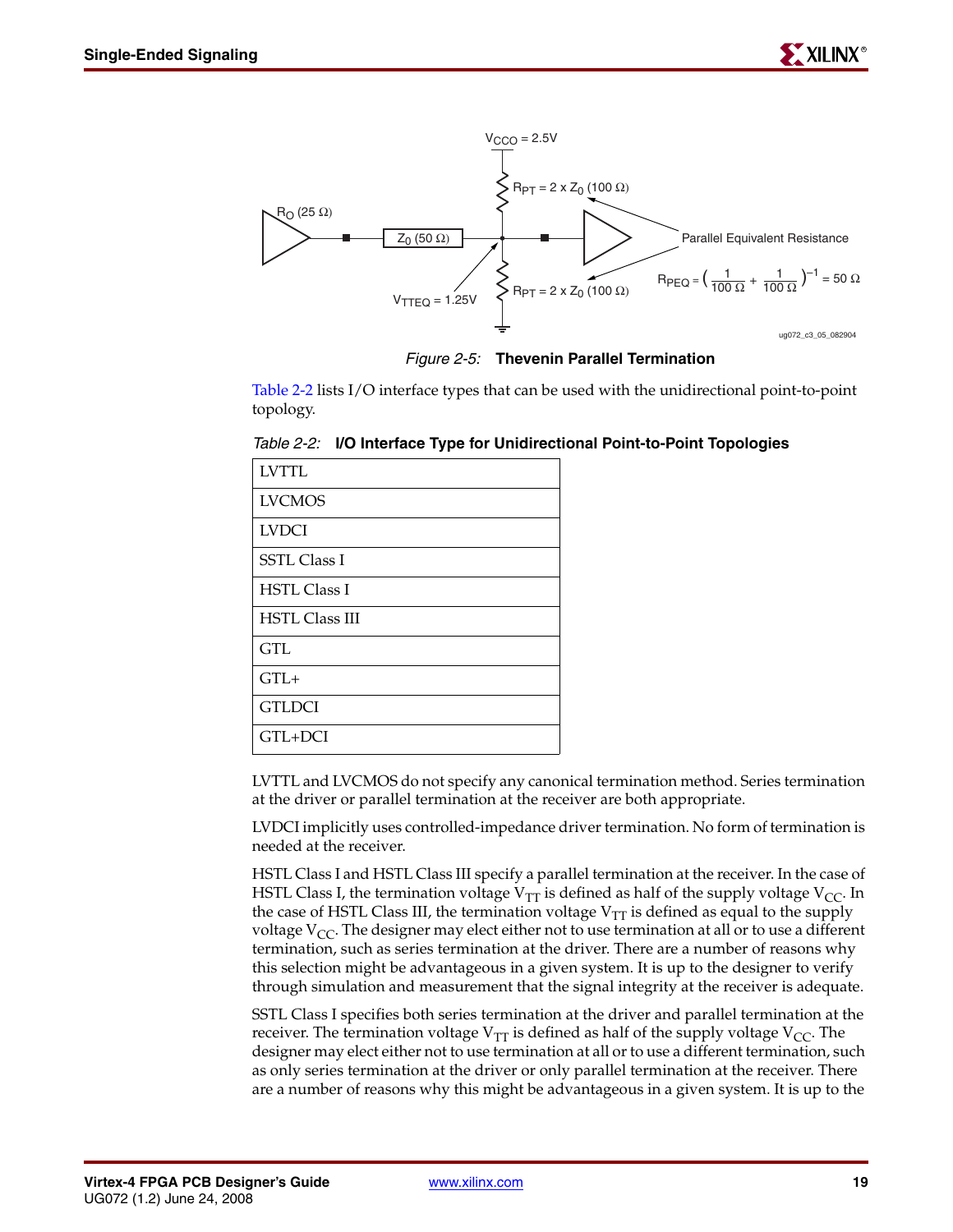designer to verify through simulation and measurement that the signal integrity at the receiver is adequate.

GTL and GTL+ specify and require parallel termination both at the driver and at the receiver. The designer **may not** elect to omit either of these terminations because the driver is open drain, meaning that the driver is not capable of driving a High signal and depends on the parallel termination to generate High logic levels.

#### Unidirectional Multi-Drop Topologies

In more complex topologies, a single driver can drive multiple receivers. The receivers represent loads that must be fed by individual transmission line stubs. From a signal integrity standpoint, the best topology to use in this case is a single long transmission line with the driver at one end and parallel termination at the other, with receivers connected to the main trace by short stubs in between. This type of topology is often referred to as a *flyby multi-drop* topology.

There are two critical aspects of this topology. The first is the presence of parallel termination at the far end of the transmission line. Series termination at the driver must *never* be used. Parallel termination is the only applicable termination type for this topology. The second critical aspect is the length of the connecting stubs at each receiver. These must remain short: no more than 8 mm in length. As the stubs become longer, they present a larger impedance discontinuity to the signal travelling down the transmission line, and can support significant reflections. These impedance discontinuities corrupt the signal. With increasing numbers of loads and increasing length of stubs, the signal is corrupted to the point where it is no longer usable.

Star topologies are not recommended. The constraints involved in designing a star topology with good signal integrity are beyond the scope of this document.

As stated in ["Unidirectional Point-to-Point Topologies",](#page-16-2) ideal parallel resistive termination has a value equal to the characteristic impedance of the transmission line it is terminating. The best performance is achieved when  $V_{TT}$  is equal to half of the signaling voltage, and when this voltage is not available, a Thevenin parallel termination is recommended, as defined in the previous subsection.

Figure 2-6 illustrates a Thevenin parallel termination powered from  $V_{CCO}$ , made up of two 100 Ω resistors, resulting in a V<sub>TT</sub> of V<sub>CCO</sub>/2 and a parallel equivalent resistance of 50 Ω. This figure shows a topology with one driver (an LVCMOS driver) and four receivers. The driver is on the left side, the receivers are spaced at interim points across the 50  $\Omega$ transmission line, and the Thevenin parallel termination of two 100  $Ω$  resistors is on the right side.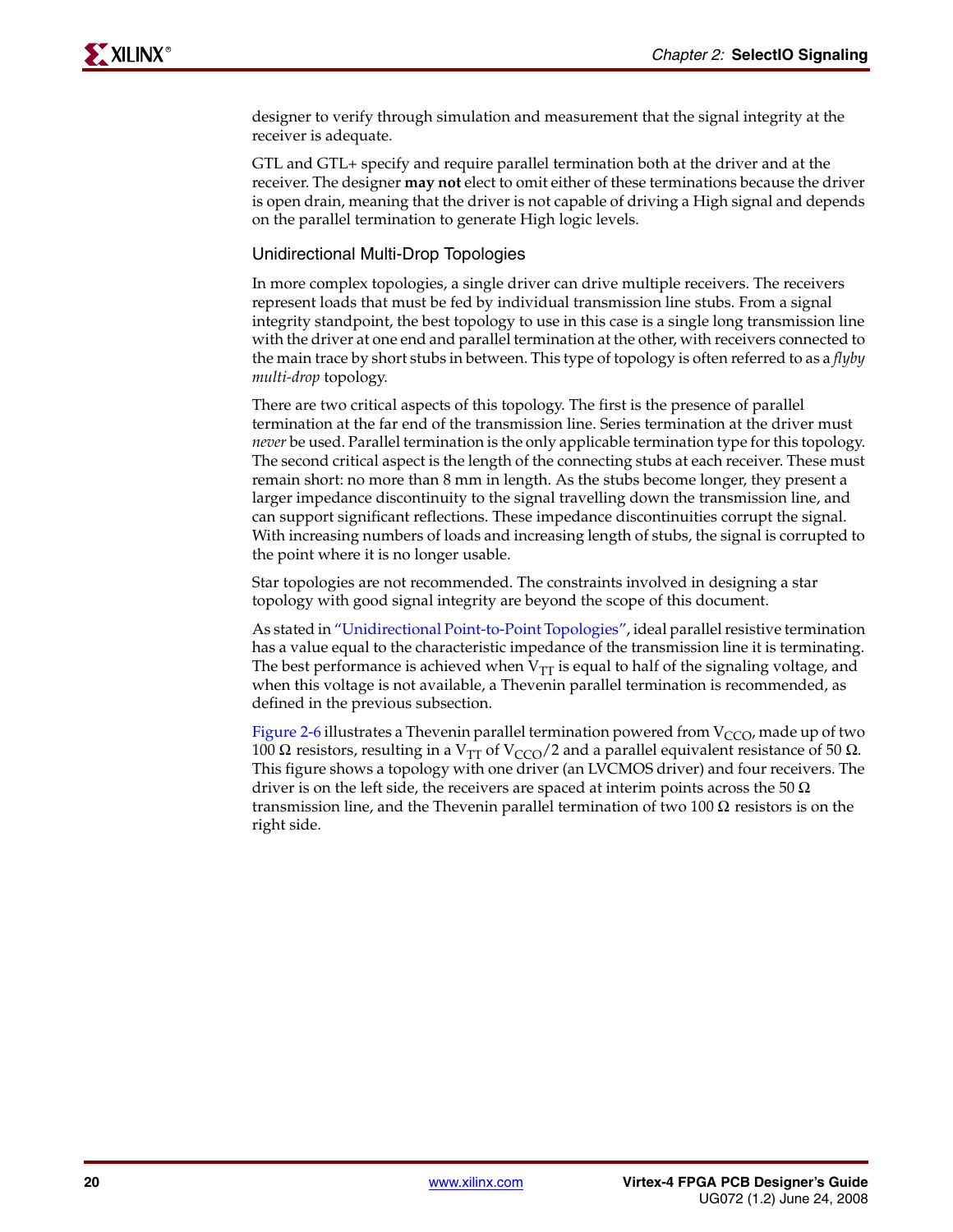



*Figure 2-6:* **Basic Multi-Drop Topology**

The main transmission line should be kept as short as possible. Lengths up to 20 inches or more are practical for most I/O standards as long as precise trace impedance is maintained and crosstalk sources are avoided. The lengths of interim segments of the main transmission line need not be equal. Their relative lengths may be arbitrary. Receivers at different points along the main transmission line receive the signal with varying amounts of delay, but all signal rise times are similar.

*Stubs stretching from the main transmission line to the individual receivers must be kept as short as possible*. The longer these stubs become, the more corrupted the received waveforms are. Simulation and measurement are required to assess signal integrity at the individual receivers.

Table 2-3 lists I/O interface types that can be used with the unidirectional point-to-point multi-drop topology.

|  | Table 2-3: I/O Interface Types for Multi-Drop Point-to-Point I/O Topologies |  |
|--|-----------------------------------------------------------------------------|--|
|  |                                                                             |  |

| LVTTL         |  |
|---------------|--|
| <b>LVCMOS</b> |  |

LVTTL and LVCMOS do not specify any canonical termination method. Parallel termination at the end of the long t-line is the only appropriate termination method.

#### <span id="page-20-0"></span>Bidirectional Topology and Termination

The two basic subsets of bidirectional topologies are point-to-point and multi-point. A point-to-point topology has two transceivers (driver and receiver sharing one device pin), while a multi-point topology may have many transceivers. Whether or not a topology is point-to-point or multi-point defines important aspects of the interface that determine which termination strategies are appropriate and which are not.

#### Bidirectional Point-to-Point Topologies

The simplest bidirectional topology is point to point. That is, there are two transceivers connected by a transmission line. Because bidirectional interfaces need to operate equally well in both directions, symmetry of the topology is desirable. While asymmetrical topologies can be designed with reasonably good signal integrity, the easiest way to ensure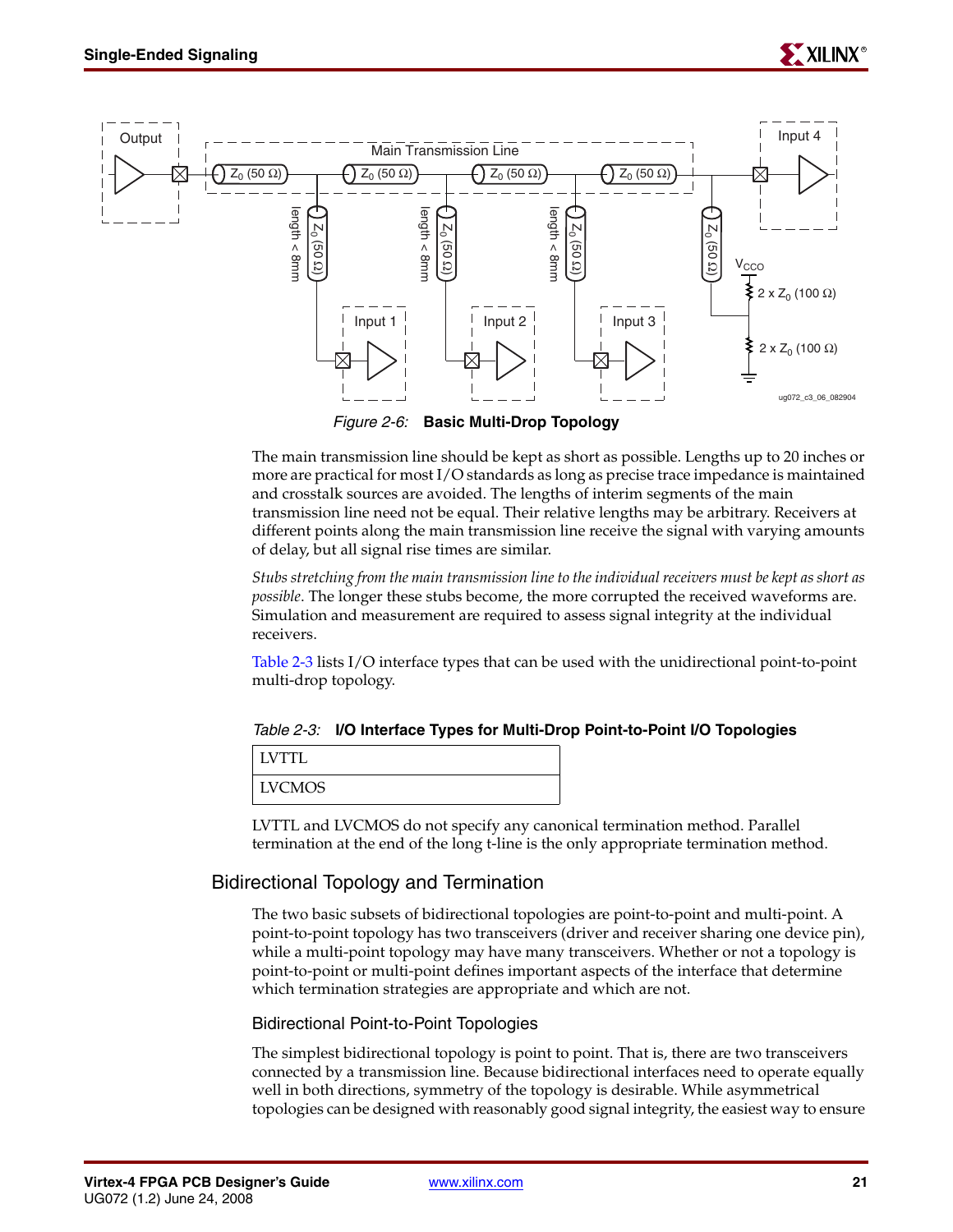good signal integrity is to keep the topology symmetrical. Thus any termination used on one side of the link should also be used on the other side of the link. Series termination [\(Figure 2-8\)](#page-21-0) is rarely appropriate for bidirectional interfaces as incoming signals are attenuated by the series resistor of the receiving transceiver. Parallel termination [\(Figure 2-7\)](#page-21-1) always achieves better signal levels at both receivers. Controlled-impedance drivers, whether crudely controlled in the form of a weak LVCMOS driver or adaptively controlled in the form LVDCI or HSLVDCI, also can have good results as shown in [Figure 2-9](#page-21-2), [Figure 2-10,](#page-22-0) and Figure 2-11 (implemented with a low-drive strength LVCMOS driver). Always use IBIS simulation to determine the optimal resistor,  $V_{TT}$  voltage level and VRN/VRP reference resistor values for these terminations.



<span id="page-21-1"></span>*Figure 2-7:* **Parallel Terminated Bidirectional Point-to-Point Topology**



<span id="page-21-0"></span>*Figure 2-8:* **Series Terminated Bidirectional Point-to-Point Topology: Not Recommended**



<span id="page-21-2"></span>*Figure 2-9:* **DCI Controlled Impedance Bidirectional Point-to-Point Topology**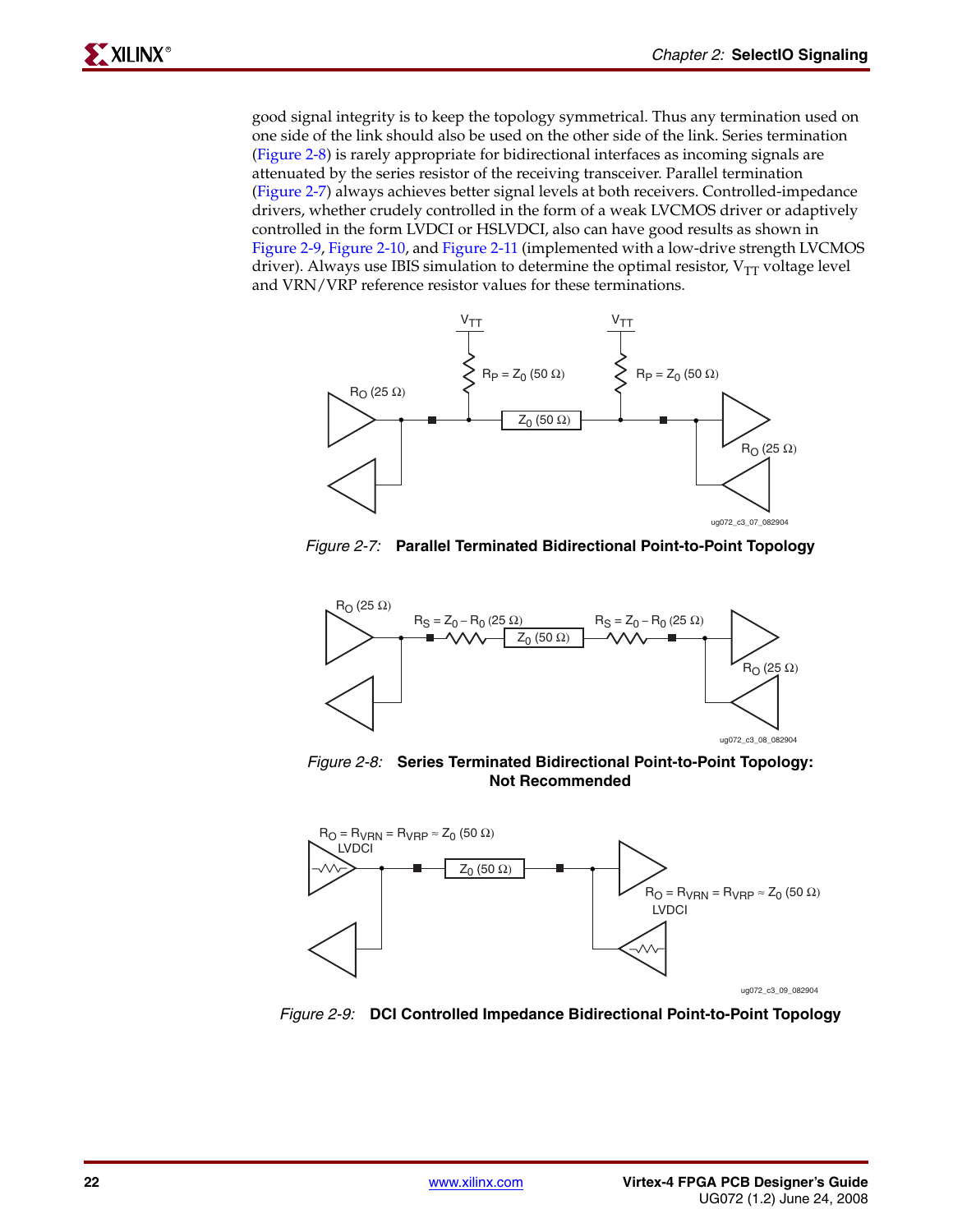



<span id="page-22-0"></span>*Figure 2-10:* **HSLVDCI Controlled Impedance Driver Bidirectional Point-to-Point Topology**



*Figure 2-11:* **"Weak Driver" Bidirectional Point-to-Point Topology**

In general, parallel resistive termination  $(R_P)$  has a value equal to the characteristic impedance  $Z_0$  of the transmission line it is terminating. Controlled-impedance drivers are tuned such that the driver output impedance  $(R<sub>O</sub>)$  is equal to the characteristic impedance  $(Z_0)$  of the transmission line it is terminating.

Assuming transmission lines with 50  $\Omega$  characteristic impedance and a driver output impedance of 25 Ω, 50 Ω parallel terminations are appropriate ([Figure 2-7](#page-21-1)). Controlledimpedance drivers, whether implemented with DCI or with weak LVCMOS drivers, should be sized to have an output impedance (R<sub>O</sub>) of 50 Ω. This corresponds to VRN and VRP resistors equal to 50 Ωfor DCI ([Figure 2-9](#page-21-2) and [Figure 2-10\)](#page-22-0). Weak LVCMOS drivers of 6 mA to 8 mA drive strength have an output impedance approximately equal to 50  $\Omega$  (Figure 2-11).

Typically, parallel terminations have the best performance when  $V_{TT}$  (the voltage source connected to the parallel termination resistor) is equal to half of the signaling voltage. For 2.5V signals ( $V_{\text{CCO}}$  = 2.5V),  $V_{\text{TT}}$  is ideally 1.25V. In cases where this voltage is not available, it is advisable to use a Thevenin parallel termination. Thevenin parallel termination consists of a voltage divider with a parallel resistance equal to the characteristic impedance of the transmission line (50  $\Omega$  in most cases). The divided voltage point is designed to be at  $V_{TT}$ . [Figure 2-12](#page-23-0) illustrates a Thevenin parallel termination powered from 2.5V V<sub>CCO</sub>, made up of two 100  $\Omega$  resistors, resulting in a V<sub>TT</sub> of 1.25V and a parallel equivalent resistance (R<sub>PEΩ</sub>) of 50 Ω.

Parallel termination can be less desirable than series termination or controlled-impedance drivers because it dissipates more power. This trade-off must be weighed against other trade-offs to determine the optimum termination topology for an interface.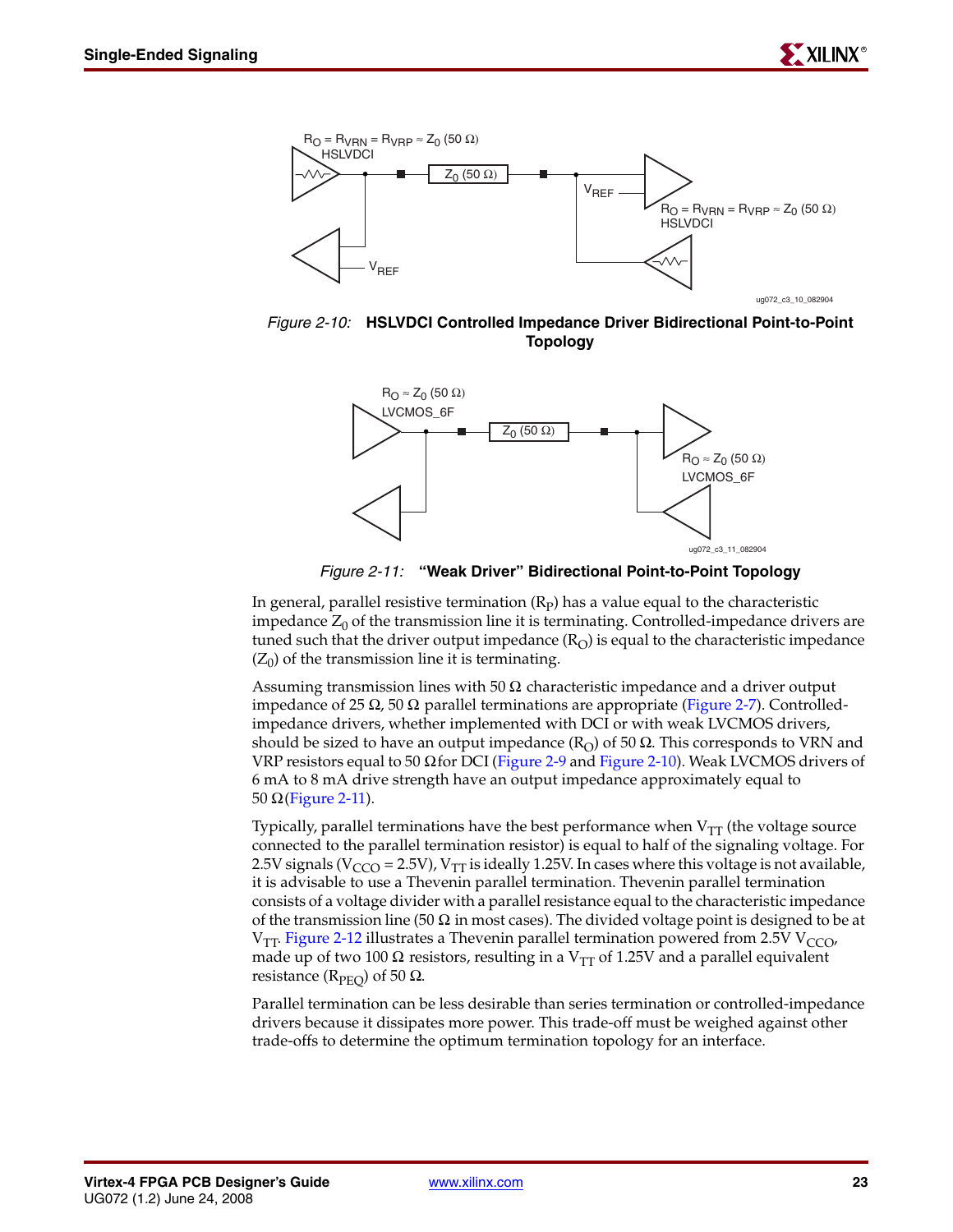

#### <span id="page-23-0"></span>*Figure 2-12:* **Thevenin Parallel Termination (Bidirectional Point-to-Point Topology)**

[Table 2-4](#page-23-1) lists I/O interface types that can be used with the bidirectional point-to-point topology.

<span id="page-23-1"></span>

|  |  | Table 2-4: I/O Interface Types for Bidirectional Point-to-Point I/O Topologies |  |
|--|--|--------------------------------------------------------------------------------|--|
|  |  |                                                                                |  |

LVTTL and LVCMOS do not specify any canonical termination method. Series termination is not recommended for bidirectional interfaces. Parallel termination and weak drivers, however, are both appropriate.

LVDCI and HSLVDCI both implicitly use controlled-impedance driver termination.

HSTL Class II and HSTL Class IV specify parallel termination at both transceivers. In the case of HSTL Class II, the termination voltage  $V_{TT}$  is defined as half of the supply voltage  $V_{\text{CCO}}$ . In the case of HSTL Class IV, the termination voltage  $V_{\text{TT}}$  is defined as equal to the supply voltage  $V_{CCO}$ . The designer may elect either not to use termination at all or to use a different termination. It is up to the designer to verify through simulation and measurement that the signal integrity at the receiver is adequate.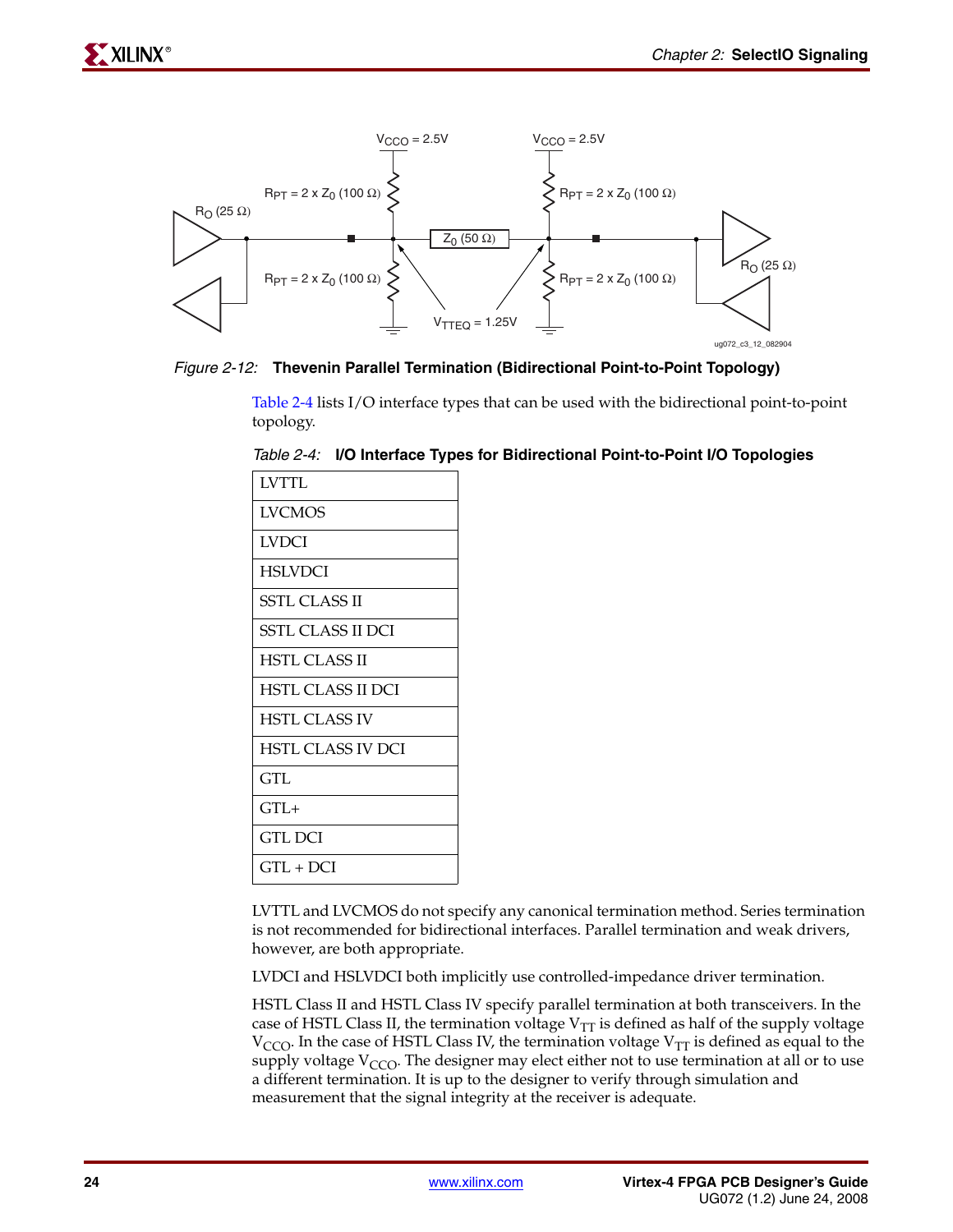

SSTL Class II specifies both series termination and parallel termination. The termination voltage  $V_{TT}$  is defined as half of the supply voltage  $V_{CCO}$ . While the canonical standard calls for this, better performance is achieved when only parallel termination is used at both transceivers. The designer may elect to use either the canonical standard termination or a modified termination (or no termination at all). It is up to the designer to verify through simulation and measurement that the signal integrity at the receiver is adequate.

GTL and GTL+ specify and require parallel termination at both transceivers. The designer **may not** elect to omit either of these terminations because the driver is open drain, meaning that the driver is not capable of driving a High signal and depends on the parallel termination to generate High logic levels.

#### <span id="page-24-0"></span>Bidirectional Multi-Point Topologies

In more complex topologies, any transceiver in a multi-point bus can transmit to all other transceivers. Usually these topologies can only run at very slow clock rates because they only support very slow signal rise times (10 ns to 50 ns). While useful in some situations, the drawbacks usually outweigh the benefits. The constraints involved in designing these topologies with good signal integrity are beyond the scope of this document.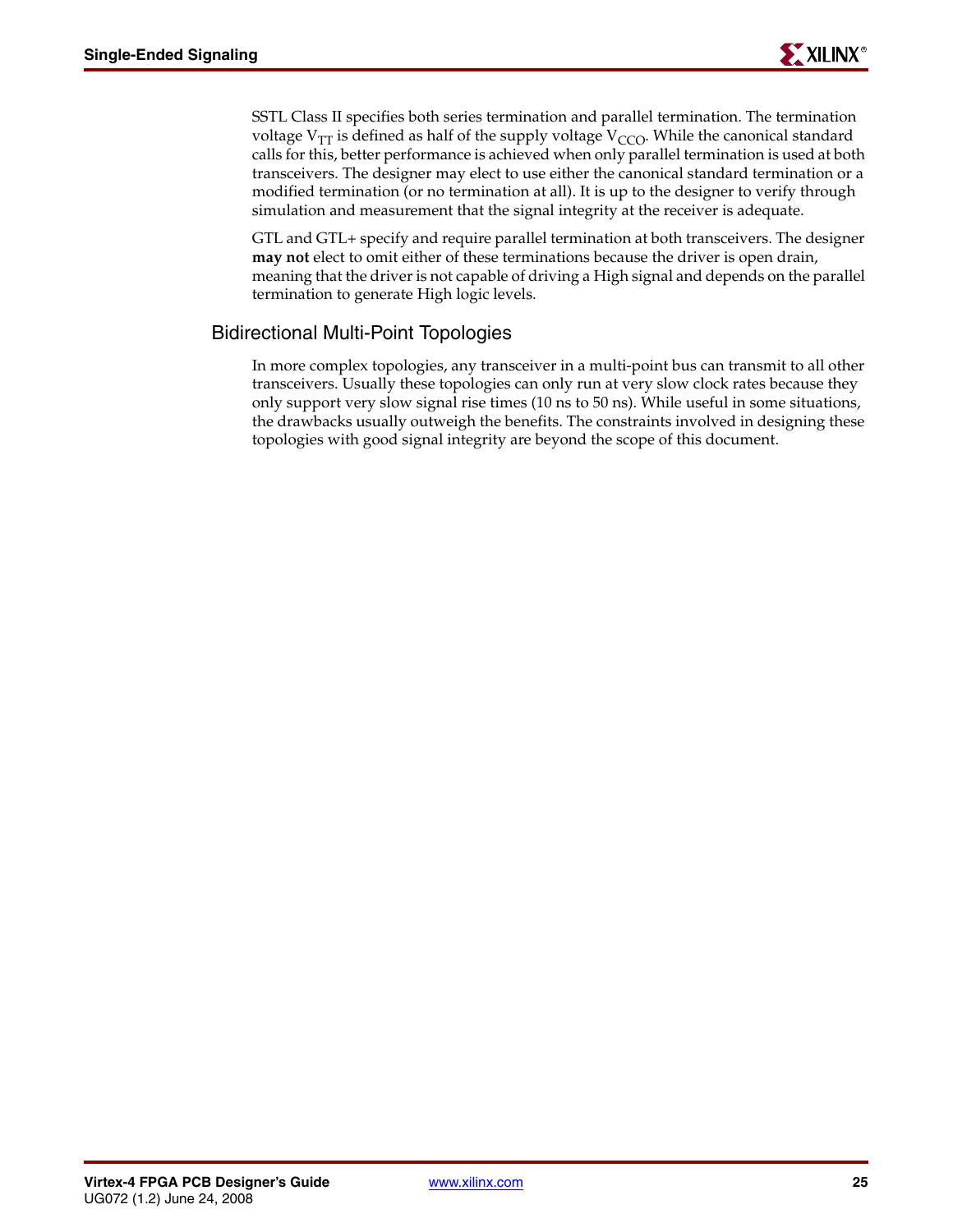

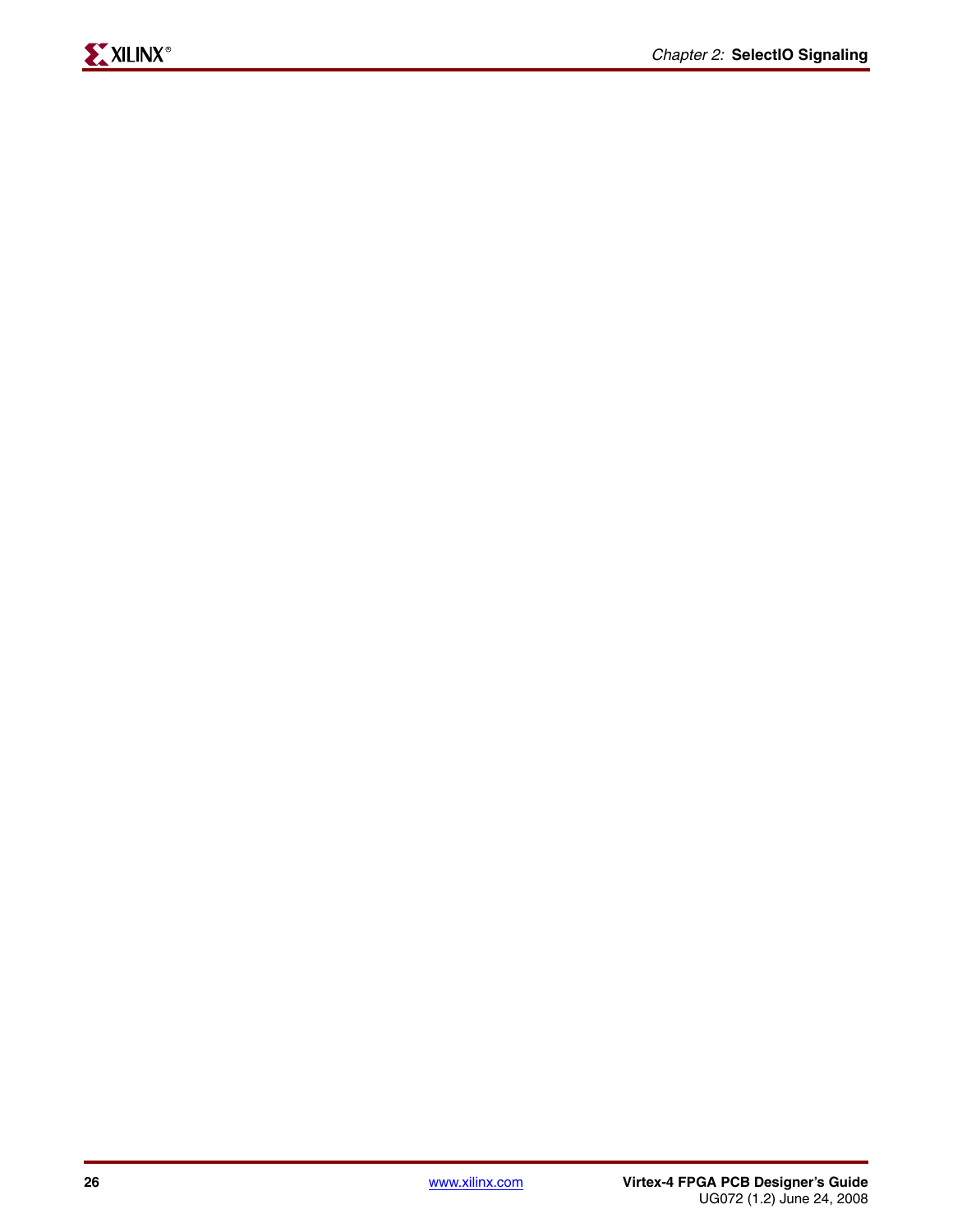

# *Chapter 3*

# <span id="page-26-1"></span><span id="page-26-0"></span>*Multi-Gigabit Serial Signaling*

This chapter is intentionally left blank for further updates.

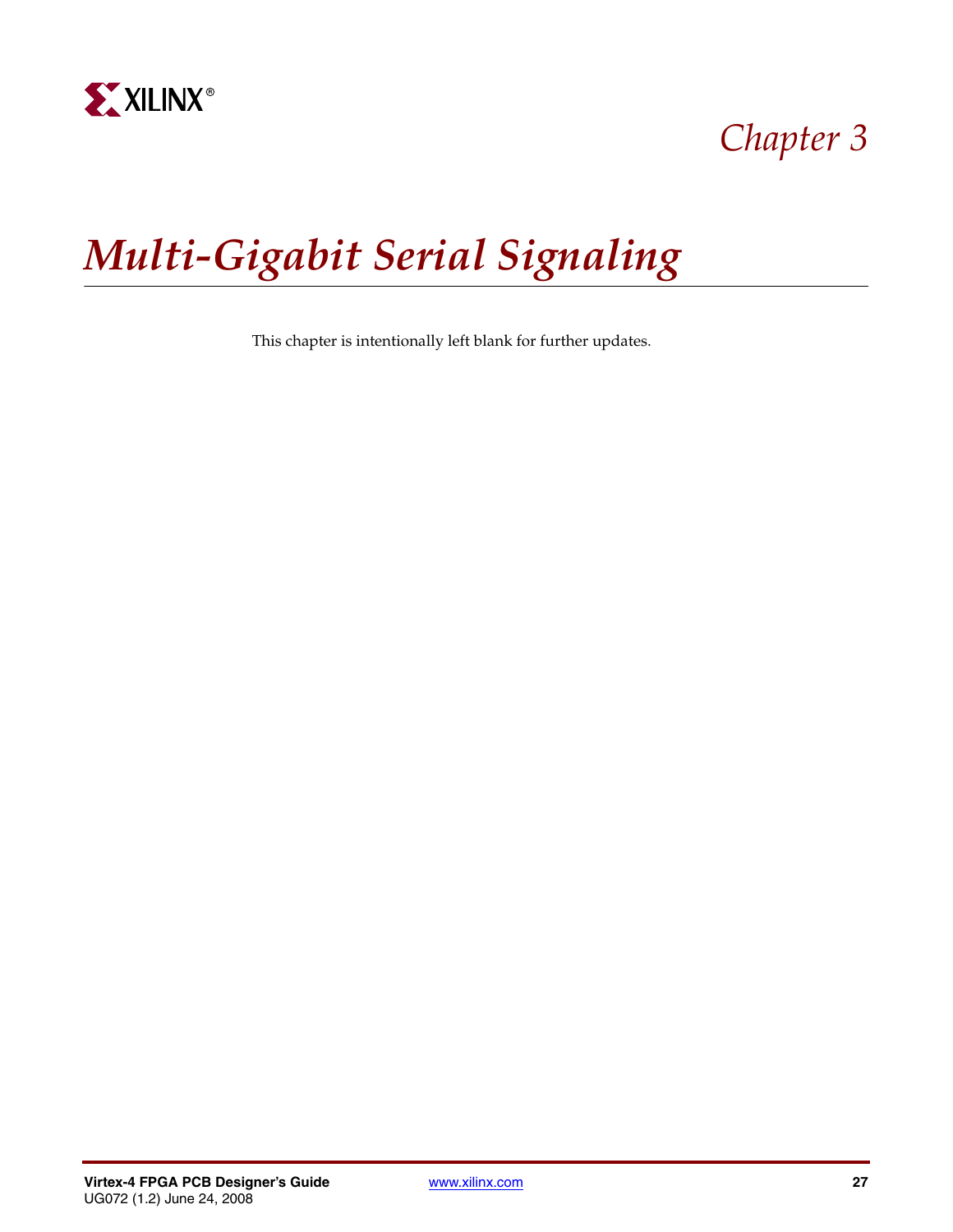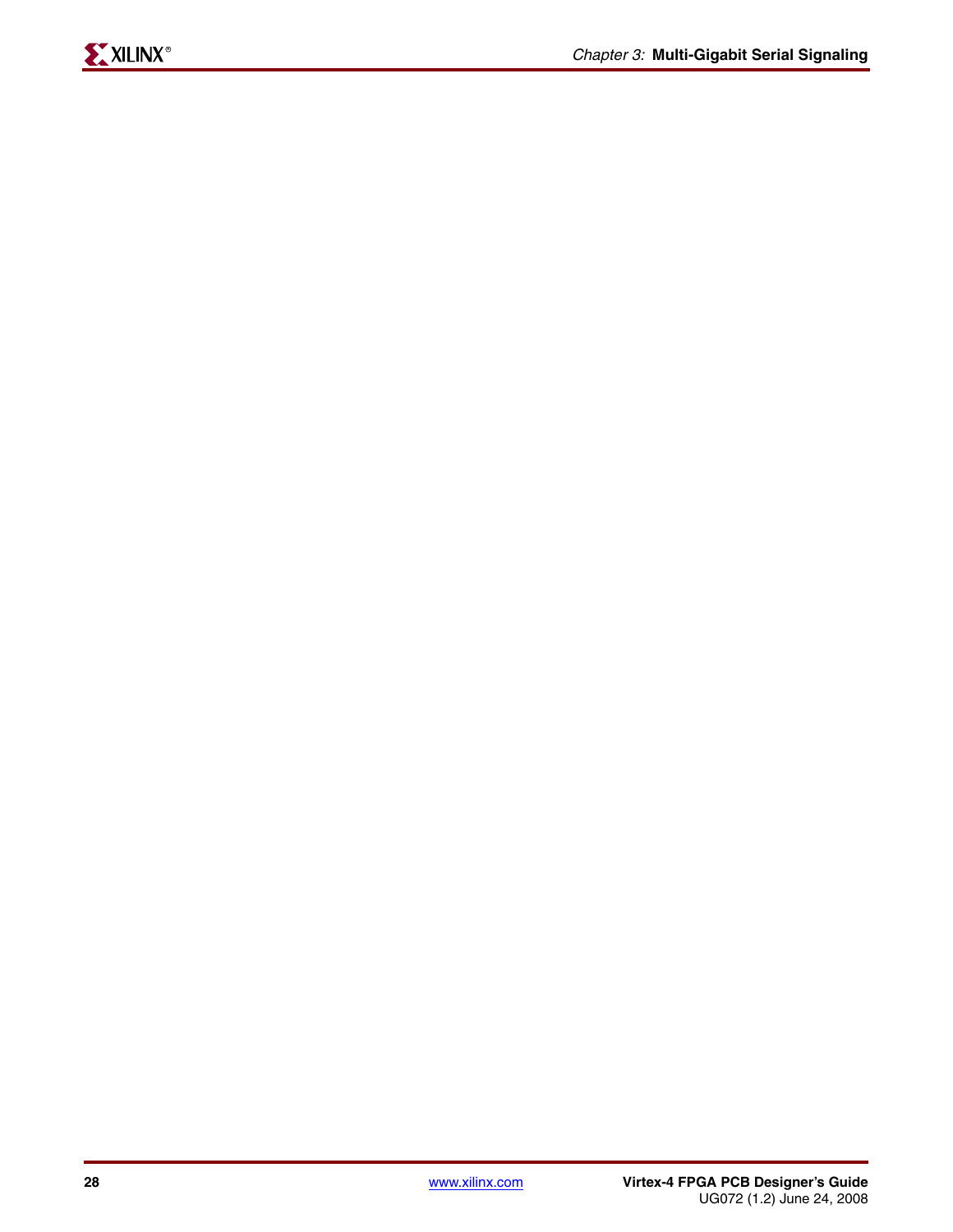

# *Chapter 4*

# <span id="page-28-2"></span><span id="page-28-0"></span>*Power Distribution System*

This chapter covers the power distribution system for Virtex-4 FPGAs, including all details of decoupling capacitor selection, use of voltage regulators and PCB geometries.

This chapter contains the following sections:

- ["Power Distribution Design Overview"](#page-28-1)
- ["Basic Decoupling Network Principles"](#page-29-0)
- ["PDS Design and Verification"](#page-41-0)
- ["Other Concerns and Causes"](#page-49-0)
- ["Calculation of Via Inductance"](#page-51-0)
- ["SPICE Simulation Examples"](#page-51-1)
- ["EDA Tools for PDS Design and Simulation"](#page-53-1)

### <span id="page-28-1"></span>**Power Distribution Design Overview**

FPGA designers are faced with a unique task when it comes to designing power distribution systems (PDS). Most other large, dense ICs (such as large microprocessors) come with very specific bypass capacitor requirements. Since these devices are only designed to implement specific tasks in their hard silicon, their power supply demands are fixed and only fluctuate within a certain range. FPGAs do not share this property. Since FPGAs can implement a practically infinite number of applications at undetermined frequencies and in multiple clock domains, it can be very complicated to predict what their transient current demands will be.

Since exact transient current behavior cannot be known for a new FPGA design, the only choice when designing the first version of an FPGA PDS is to go with a conservative worstcase design.

Transient current demands in digital devices are the cause of ground bounce, the bane of high-speed digital designs. In low-noise or high-power situations, the power supply decoupling network must be tailored very closely to these transient current needs, otherwise ground bounce and power supply noise will exceed the limits of the device. The transient currents in an FPGA are different from design to design. This chapter provides a comprehensive method for designing a bypassing network to suit the individual needs of a specific FPGA design.

The first step in this process is to examine the utilization of the FPGA to get a rough idea of its transient current requirements. Next, a conservative decoupling network is designed to fit these requirements. The third step is to refine the network through simulation and modification of capacitor numbers and values. In the fourth step, the full design is built and in the fifth step it is measured. Measurements are made consisting of oscilloscope and possibly spectrum analyzer readings of power supply noise. Depending on the measured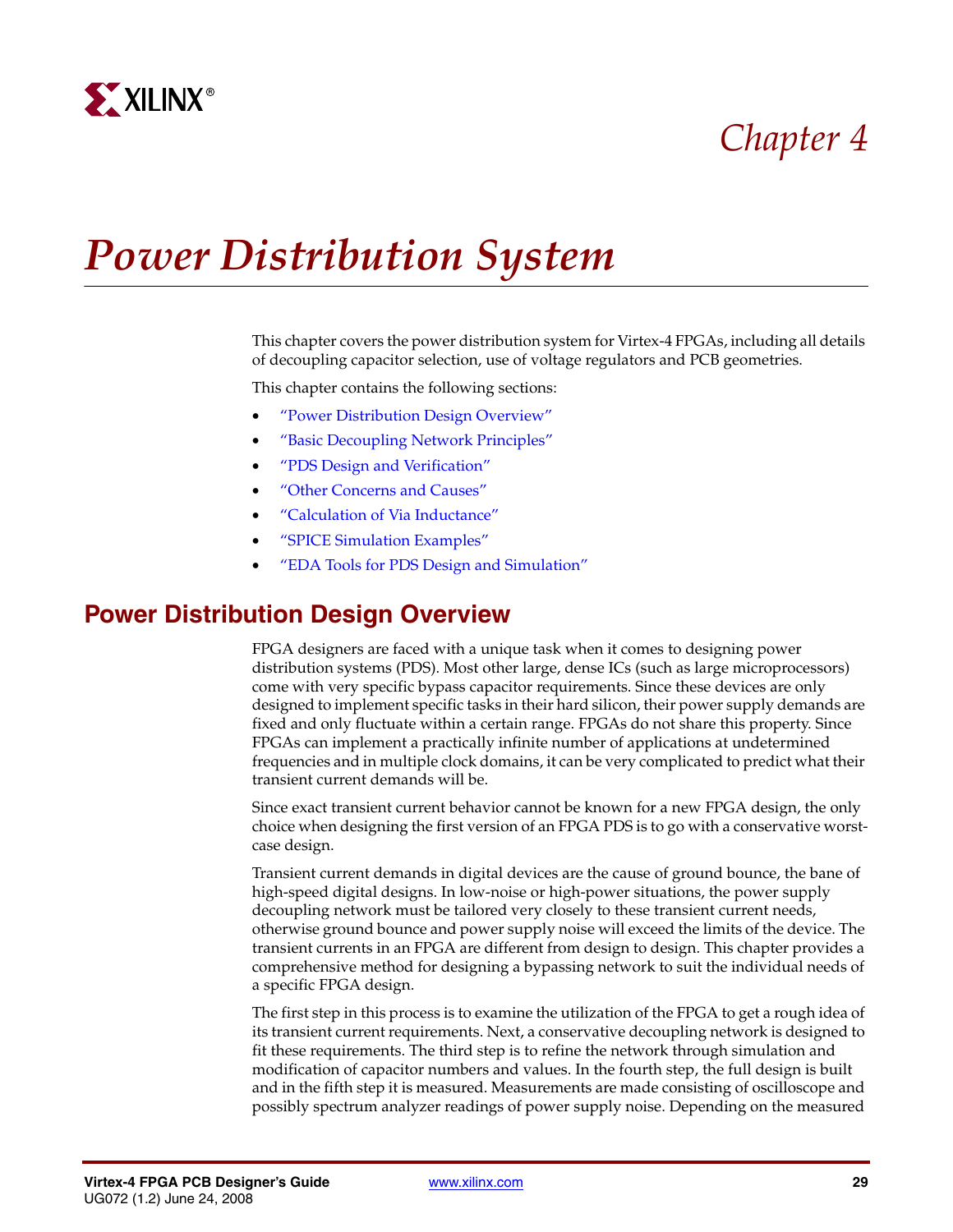results, further iterations through the part selection and simulation steps could be necessary to optimize the PDS for the specific application. A sixth optional step is also given for cases where a perfectly optimized PDS is needed.

## <span id="page-29-0"></span>**Basic Decoupling Network Principles**

Before starting into the PDS design flow, it is important to understand the basic electrical principles involved. This section discusses the purpose of the PDS and the properties of its components. It also describes important aspects of discrete capacitor placement and mounting as well as PCB geometry and stackup recommendations.

Each device in a system not only has its own wattage requirements for its operation, but also its own requirement for the cleanliness of that power. Most digital devices, including all Virtex-4 FPGAs, have a requirement that on all supplies,  $V_{CC}$  must not fluctuate more than 5% above or 5% below the nominal  $V_{CC}$  value. In this document  $V_{CC}$  is used generically to refer to all FPGA power supplies:  $V_{\text{CCINT}}$ ,  $V_{\text{CCO}}$ ,  $V_{\text{CCAUX}}$ , and  $V_{\text{REF}}$  Multigigabit transceiver (MGT) and system monitor analog supplies (AV<sub>CCAUXTX</sub>, AV<sub>CCAUXRX</sub>, VTTX, VTRX,  $AV_{DD}$ ,  $AV_{SS}$ ) are not covered here. For specific instructions on these supplies, see the *Virtex-4 RocketIO Multi-Gigabit Transceiver User Guide* (**[Reference #1](#page-54-2)**) and the *Virtex-4 FPGA User Guide (***[Reference #2](#page-54-3)***)*.

This requirement specifies a maximum amount of noise present on the power supply, often referred to as "ripple voltage." If the device requirements state that  $V_{CC}$  must be within ±5% of the nominal voltage, that means peak to peak voltage ripple must be no more than 10% of the nominal  $V_{CC}$ . This assumes that nominal  $V_{CC}$  is exactly the nominal value given in the data sheet. If this is not the case, then  $V_{RIPPLE}$  must be adjusted to a value correspondingly less than 10%.

The power consumed by a digital device varies over time, and this variance occurs on all frequency scales. Low frequency variance of power consumption is usually the result of devices or large portions of devices being enabled or disabled. This can occur on time scales from milliseconds to days. High frequency variance of power consumption is the result of individual switching events inside a device, and this happens on the scale of the clock frequency and the first few harmonics of the clock frequency.

Since the voltage level of  $V_{CC}$  for a device is fixed, changing power demands are manifested as changing current demand. The PDS must accommodate these variances of current draw with as little change in power supply voltage as possible.

When the current draw in a device changes, the power distribution system cannot respond to that change instantaneously. For the short time before the PDS responds, the voltage at the device changes. This is where power supply noise appears. There are two main causes for this lag in the PDS corresponding to the two major components of the PDS.

The first major component of the PDS is the voltage regulator. It observes its output voltage and adjusts the amount of current being supplied to keep the voltage constant. Most common voltage regulators make this adjustment on the order of milliseconds to microseconds. They are effective at maintaining output voltage for events at all frequencies from DC to a few hundred kilohertz (depending on the regulator). For all transient events that occur at frequencies above this range, there is a time lag before the voltage regulator can respond to the new level of demand. For example, if current demand in the device increases in a matter of nanoseconds, the voltage at the device sags by some amount until the voltage regulator can adjust to the new, higher level of current it must provide. This lag might take from microseconds to milliseconds, during which time the voltage sags.

The second major component of the PDS is the bypass or decoupling capacitors. In this document, the words "bypass" and "decoupling" are used interchangeably. Their function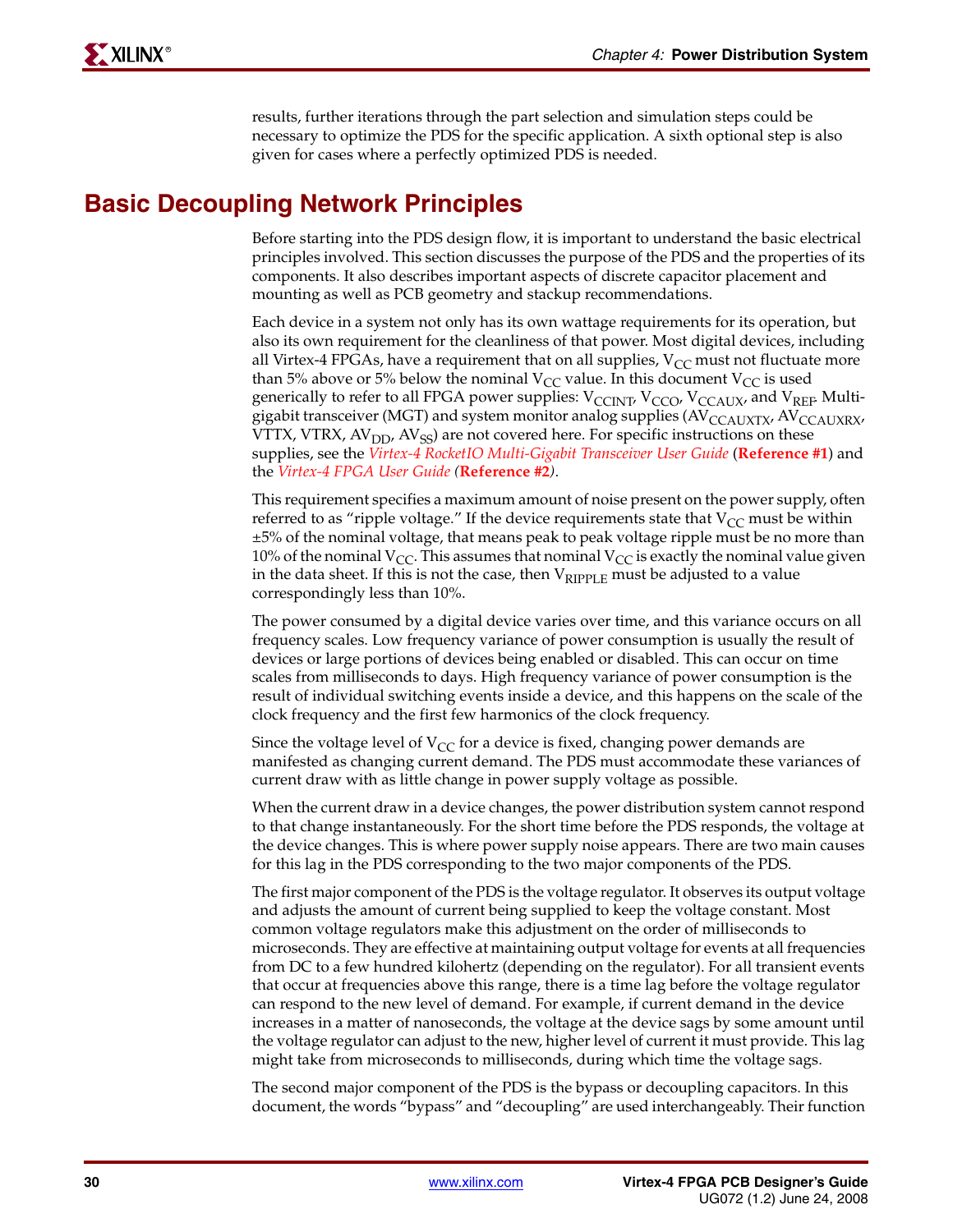

is to act as local energy storage for the device. They cannot provide DC power, as only a small amount of energy is stored in them (the voltage regulator is present to provide DC power). The function of this local energy storage is to respond very quickly to changing current demands. The capacitors are effective at maintaining power supply voltage at frequencies from hundreds of kilohertz to hundreds of megahertz in the milliseconds to nanoseconds range. Decoupling capacitors are of no use for all events occurring above or below this range. For example, if current demand in the device increases in a few picoseconds, the voltage at the device sags by some amount until the capacitors can supply extra charge to the device. If current demand in the device changes and maintains this new level for a number of milliseconds, the voltage regulator circuit, operating in parallel with the bypass capacitors, effectively takes over for them, changing its output to supply this new current.

Figure 4-1 shows the major components of the PDS: the power supply, the decoupling capacitors, and the active device being powered (in this case, an FPGA).



*Figure 4-1:* **Simplified PDS Circuit**

Figure 4-2 shows a further simplified PDS circuit, showing all reactive components decomposed to a frequency-dependent resistor.



*Figure 4-2:* **Further Simplified PDS Circuit**

#### <span id="page-30-0"></span>What is the Role of Inductance?

There is a property of the capacitors and of the PCB current paths that retards changes in current flow. This is the reason why capacitors cannot respond instantaneously to transient currents, nor to changes that occur at frequencies higher than their effective range. This property is called inductance.

Inductance can be thought of as momentum of charge. Where charge is moving at some rate through a conductor, this implies some amount of current. If the level of current is to change, the charge must move at a different rate. Because there is momentum (stored magnetic field energy) associated with this charge, it takes some amount of time for the charge to slow down or speed up. The greater the inductance, the greater the resistance to change, and the longer it takes for the current level to change.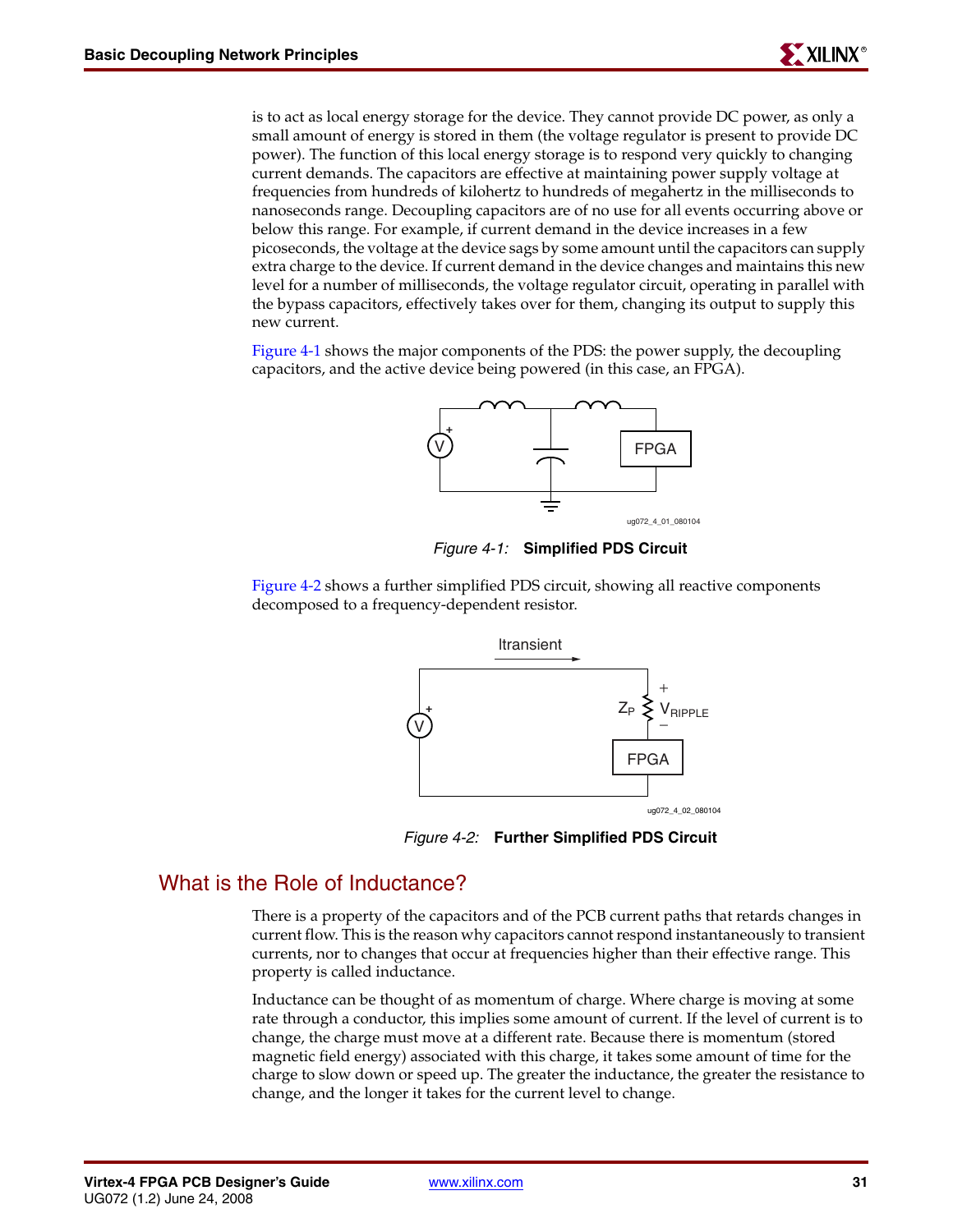The purpose of the PDS is to accommodate whatever current demands the device(s) could have, and respond to changes in that demand as quickly as possible. When these demands are not met, the voltage across the device's power supply changes. This is observed as noise. Since inductance retards the abilities of bypass capacitors to quickly respond to changing current demands, it should be minimized.

Figure 4-1 shows inductances between the FPGA device and capacitors, and between the capacitors and the voltage regulator. These inductances arise as parasitics of the capacitors themselves and of all current paths in the PCB. It is important that each of these be minimized.

### <span id="page-31-0"></span>Capacitor Parasitic Inductance

Of a capacitor's various properties, the capacitance value is often considered the most important. However in the domain of PCB PDS design, the property of parasitic inductance (ESL or Equivalent Series Inductance) is of the same or greater importance.

The one factor that influences parasitic inductance more than any other is the dimensions of the package. Very simply, physically small capacitors tend to have lower parasitic inductance than physically large capacitors. Just as a short wire has less inductance than a long wire, a short capacitor has less inductance than a long capacitor. Likewise, as a fat or wide wire has less inductance than a narrow wire, so too does a fat capacitor have less inductance than a narrow capacitor.

For these reasons, when choosing decoupling capacitors, the smallest package should be chosen for a given value. Similarly, for a given package size (essentially a fixed inductance value), the highest capacitance value available in that package should be chosen.

Surface-mount chip capacitors are the smallest capacitors available, making them a good choice for discrete bypass capacitors. For values from 2.2 μF down to very small values such as 0.001 μF, X7R or X5R type capacitors are usually used. These have low parasitic inductance, and an acceptable temperature characteristic. For larger values, such as 1000 μF, tantalum capacitors are used. These have low parasitic inductance and a relatively high equivalent series resistance (ESR), giving them a low-quality factor and consequently a very wide range of effective frequencies. They also provide a comparatively high capacitance value in a small package size, thus reducing board real-estate costs. In cases where tantalum capacitors are not available, low-inductance electrolytic capacitors can be used. Other new technologies with similar characteristics are also available.

A real capacitor has characteristics not only of capacitance but also inductance and resistance. Figure 4-3 shows the parasitic model of a real capacitor. A real capacitor should be treated as an RLC circuit.



*Figure 4-3:* **Parasitics of a Real, Non-Ideal Capacitor**

Figure 4-4 shows the impedance characteristic of a real capacitor. Overlaid on this plot are the curves corresponding to the capacitor's capacitance and parasitic inductance (ESL).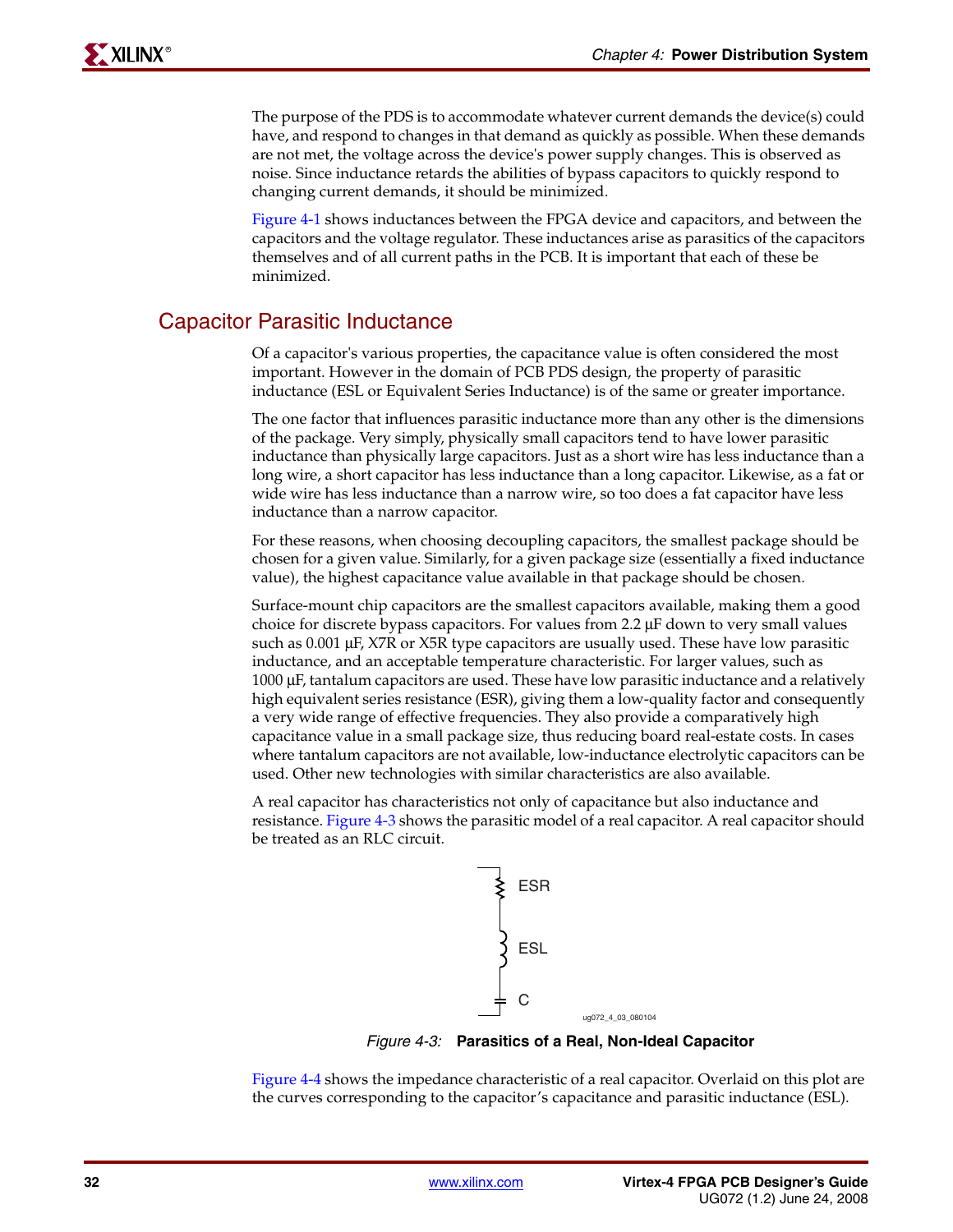



These two curves combine to form the total impedance characteristic of the RLC circuit formed by the parasitics of the capacitor.

*Figure 4-4:* **Contribution of Parasitics to Total Impedance Characteristics**

As capacitive value is increased, the capacitive curve moves down and to the left. As parasitic inductance is decreased, the inductive curve moves down and to the right. Since parasitic inductance for capacitors in a given package is essentially fixed, the inductance curve remains fixed. As different capacitor values are selected in that same package, the capacitive curve moves up and down relative to the fixed inductance curve. The only way to decrease the total impedance of a capacitor if the package is fixed is to increase the value of the capacitor. The only way to move the parasitic inductance curve down (and consequently lower the total impedance characteristic), is to connect additional capacitors in parallel.

## <span id="page-32-1"></span><span id="page-32-0"></span>Inductance from PCB Current Paths

The parasitic inductance of current paths in the PCB have two distinct sources: the capacitor mounting, and the power and ground planes of the PCB.

### Mounting Inductance

In this context, the mounting refers to the capacitor's solder land on the PCB, the trace (if any) between the land and via, and the via itself.

The vias, traces, and pads of a capacitor mounting contribute anywhere from 300 pH to 4 nH of inductance depending on the specific geometry. Since the inductance of a current path is proportional to the area of the loop the current traverses, it is important to minimize the size of this loop. The loop consists of the path through one power plane, up through one via, through the connecting trace to the land, through the capacitor, through the other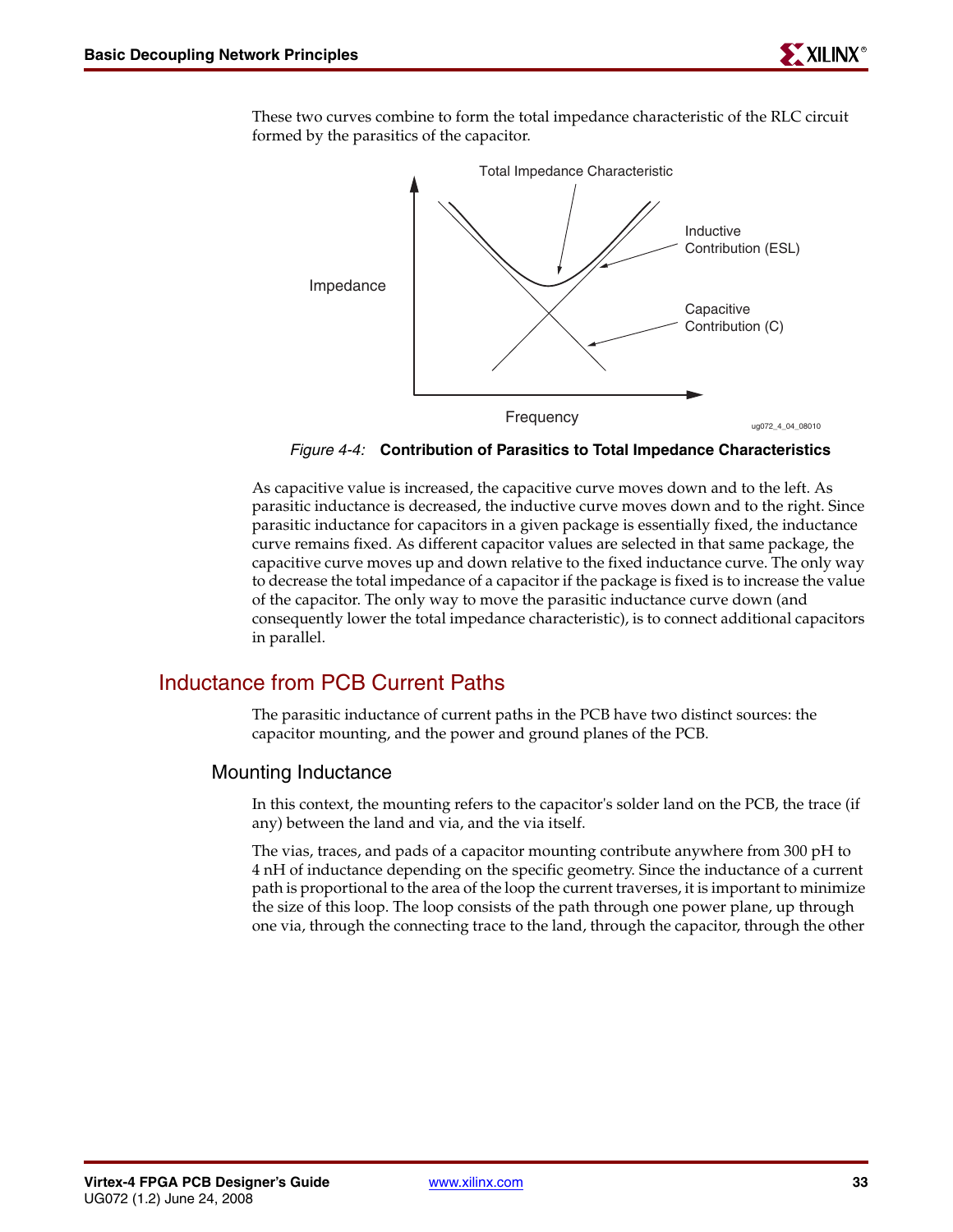

land and connecting trace, down through the other via, and into the other plane, as shown in Figure 4-5.

*Figure 4-5:* **Cutaway View of PCB with Capacitor Mounting**

By shortening the connecting traces, the area of this loop is minimized and the inductance is reduced. Similarly, by reducing the via length through which the current flows, loop area is minimized and inductance is reduced.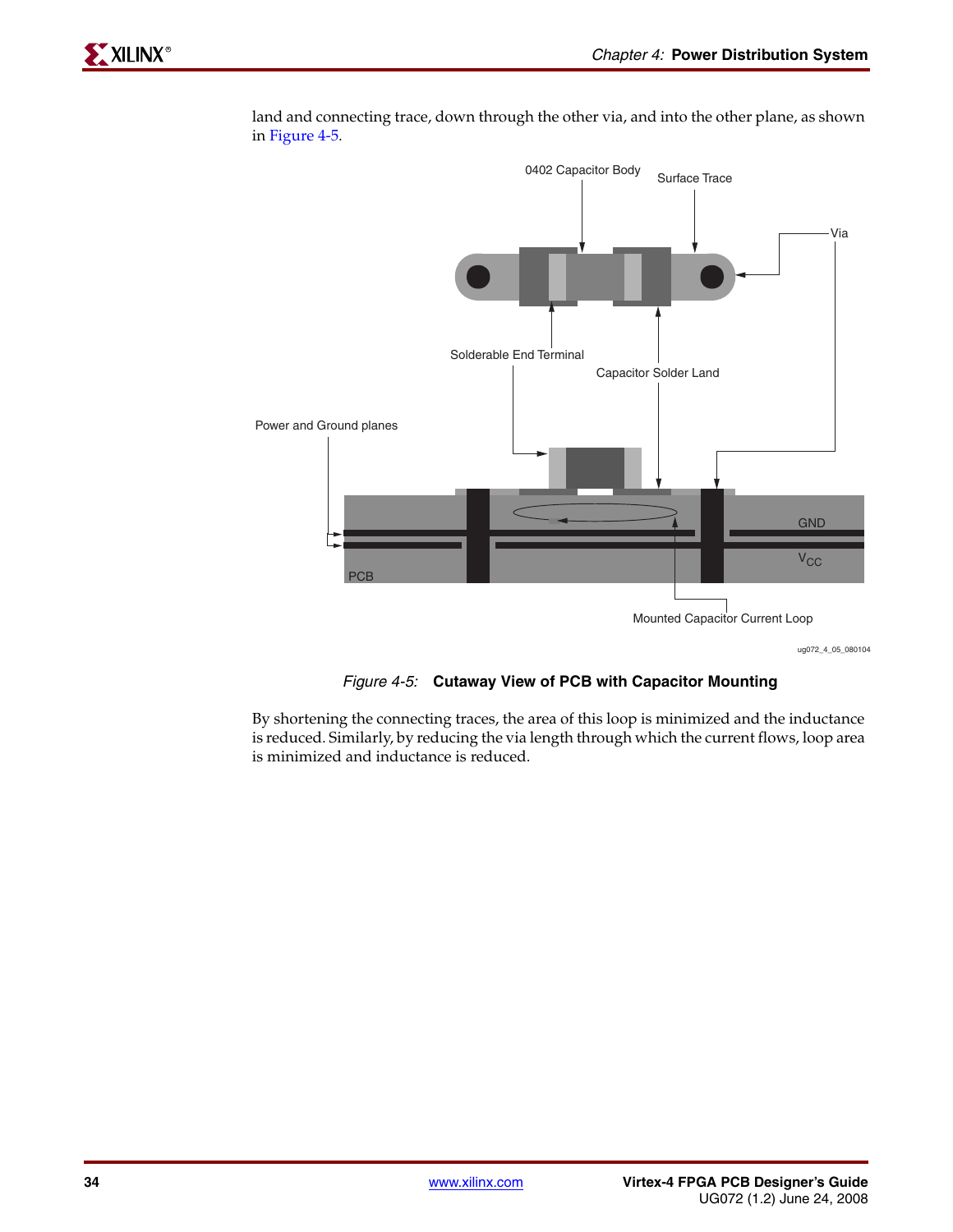

0402 Land Pattern, end vias, long traces, 4nH - BAD



*Figure 4-6:* **Example Capacitor Land and Mounting Geometries**

The existence and/or length of a connecting trace has a big impact on parasitic inductance of the mounting. Wherever possible, there should be no connecting trace (Figure 4-6a) - the via should butt up against the land itself (Figure 4-6b). Additionally, the connecting trace should be made as wide as possible. Further improvements can be made to the mounting by placing vias to the side of capacitor lands (Figure 4-6c), or doubling the number of vias (Figure 4-6d). Currently, very few PCB manufacturing processes allow via-in-pad geometries, but this is another good option. The technique of using multiple vias per land is important when using ultra-low inductance capacitors, such as reverse aspect ratio capacitors (AVX's LICC).

Many times in an effort to squeeze more parts into a small area, PCB layout engineers opt to share vias among multiple capacitors. **This technique should not be used under any circumstances**. The capacitor mounting (lands, traces, and vias) typically contributes about the same amount or more inductance than the capacitor's own parasitic inductance. If a second capacitor is connected into the vias of an existing capacitor, it only improves the PDS by a very small amount. It is better to reduce the total number of capacitors and maintain a one-to-one ratio of lands to vias.

#### <span id="page-34-0"></span>Plane Inductance

The power and ground planes of a PCB have some amount of inductance associated with them. The geometry of these planes determines their inductance.

Since power and ground planes are by definition a planar structure, current does not just flow through them in one direction. It tends to spread out as it travels from one point to another, in accordance with a property similar to skin effect. For this reason, inductance of planes can be described as "spreading inductance," and is specified in units of henries per square. The square is dimensionless, as it is the shape of a section of plane, not the size, that determines its inductance.

Spreading inductance acts like any other inductance — to resist changes to the amount of current in a conductor. In this case, the conductor is the power plane or planes. This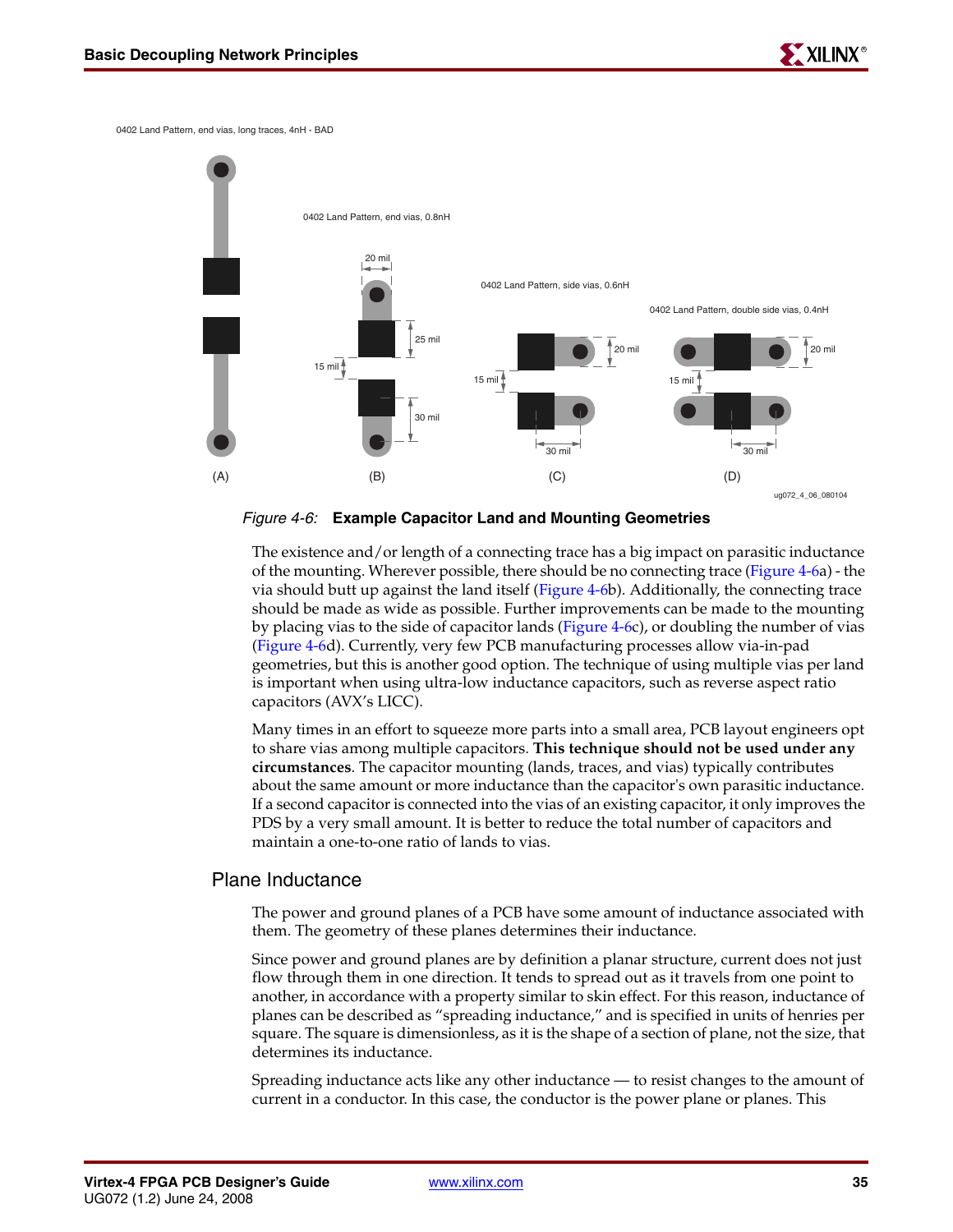quantity should be reduced as much as possible, since it retards the ability of capacitors to respond to transient currents in the device. Since the X-Y shape of the plane is typically something the designer has little control over, the only controllable factor is the spreading inductance value. This is primarily determined by the thickness of the dielectric separating a power plane from its associated ground plane.

In high-frequency power distribution systems of the type discussed here, power and ground planes work in pairs. Their inductances do not exist independently of each other. The spacing (and the dielectric constant of the material) between power and ground planes determines the spreading inductance of the pair. The closer the spacing (the thinner the dielectric), the lower the spreading inductance. Table 4-1 gives approximate values of spreading inductance for different thicknesses of FR4 dielectric (**[Reference #3](#page-54-4)**).

| <b>Dielectric Thickness</b><br>(mil, microns) | Inductance<br>(pH/square) | Capacitance<br>$(pF/in2, pF/cm2)$ |
|-----------------------------------------------|---------------------------|-----------------------------------|
| 4, 102                                        | 130                       | 225, 35                           |
| 2,51                                          | 65                        | 450, 70                           |
| 1, 25                                         | 32                        | 900, 140                          |

*Table 4-1:* **Capacitance and Spreading Inductance Values for Various Thicknesses of FR4 Power-Ground Plane Sandwiches**

Since closer spacing results in decreased spreading inductance, it is best, wherever possible, to place  $V_{CC}$  planes directly adjacent to GND planes in the stackup. Facing  $V_{CC}$ and GND planes are sometimes referred to as "sandwiches." While the use of  $V_{CC}$  – GND sandwiches was not necessary in the past for previous technologies, the speeds involved and the sheer amount of power required for fast, dense devices demands it.

Besides offering a low-inductance current path, power-ground sandwiches also offer some high-frequency decoupling capacitance. As plane area increases and as the separation between power and ground planes decreases, the value of this capacitance increases. At the same time, since the parasitic inductance of this capacitance is decreasing, its effective frequency band center frequency increases. Capacitance per square inch is also given in Table 4-1.

This capacitance alone is usually not enough to give power-ground sandwiches a compelling advantage. However, when viewed as a bonus on top of low spreading inductance, it is an advantage most designers gladly take.

#### <span id="page-35-0"></span>PCB Stackup and Layer Order

The placement of  $V_{CC}$  and Ground planes in the PCB stackup (determined by layer order) has a significant impact on the parasitic inductances of power current paths. For this reason, PCB designers need to consider layer order in the early stages of the design cycle, putting high-priority supplies in the top half of the stackup and low-priority supplies in the bottom half of the stackup.

Power supplies with high transient current should have their associated  $V_{CC}$  planes close to the top surface (FPGA side) of the PCB stackup to decrease the distance in the vertical direction that currents travel through  $V_{CC}$  and GND vias before reaching the associated  $V_{CC}$  and GND planes. As mentioned in the previous section, every  $V_{CC}$  plane should have a GND plane adjacent to it in the stackup to reduce spreading inductance. Since highfrequency currents couple tightly due to skin effect, the GND plane adjacent to a given  $V_{CC}$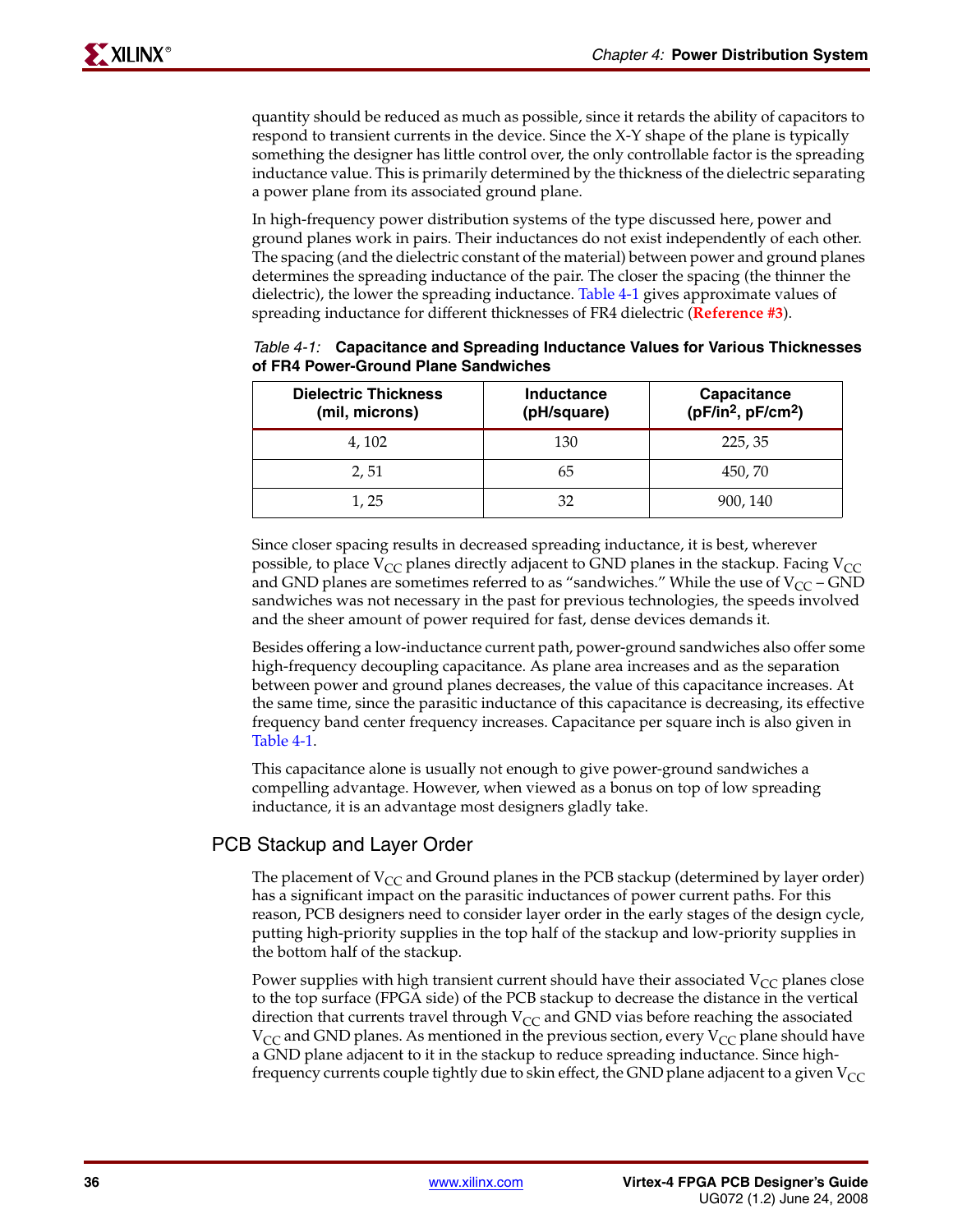

plane tends to carry the majority of the current complementary to that in the  $V_{CC}$  plane. For this reason, adjacent  $V_{CC}$  and GND planes are considered as a pair.

Not all  $V_{CC}$  and GND plane pairs can reside in the top half of the PCB stackup, because manufacturing constraints typically require the PCB stackup to be symmetrical about the center with respect to dielectric thicknesses and etched copper areas. The PCB designer must determine which  $V_{CC}$  and GND plane pairs have high priority or carry highfrequency energy, and which pairs have low priority or carry lower frequency energy.

### <span id="page-36-0"></span>Capacitor Effective Frequency

Every capacitor has a narrow frequency band where it is most effective as a decoupling capacitor. Outside this band, it does have some contribution to the PDS but in general it is much smaller. The frequency bands of some capacitors are wider than others. The ESR of the capacitor determines the quality factor (Q) of the capacitor, which determines the width of the effective frequency band. Tantalum capacitors generally have a very wide effective band, while X7R and X5R chip capacitors, with their lower ESR, generally have a very narrow effective band.

The effective frequency band corresponds to the capacitor's resonant frequency. While an ideal capacitor only has a capacitive characteristic, real non-ideal capacitors also have a parasitic inductance ESL and a parasitic resistance ESR. These parasitics act in series to form an RLC circuit (Figure 4-3). The resonant frequency associated with that RLC circuit is the resonant frequency of the capacitor.

<span id="page-36-1"></span>To determine the resonant frequency of an RLC circuit, [Equation 4-1](#page-36-1) is used:

$$
F = \frac{1}{2\pi\sqrt{LC}}
$$
 Equation 4-1

Alternatively, a frequency sweep SPICE simulation of the circuit could be performed, and the frequency where the minimum impedance value occurs would be the resonant frequency.

It is important to distinguish between the capacitor's self-resonant frequency and the effective resonant frequency of the mounted capacitor when it is part of the system. This is simply the difference between taking into account only the capacitor's parasitic inductance, and taking into account its parasitic inductance as well as that of the vias, planes, and connecting traces lying between it and the FPGA. The self-resonant frequency of the capacitor  $F_{RSELF}$  (the value reported in a capacitor data sheet), is considerably higher than its effective mounted resonant frequency in the system,  $F_{RIS}$ . Since the mounted capacitor's performance is what is important, it is the mounted resonant frequency that is used when evaluating a capacitor as part of a larger PDS.

The main contributors to mounted parasitic inductance are the capacitor's own parasitic inductance, the inductance of PCB lands and connecting traces, the inductance of vias, and power plane inductance. Vias traverse a full board stackup on their way to the device when capacitors are mounted on the underside of the board. These vias contribute something in the range of 300 pH to 1,500 pH on a board with a finished thickness of 60 mils; vias in thicker boards have higher inductance. Because there are two of these paths in series with each capacitor, twice this value should be added to the capacitor's parasitic inductance. This quantity, the parasitic inductance of the capacitor mounting, is designated  $L_{MOLNT}$ . To determine the total parasitic inductance of the capacitor in-system,  $L_{IS}$ , the capacitor's parasitic inductance  $L_{\text{SELF}}$  is added to the parasitic inductance of the mounting,  $L_{\text{MOUNT}}$ :

$$
L_{IS} = L_{SELF} + L_{MOUNT}
$$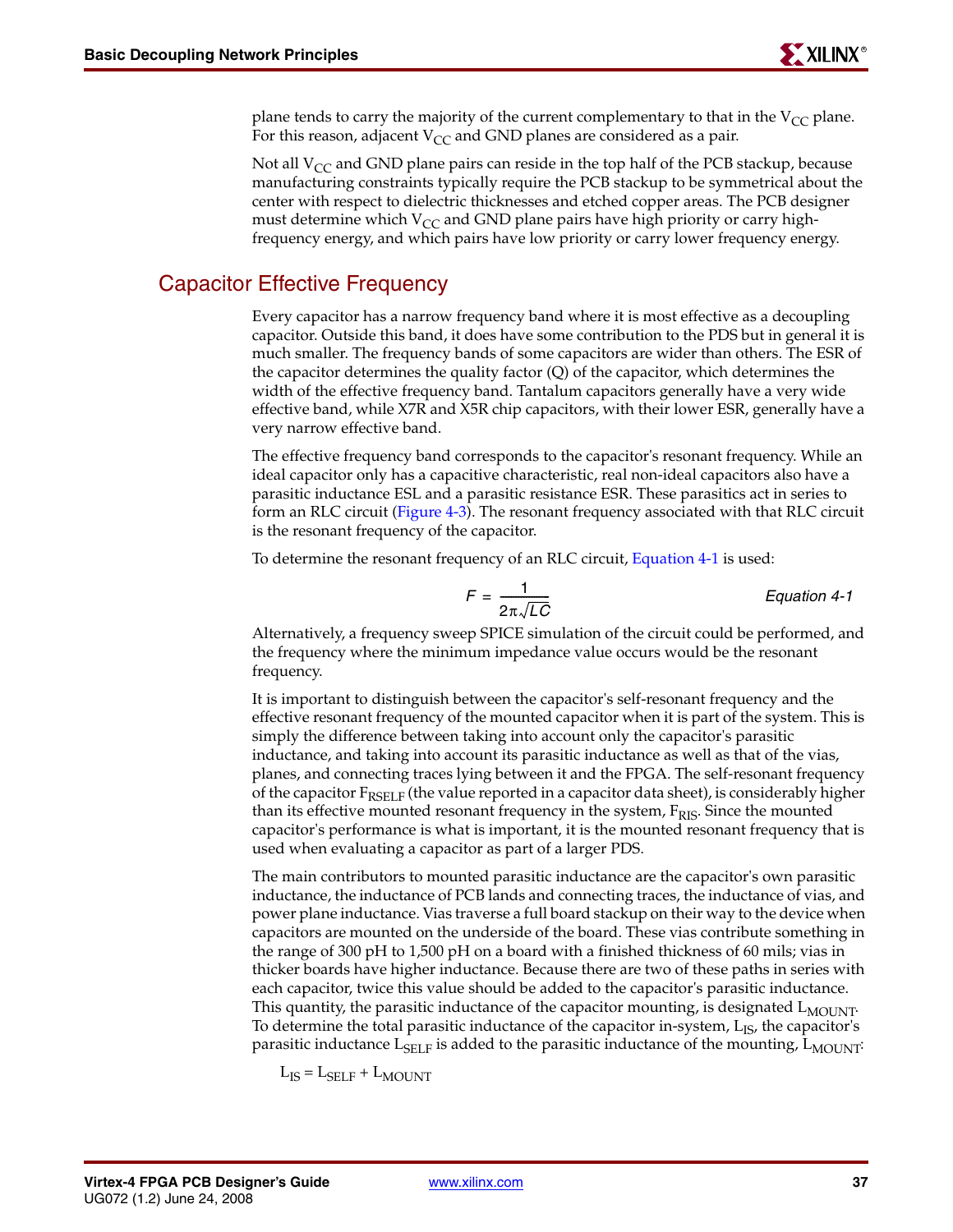#### Example

X7R Ceramic Chip capacitor (AVX capacitor data used here)

 $C = 0.01 \mu F$  $L_{\text{SELE}} = 0.9 \text{ nH}$  $F_{RSELF}$  = 53 MHz  $L_{MOLINT}$  = 0.8 nH

To determine the effective in-system parasitic inductance  $(L_{IS})$ , add the via parasitics:

 $L_{IS} = L_{SELF} + L_{MOLNT} = 0.9 \text{ nH} + 0.8 \text{ nH} = 1.7 \text{ nH}$  $L<sub>IS</sub> = 1.7$  nH

Plugging in the values from the example:

$$
F_{RIS} = \frac{1}{2\pi \sqrt{L_{IS}C}}
$$
  

$$
F_{RIS} = \frac{1}{2\pi \sqrt{(1.7 \times 10^{-12} H) \cdot (1 \times 10^{-8} F)}} = 3.8 \times 10^7 Hz
$$

FRIS: Mounted Capacitor Resonant Frequency: 38 MHz

Since a decoupling capacitor is only effective at a narrow band of frequencies around its resonant frequency, it is important that the resonant frequency be taken into account when choosing a collection of capacitors to build up a decoupling network.

#### <span id="page-37-0"></span>Capacitor Anti-Resonance

One common problem associated with capacitors in an FPGA PDS is anti-resonant spikes in the PDS aggregate impedance. These spikes can be caused by bad combinations of energy storage devices in the PDS (such as discrete capacitors, parasitic inductances, power and ground planes). If the inter-plane capacitance of the power and ground planes has an especially low Z with a high-quality factor, the crossover point between the highfrequency discrete capacitors and this plane capacitance might exhibit a high-impedance anti-resonance peak. If the FPGA has high transient current demand at this frequency (acting as a stimulus), a large noise voltage results. The PDS can be improved only by bringing down the impedance of the anti-resonant spike. To mitigate this problem, either the characteristics of the high-frequency discrete capacitors or the characteristics of the  $V_{CC}$  and Ground planes must be changed.

#### <span id="page-37-1"></span>Capacitor Placement

Capacitors need to be close to the device to perform the decoupling function. There are two basic reasons for this requirement.

First, increased spacing between the device and decoupling capacitor increases the distance travelled by the current in the power and ground planes, and hence, the inductance of the current path between the device and the capacitor. Since the inductance of this path (the loop followed by current as it goes from the  $V_{CC}$  side of the capacitor to the  $V_{CC}$  pin[s] of the FPGA, and from the GND pin[s] of the FPGA to the GND side of the capacitor[s]), is proportional to the loop area, decreasing its inductance is a matter of decreasing the loop area. Shortening the distance between the device and the decoupling capacitor(s) reduces the inductance resulting in a less impeded transient current flow.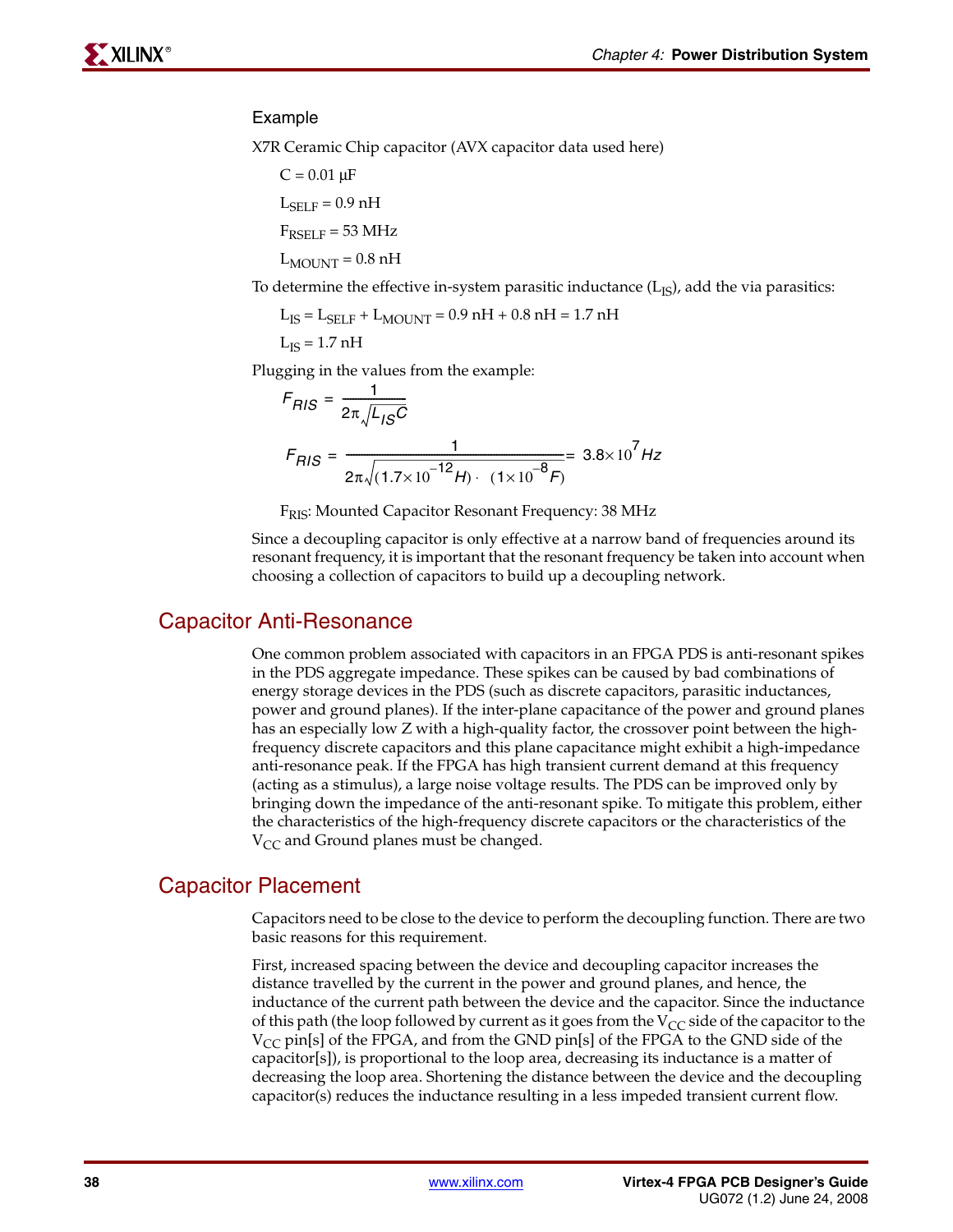

Because of the dimensions of PCBs, this reason tends to be less important with regard to placement than the second reason.

The second reason deals with the phase relationship between the FPGA noise source and the mounted capacitor. Their phase relationship determines the capacitor's effectiveness. For a capacitor to be effective in providing transient current at a certain frequency (for instance, the optimum frequency for that capacitor), it must be within a fraction of the wavelength associated with that frequency. The placement of the capacitor determines the length of the transmission line interconnect (in this case, the power and ground plane pair) between the capacitor and FPGA. The propagation delay of this interconnect is the relevant factor.

Noise from the FPGA falls into certain frequency bands, and different sizes of decoupling capacitors take care of different frequency bands. For this reason, capacitor placement is determined based on the effective frequency of each capacitor.

When the FPGA initiates a change in its current demand, it causes a small local disturbance in the voltage of the PDS (a point in the power and ground planes). For a decoupling capacitor to counteract this, the capacitor has to first see a voltage difference. There is a finite time delay between the start of the disturbance at the FPGA power pins and the start of the capacitor's view of the disturbance. This time delay is equal to the distance from FPGA power pins to capacitor, divided by the propagation speed of current through FR4 dielectric (the substrate of the PCB where the power planes are embedded). There is another delay of the same duration for the compensation current from the capacitor to reach the FPGA.

Therefore, for any transient current demand in the FPGA, there is a round-trip delay to the capacitor before any relief is seen at the FPGA. For placement distances greater than one quarter of a wavelength of some frequency, the energy transferred to the FPGA is negligible.

For decreasing distances less than a quarter wavelength, the energy transferred to the FPGA increases to 100% at zero distance. Efficient energy transfer from the capacitor to the FPGA requires placement of the capacitor at a fraction of a quarter wavelength of the FPGA power pins. This fraction should be small because the capacitor is also effective at frequencies slightly above its resonant frequency, where the corresponding wavelength is shorter.

In practical applications, one tenth of a quarter wavelength is a good target. This leads to placing a capacitor within one fortieth of a wavelength of the power pins it is decoupling. The wavelength corresponds to  $F_{RIS}$ , the capacitor's mounted resonant frequency.

#### Example

0.001 μF X7R Ceramic Chip capacitor, 0402 package

$$
L_{IS} = 1.6 \text{ nH}
$$

$$
F_{RIS} = \frac{1}{2\pi\sqrt{LC}} = \frac{1}{2\pi\sqrt{1.6 \times 10^{-9} \times 0.001 \times 10^{-6}}} = 125.8 MHz
$$

<span id="page-38-0"></span>[Equation 4-2](#page-38-0) calculates  $T_{RIS}$ , the mounted period of resonance, from  $F_{RIS}$ .

$$
T_{RIS} = \frac{1}{F_{RIS}} = \frac{1}{125.8 \times 10^6} = 7.95 \text{ ns}
$$
 *Equation 4-2*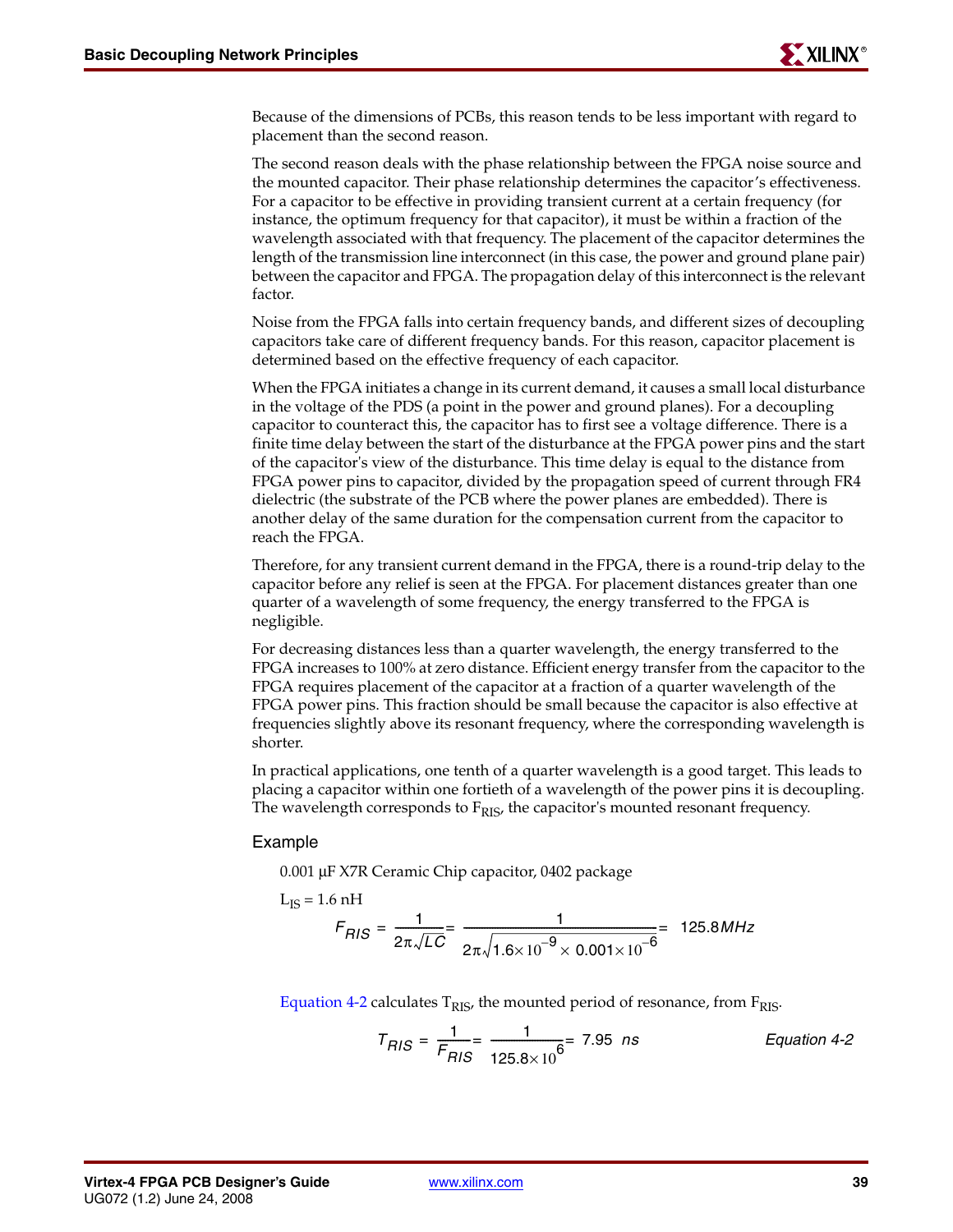*Equation 4-4*

<span id="page-39-0"></span>[Equation 4-3](#page-39-0) computes the wavelength based on  $T_{RIS}$  and the propagation velocity in FR4 dielectric.

$$
\lambda = \text{Wavelength} = \frac{T_{RIS}}{V_{PROP}} \quad \text{Equation 4-3}
$$

where 
$$
V_{PROP} = 166 \times 10^{-12} \frac{s}{inch}
$$

$$
\lambda = \frac{T_{RIS}}{V_{PROP}} = \frac{7.95 \times 10^{-9}}{166 \times 10^{-12}} = 47.9 \text{ inches}
$$

$$
R_{PLACE} = \frac{\lambda}{40}
$$
 Equation

$$
R_{PLACE} = \frac{\lambda}{40} = \frac{47.9 \text{ inches}}{40} = 1.20 \text{ inches}
$$

In this example, the effective frequency, equal to the resonant frequency, can be determined by Equation 1. This effective frequency is determined to be 125.8 MHz. The reciprocal of this is taken to give the resonant period, 7.95 ns using Equation 2. Using the propagation speed of current in FR4 (approximately 166 ps per inch), the wavelength associated with this capacitor is computed to be approximately 48 inches using Equation 3. As computed in Equation 4, one fortieth of this is 1.2 inches. Therefore the target placement radius  $(R_{\text{PLACE}})$  for capacitors of this size is within 1.2 inches (3.0 cm) of the power and ground pins they are decoupling.

All other capacitor sizes follow in the same manner. A radius of 1.2 inches is not terribly difficult to achieve in current PCB technology. It does not require placing capacitors directly underneath the device on the opposite side of the PCB. It is acceptable for capacitors to be mounted around the periphery of the device, provided the target radius is maintained. The 0.001 μF capacitors are among the smallest in the decoupling network, so placement radii less than an inch are unnecessary. For larger capacitors, the target placement radius expands quickly as the resonant frequency goes down. A 4.7 μF capacitor, for example, can be placed anywhere on the board, as its target radius of 98 inches is much bigger than most PCBs (corresponding to the resonant frequency of 1.56 MHz).

#### Example Capacitor Layout

Figure 4-7 is an example of the bottom-side PCB artwork showing the capacitor layout. Black fill and hatch represents plated copper, red represents vias, blue represents silkscreen labels, and purple represents package outlines. The FPGA footprint can be seen as the regular array of red via dots in the upper portion of the figure at the center. The absence of vias in a cross pattern at the center of the device indicates that solder lands on the top surface had their associated vias escape out toward the corners.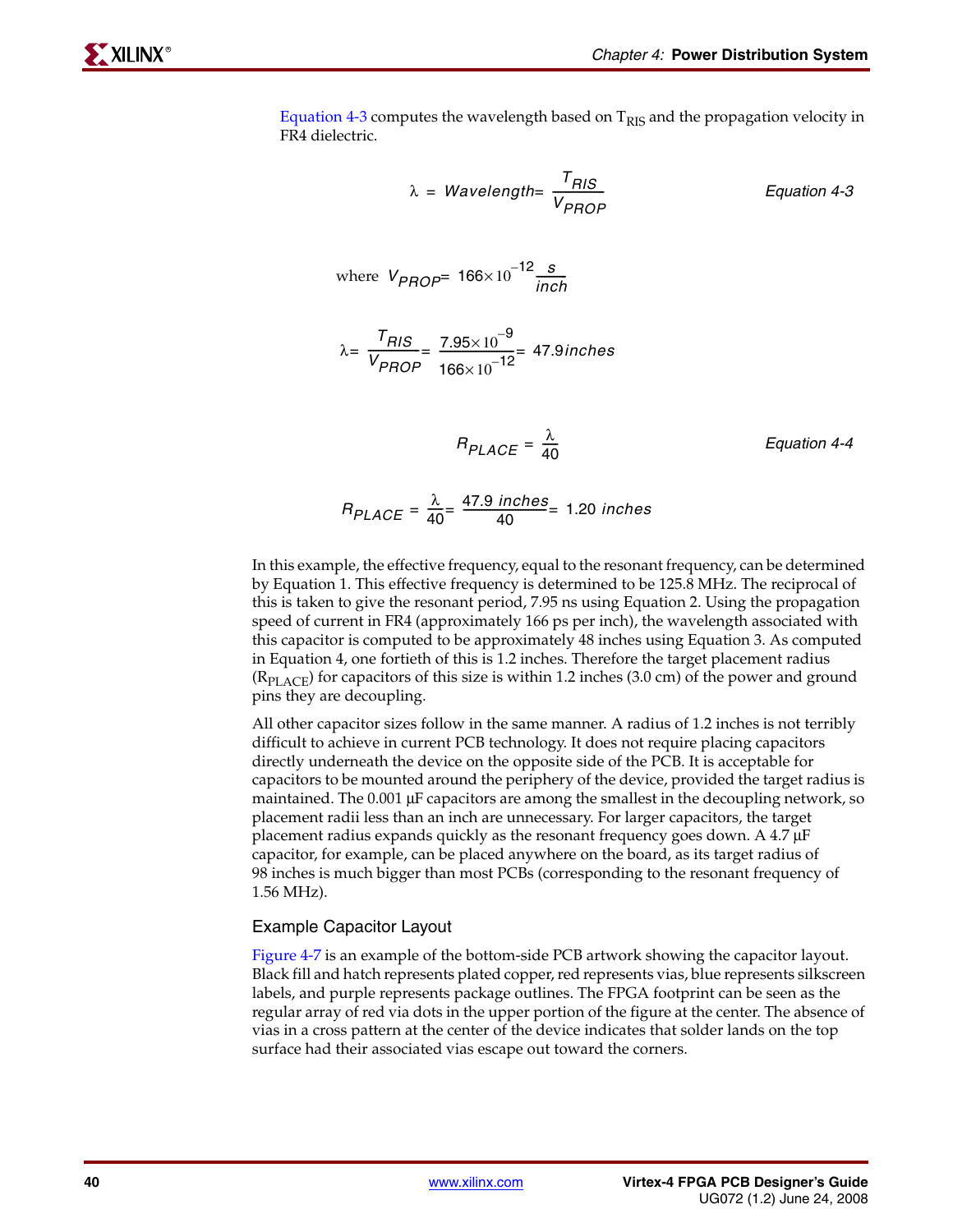

#### *Figure 4-7:* **Example PCB Layout Showing Capacitor Placement on the Bottom Surface**

In this example, many of the high-frequency 0402 decoupling capacitors are placed within the footprint of the FPGA on the opposite side of the board (C150, C117). There are also a handful of 0603 decoupling capacitors and termination resistors (C307, R274). Larger capacitors are placed outside the footprint of the FPGA, moving farther away from the FPGA with increasing size (C247, C288).

Traces connecting capacitor lands to vias are kept as short as possible. Also for largepackage capacitors with large separation between solder lands (C42, C224), vias are inserted in between the solder lands to reduce parasitic inductance of the mounting.

It is not necessary to place high-frequency capacitors within the footprint of the FPGA. It is perfectly acceptable to place all capacitors around the periphery of the device, provided all  $V_{CC}$  planes have a Ground plane adjacent to them, separated by a dielectric less than 4 mils in thickness. Also, in cases where  $V_{CC}$  and Ground plane pairs are in the top half of the stackup (closer to the device), it is advantageous to place capacitors on the top surface of the board, around the periphery of the device.

In cases where large numbers of external termination resistors are used, placement of the termination resistors takes priority over the decoupling capacitors. Moving away from the device in concentric rings, termination resistors should be closest to the device, followed by the smallest-value decoupling capacitors, then followed by larger-value decoupling capacitors.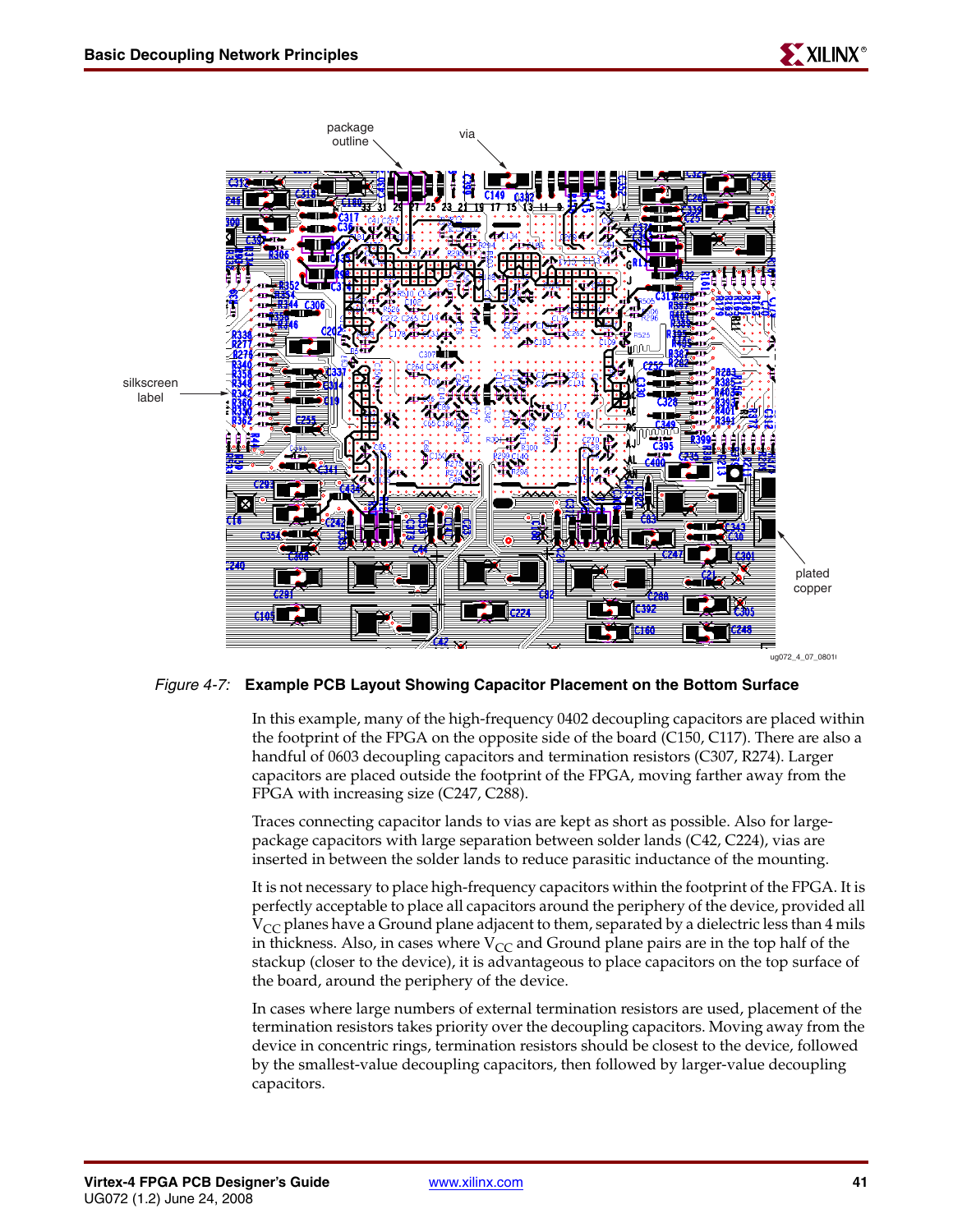## <span id="page-41-0"></span>**PDS Design and Verification**

Having discussed the basic operating principles of power distribution systems, this section introduces a step-by-step process for designing and verifying a PDS.

### <span id="page-41-1"></span>Step 1: Determining Critical Parameters of the FPGA

In designing the first iteration of the decoupling capacitor network, the basic objective is to have one capacitor per  $V_{CC}$  pin used on the device. Therefore, the *effective* number of  $V_{CC}$ pins for each supply must be determined.

Very few designs use 100% of the various resources in the FPGA. The FPGA package and the PDS inside it are very carefully sized to meet the needs of a fully utilized die without being overly conservative. The number of  $V_{CC}$  and GND pins on a package for a given device is determined based on the needs of a 100% utilized FPGA. The determining factor is not DC power handling abilities — it is transient current impedance. Decoupling capacitor requirements track very closely since they are based on the same factor. For this reason, the number of  $V_{CC}$  pins on each supply is used as an indicator of the number of capacitors needed on that supply. All supplies must be considered:  $V_{\text{CCTNT}}$ ,  $V_{\text{CCAUX}}$  $V_{\text{CCO}}$ , and  $V_{\text{REF}}$ .

It is only necessary to provide one capacitor per  $V_{CC}$  pin if all pins are used. There is no need to decouple  $V_{REF}$  pins if they are not used as  $V_{REF}$  Conversely,  $V_{CCAUX}$  and  $V_{CCINT}$ pins must always be fully decoupled, i.e., they must always have one capacitor per pin.  $V_{\rm{CCO}}$  can be pro-rated according to I/O utilization.

### <span id="page-41-2"></span>Step 2: Designing the Generic Bypassing Network

A number of Xilinx test boards and customer designs were analyzed to discern some trends of successful PDS designs. In 80% to 100% utilized designs with power supply noise on the order of half the maximum allowed power supply noise ( $V_{RIPPLE}/2$ ), the PDS generally has approximately one capacitor per  $V_{CC}$  pin on a per-supply basis. The generic bypassing network is designed with this range of capacitors in mind. The pro-rated number of  $V_{CCO}$  pins is used.

Given the number of discrete capacitors needed as determined above, a distribution of capacitor values adding up to that total number must be determined. To cover a broad range of frequencies, a broad range of capacitor values must be used. The proportion of high-frequency capacitors to low-frequency capacitors is an important factor.

The objective of a parallel combination of a number of values of capacitors is to keep a low and flat power supply impedance over frequencies from the 500 kHz range to the 500 MHz range. Both large value (low frequency) and small value (high frequency) capacitors are needed. Small value capacitors tend to have less of an impact on the total impedance profile, so a greater number of small value capacitors are needed to yield the same impedance level impact as a small number of large value capacitors.

To keep the impedance profile smooth and free of anti-resonance spikes, a capacitor is generally needed at least in every decade of the capacitor value range. The typical ceramic capacitor range generally spans values from 0.001  $\mu$ F to 4.7  $\mu$ F. The exact value of these capacitors is not critical. What is critical is having some capacitor value in every order of magnitude over this range. More values are better, as a flatter impedance profile is yielded.

A ratio of capacitors giving a relatively flat impedance is one where the quantity of capacitors is roughly doubled for every decade of decrease in size. In other words, if the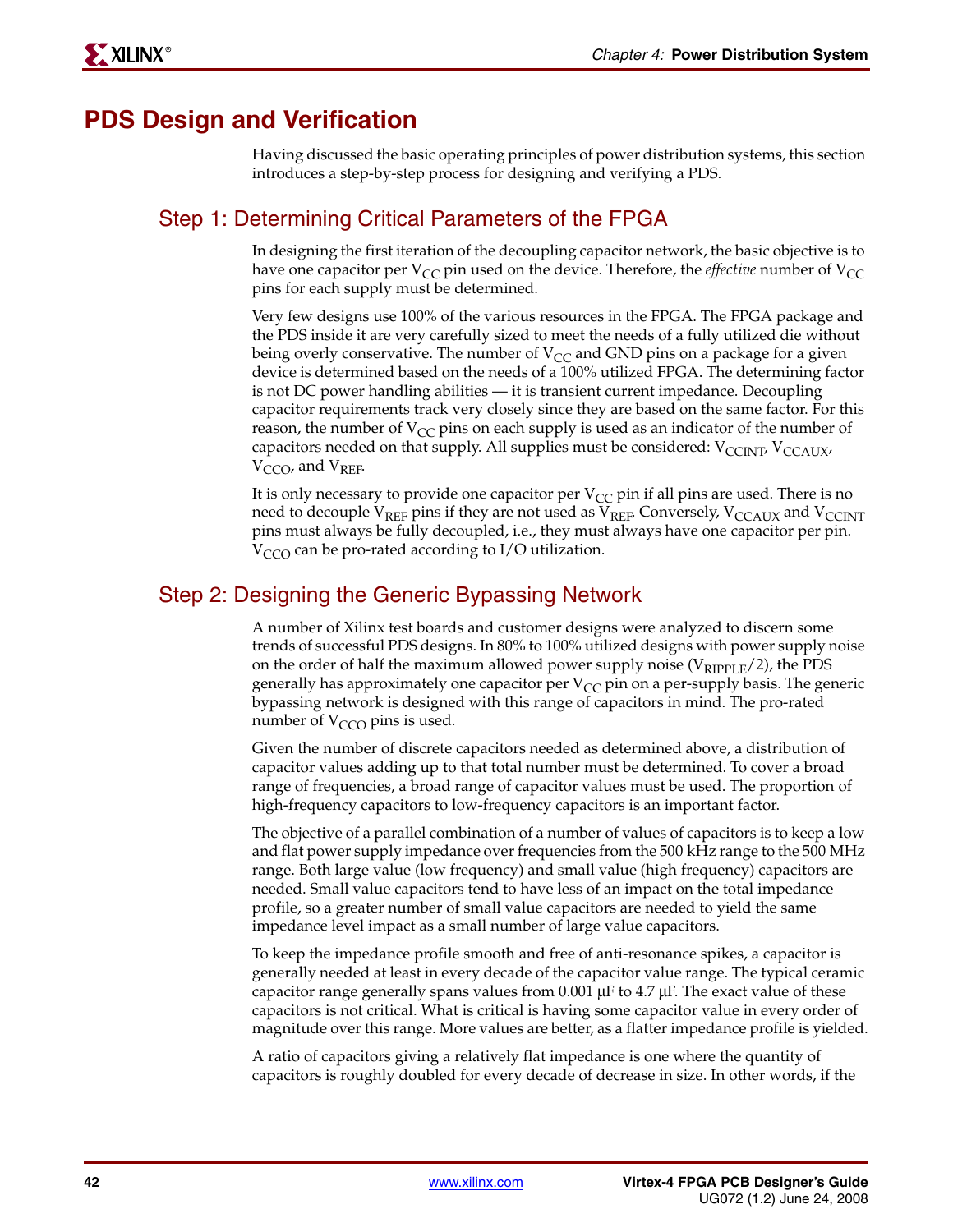bottom three values in the network were 1.0  $\mu$ F, 0.1  $\mu$ F and 0.01  $\mu$ F, the network might have two 1.0 μF capacitor, four 0.1 μF capacitors, and eight 0.01 μF capacitors.

In addition, low-frequency capacitance in the form of tantalum, OS-CON, or electrolytic capacitors is needed. These large capacitors typically have a higher ESR than ceramic chip capacitors, making them effective over a wider range of frequencies. This also makes the capacitors less likely to contribute to anti-resonance spikes. For this reason, it is not necessary to maintain the rule of one value per decade. Generally, one value in the 470 μF to 1000 μF range is sufficient.

A set of percentages is helpful for calculating these ratios based on the total number of capacitors. Table 4-2 and [Table 4-3](#page-42-0) give these percentages for the two classes of supplies: V<sub>CCINT</sub>, V<sub>CCAUX</sub>, V<sub>CCO</sub>, and V<sub>REF</sub>.

| $V_{CCAUX}$ , $V_{CCO}$ |                            |                       |  |  |  |
|-------------------------|----------------------------|-----------------------|--|--|--|
| <b>Capacitor Value</b>  | <b>Quantity Percentage</b> | <b>Capacitor Type</b> |  |  |  |
| 470 μF to 1000 μF       | $4\%$                      | Tantalum              |  |  |  |
| 1.0 to 4.7 $\mu$ F      | 14%                        | X7R 0805              |  |  |  |

*Table 4-2:* Capacitor Value Ratios for a Balanced Decoupling Network (V<sub>CCINT</sub>,

<span id="page-42-0"></span>

|  |  | <i>Table 4-3:</i> Capacitor Value Ratios for a Balanced Decoupling Network (V <sub>REF</sub> ) |  |  |  |  |
|--|--|------------------------------------------------------------------------------------------------|--|--|--|--|
|--|--|------------------------------------------------------------------------------------------------|--|--|--|--|

0.1 to 0.47 μF 27% X7R 0603  $0.01$  to  $0.047 \mu$ F 55% X7R 0402

| <b>Capacitor Value</b>        | <b>Quantity Percentage</b> | <b>Capacitor Type</b> |
|-------------------------------|----------------------------|-----------------------|
| $0.1 \mu$ F to $0.47 \mu$ F   | $50\%$                     | X7R or X5R 0603       |
| 0.01 $\mu$ F to 0.047 $\mu$ F | $50\%$                     | X7R or X5R 0402       |

For every power supply except  $V_{REF}$  these ratios should be roughly maintained. For  $V_{REF}$ supplies, the values should be distributed in a 50/50 ratio of 0.1  $\mu$ F to 0.47  $\mu$ F capacitors and 0.01  $\mu$ F to 0.047  $\mu$ F capacitors. Since the primary function of V<sub>RFF</sub> decoupling capacitors is to reduce the impedance of  $V_{REF}$  nodes thus reducing crosstalk coupling, very little low-frequency energy is needed. Therefore, only capacitors in the 0.01 μF - 0.47 μF range are necessary.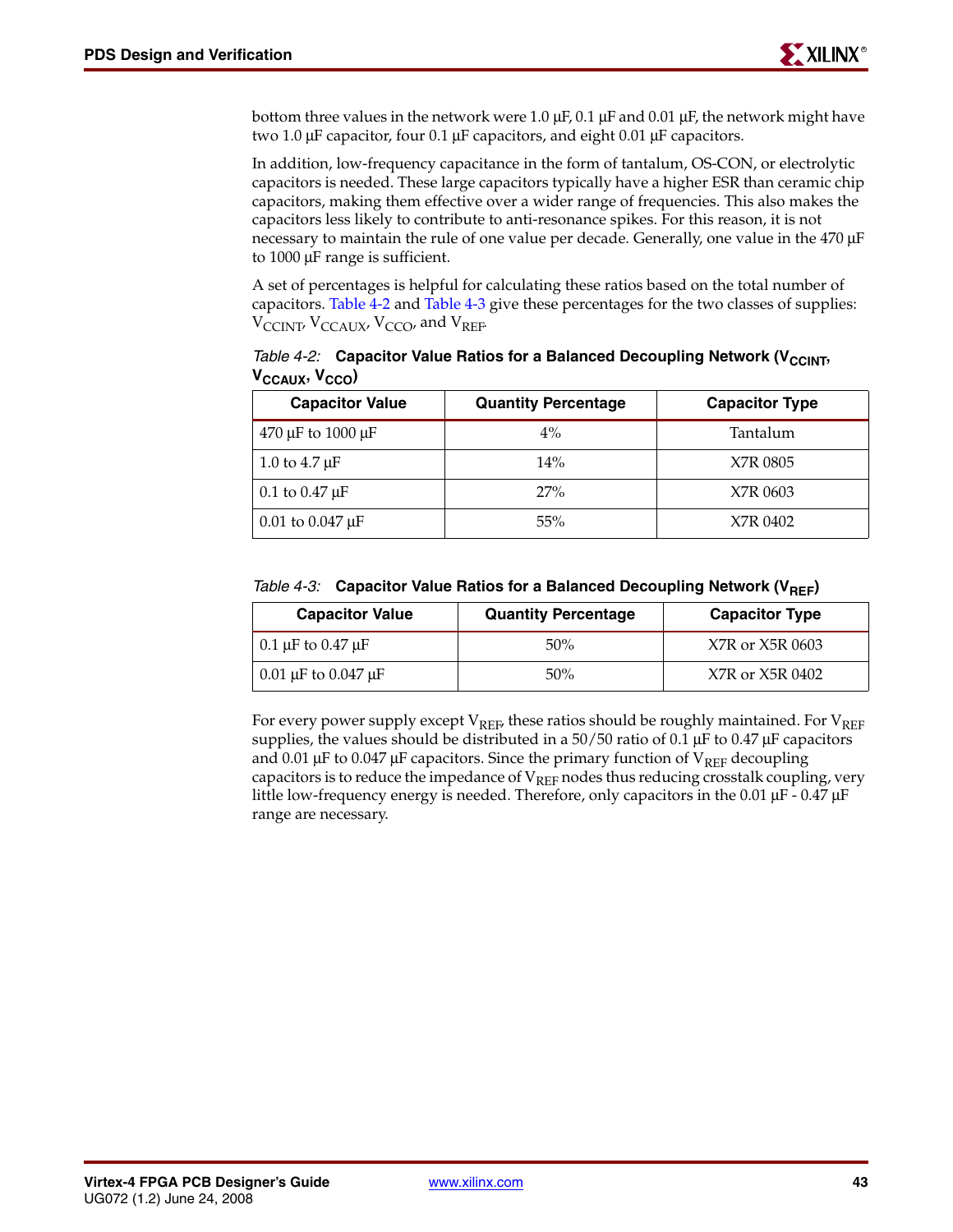#### <span id="page-43-0"></span>Step 3: Simulation

During simulation, the generic decoupling network is verified and in some cases refined. The designer can experiment with different values of capacitors or different packages to achieve an optimum power supply impedance profile for the constraints of the system. A number of levels of PDS design tools available from various EDA vendors are listed in ["EDA Tools for PDS Design and Simulation," page 54.](#page-53-1)

The simulation circuit is essentially a parallel combination of the decoupling capacitors with associated parasitics. The simulator calculates the aggregate impedance over the pertinent range of frequencies. The equivalent circuit can be created and analyzed in SPICE (see ["SPICE Simulation Examples," page 52](#page-51-1) for an example SPICE deck) or in one of the tools listed in ["EDA Tools for PDS Design and Simulation."](#page-53-1) A more limited but still effective approach is to plot the impedance profile in a spreadsheet tool (for example, Microsoft Excel).

Note that a lumped RLC simulation of this type does not reflect the distributed RLC properties of the  $V_{CC}$  and Ground planes of the PCB stackup. The effects of these planar structures usually begin to manifest in the 500 MHz range, and are dependent on the geometries of the planes (for example, length and width). These are difficult to predict without the use of a distributed model, such as what is offered by a tool like Speed2000, SIwave, Specctraquest Power Integrity, or a full-mesh RLC SPICE simulation. For this reason, it is unwise to draw any conclusions from the results of a lumped RLC simulation above 500 MHz.

In using any of these tools to simulate a bypassing network, it is important to have accurate parasitic values. Obtaining accurate self-parasitic data from the capacitor vendor or from in-house testing is important. The mounting parasitics lying in the path between the bypass capacitor and the FPGA also need to be taken into account. These parasitics combined in series give the mounted capacitor parasitic resistance and inductance. The section on ["Mounting Inductance," page 33](#page-32-1) covers the details of mounting modeling. ["Calculation of Via Inductance," page 52](#page-51-0) lists equations for via parasitic inductance. A more accurate inductance number for a particular geometry can be obtained using a field solver such as Ansoft's HFSS. For the following simulation, a value of 0.8 nH to 0.9 nH in mounting inductance was added to each capacitor's parasitic self-inductance to come up with  $L_{IS}$ . This parameter reflects the inductance of small capacitor mountings in a board on the order of 60 mils thick. Thicker board stackups have a higher associated via inductance.

Figure 4-8 shows a simple impedance plot from a simulation of the parallel combination of these capacitors, taking into account their parasitics and the approximate parasitics of the PCB. An equivalent SPICE netlist is included in ["SPICE Simulation Examples," page 52](#page-51-1). Table 4-4 lists the capacitor quantities, values, and parasitic values used in the simulation. The RLC characteristics of the  $V_{CC}$  and GND planes of the PCB are not taken into account.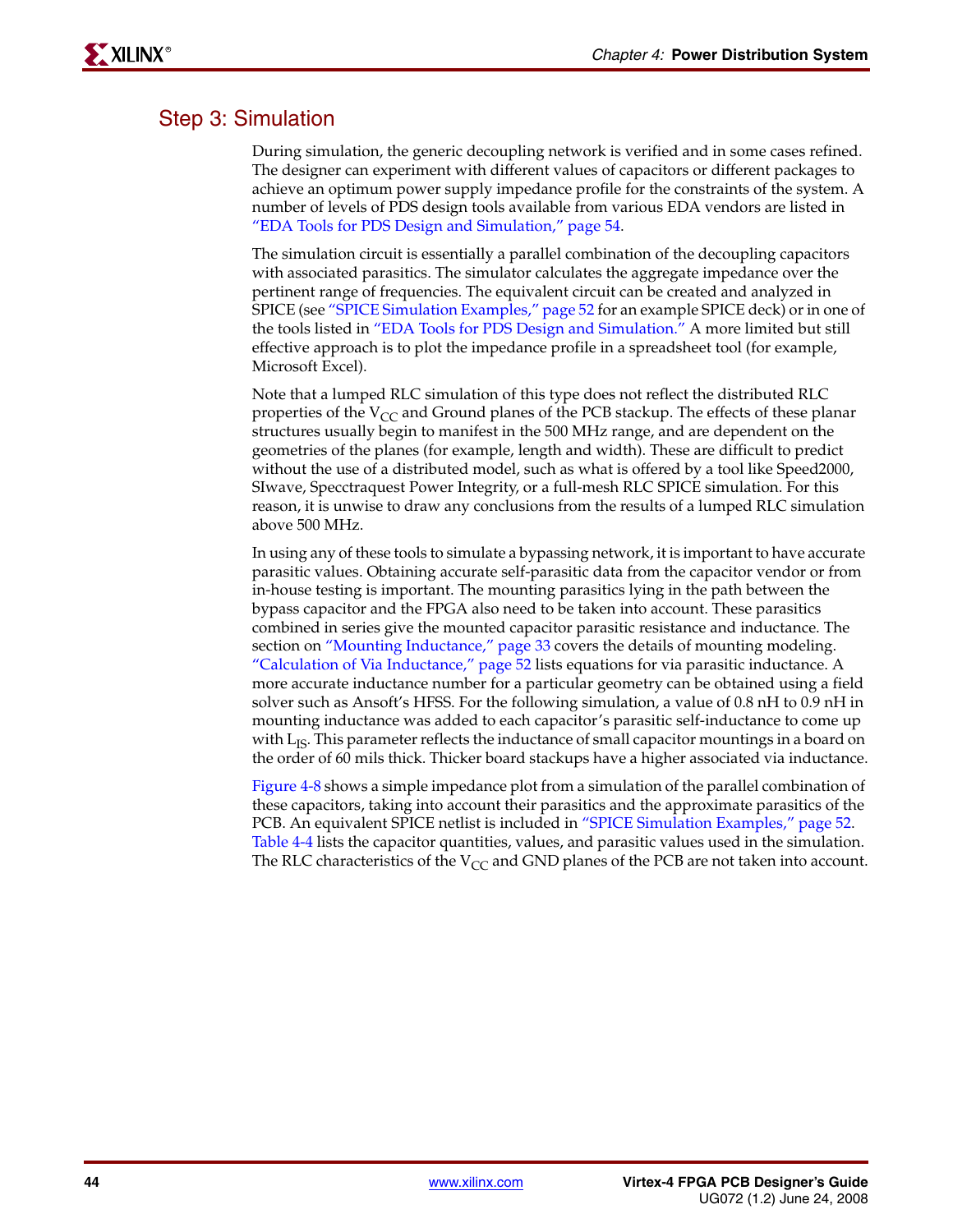



*Figure 4-8:* **PDS Impedance Versus Frequency Plot**

| Quantity | Symbol | Package | <b>Capacitive</b><br>Values $(\mu F)$ | <b>Parasitic</b><br>Inductance<br>(nH) | <b>Parasitic</b><br><b>Resistance</b><br>(ohms) |
|----------|--------|---------|---------------------------------------|----------------------------------------|-------------------------------------------------|
| 2        | ❖      | Ε       | 680                                   | 2.8                                    | 0.57                                            |
| 7        |        | 0805    | 2.2                                   | 2.0                                    | 0.02                                            |
| 13       |        | 0603    | 0.22                                  | 1.8                                    | 0.06                                            |
| 26       |        | 0402    | 0.022                                 | 1.5                                    | 0.20                                            |

*Table 4-4:* **Values Used in Impedance Plot of Figure 4-8**

This collection of capacitors is a good start. The impedance is below 0.033  $\Omega$  from 500 KHz to 150 MHz, and increases to 0.11  $\Omega$  at 500 MHz. Over this range there are no significant anti-resonance spikes. These capacitors are used in the board design.

### <span id="page-44-0"></span>Step 4: Building the Design

At this stage, the PCB is laid out with the final capacitor networks verified in simulation. The board is built. See earlier sections on capacitor placement and land geometries for detailed layout information.

### <span id="page-44-1"></span>Step 5: Measuring Performance

In the performance measurement step, measurements are made to determine whether the PDS is adequate for the devices it is serving. Determining whether or not a bypassing network is adequate for a given design is relatively simple. The measurement is performed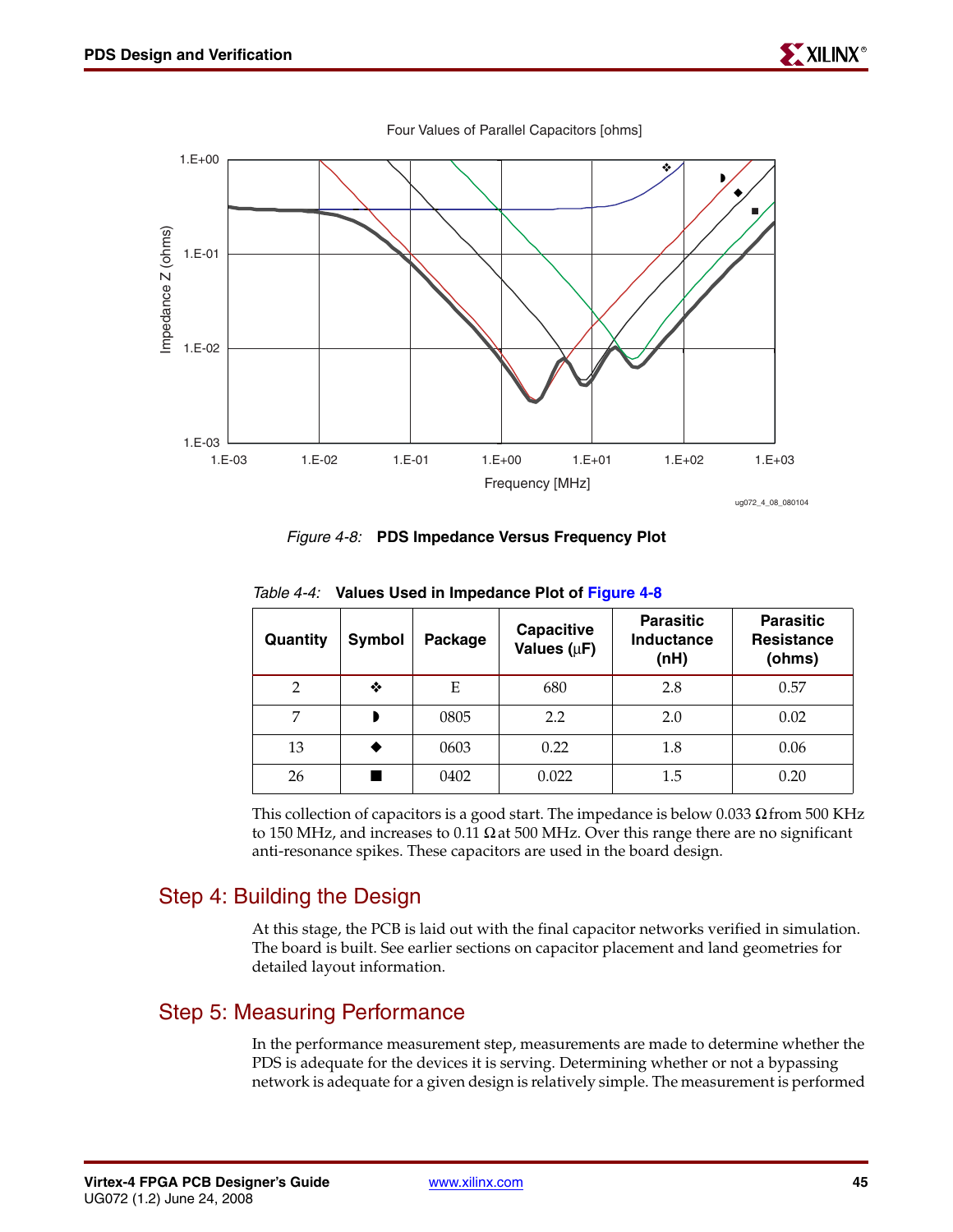<span id="page-45-0"></span>

with a high-bandwidth oscilloscope (1 GHz oscilloscope and 1 GHz probe at minimum), on a design running realistic test patterns.

#### Noise Magnitude Measurement

The measurement is taken either directly at the power pins of the device, or across a pair of unused I/O, one driven High and one driven Low.  $V_{\text{CCINT}}$  and  $V_{\text{CCAUX}}$  can only be measured at the PCB backside vias.  $V_{CCO}$  can also be measured this way, but more accurate results are obtained measuring fixed signals at unused I/Os in the same bank.

When making the noise measurement at the back-side of the board, it is necessary to take into account the parasitics of the vias in the path between the measuring point and FPGA, as any voltage drop occurring in this path is not accounted for in the oscilloscope measurement. Backside via measurements also have a potential pitfall. Many times, decoupling capacitors are mounted directly underneath the device, meaning that the capacitor lands may connect to these  $V_{CC}$  and GND vias directly with surface traces. These capacitors can confound the measurement, as they act like a short circuit for highfrequency AC current. To make sure such capacitors do not short the measurement, capacitors at the measurement site must be removed.

When measuring  $V_{CCO}$  noise, the measurement can be taken at a pair of I/O pins configured as strong drivers to logic 1 and logic 0. This technique, when performed correctly, can also show die-level noise.

Measuring the driven logic 1 against the driven logic 0 shows the degree of rail collapse at the die. Measuring a driven logic 0 against PCB ground shows the amount of ground bounce the die is experiencing relative to the PCB PDS. Since all grounds are common at the die and package levels of the device (excepting AGND of MGTs,  $V_{REFN}$  and  $AV_{SS}$  of the system monitor, and ADCs), a ground bounce measurement taken at an unused I/O pin shows the ground bounce of all supplies. Rail collapse measurements, on the other hand, only apply to  $V_{\text{CCO}}$ .

To make these measurements, the oscilloscope should be in infinite persistence mode, to acquire noise over a long time period (many seconds or minutes). If the design operates in a number of different modes, utilizing different resources in different amounts, these various conditions and modes should be in operation while the oscilloscope is acquiring the noise measurement. Noise measurements should be made at a few different  $V_{CC}/GND$ pairs on the FPGA to eliminate the effects of a local noise phenomena.

Figure 4-9 shows an instantaneous noise measurement taken at the  $V_{\text{CCINT}}$  pins of a sample design. Figure 4-10 shows an infinite persistence noise measurement of the same design. Since the infinite persistence measurement catches ALL noise events over a long period, it obviously yields more relevant results.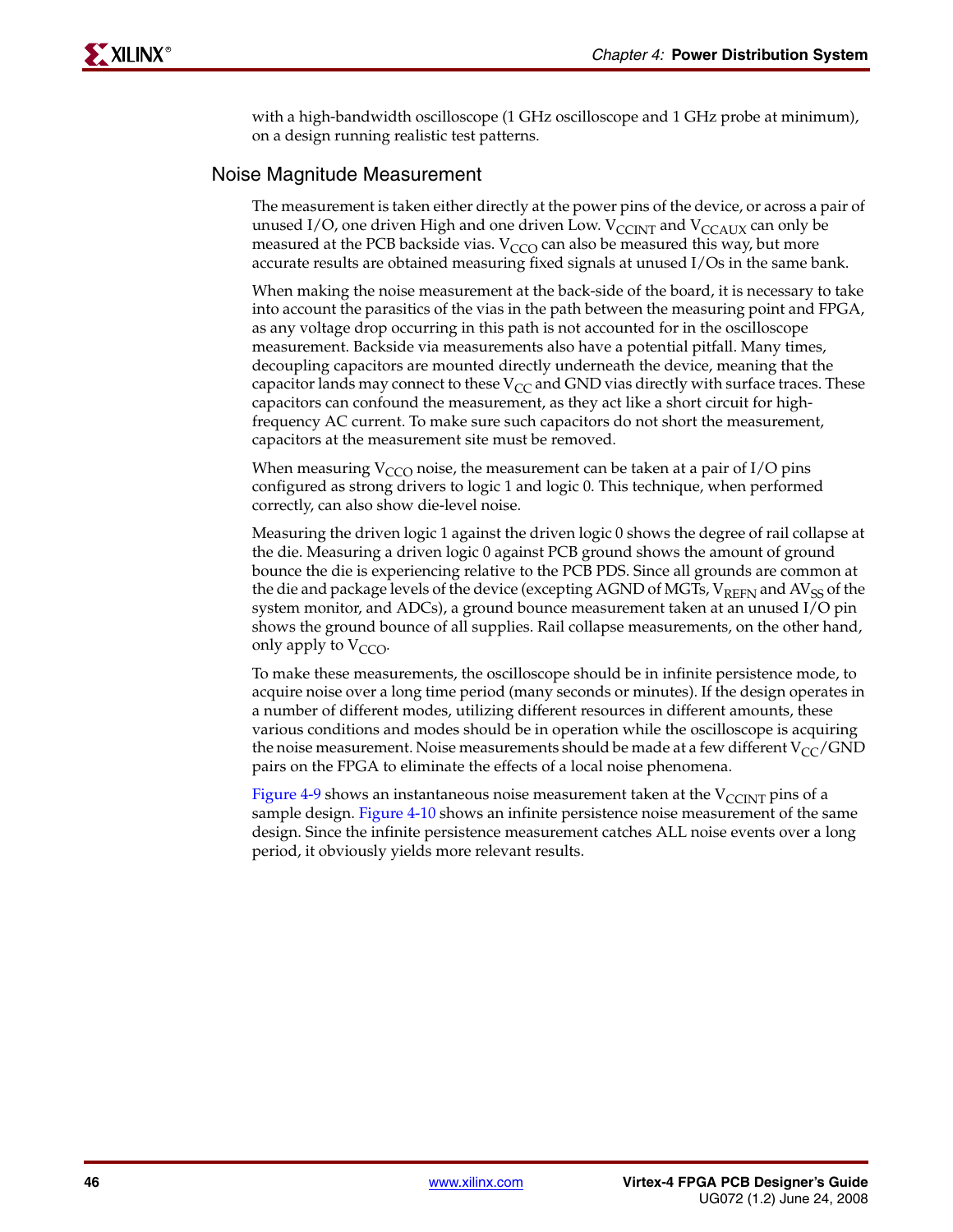

*Figure 4-9:* **Instantaneous Measurement of V<sub>CCO</sub> Supply, with Multiple I/O Sending Patterns at 100 MHz**



*Figure 4-10:* **Infinite Persistence Measurement of Same Supply**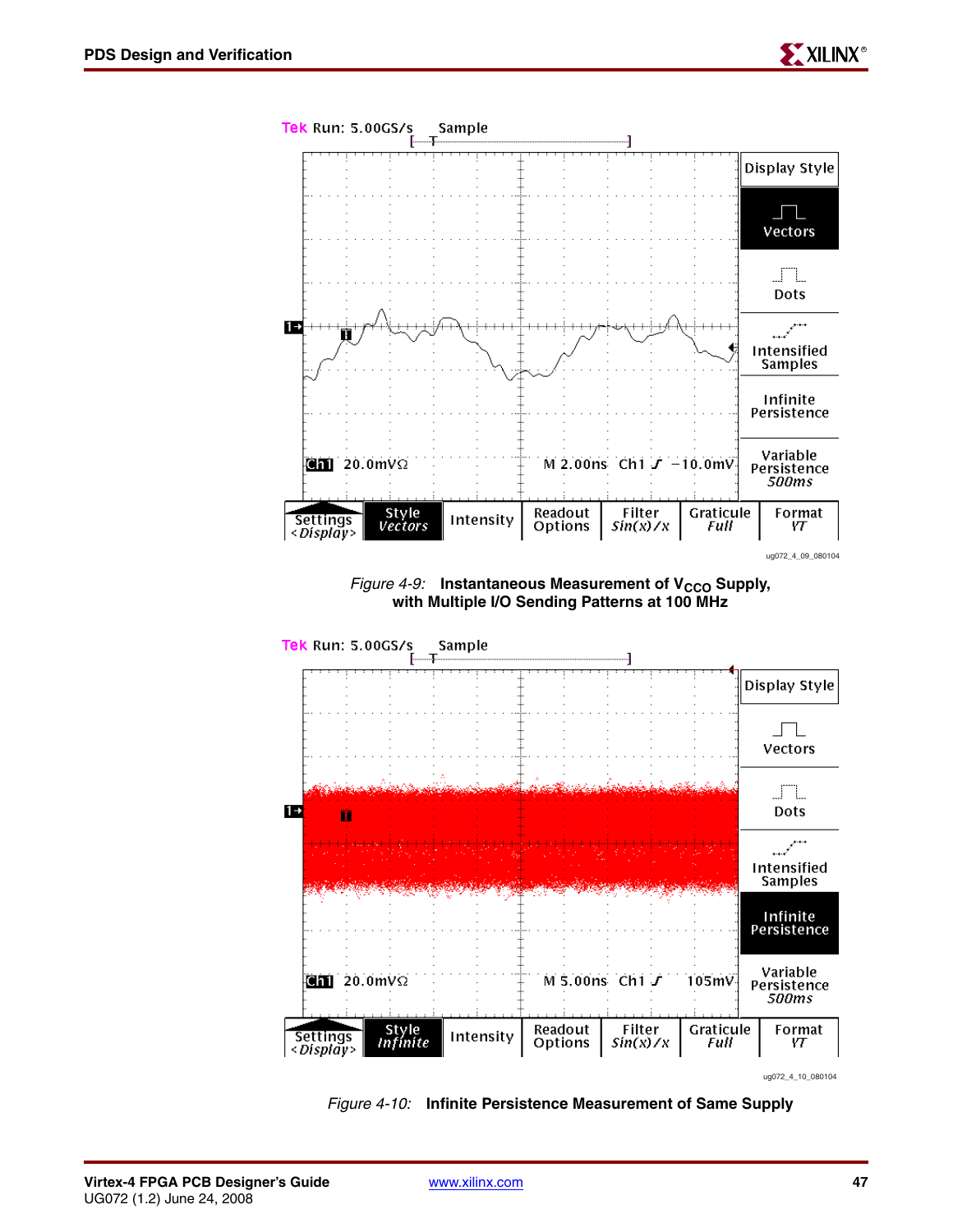This measurement represents the peak-to-peak noise. If it is greater than or equal to the maximum  $V_{CC}$  ripple voltage specified in the data sheet (10% of  $V_{CC}$ ), then the bypassing network is not adequate. The maximum voltage ripple allowed for this particular supply, with a nominal value of 1.5V DC, is 10% of this, or 150mV. The scope shots show noise in the range of 60 mV. From this measurement, it is clear that the decoupling network is adequate.

If, however, the measurement showed noise greater than 10% of  $V_{CC}$ , the PDS would be inadequate. To have a working, robust design, changes should made to the PDS. A greater number of capacitors, different capacitance values, or different numbers of the various decoupling capacitor values will bring the noise down.

Having the necessary information to improve the decoupling network requires additional measurements. Specifically, measurement of the noise power spectrum is necessary to determine the frequencies where the noise resides. There are many ways to do this. A spectrum analyzer works well as does an oscilloscope with FFT math functionality. Alternatively, a long sequence of time-domain data can be captured from an oscilloscope and converted to frequency domain using MATLAB or other software supporting FFT. It is also possible to get a basic feel for the frequency content of the noise by simply looking at the time-domain waveform and measuring the individual periodicities present in the noise.

#### <span id="page-47-0"></span>Noise Spectrum Measurements

A spectrum analyzer is a frequency-domain instrument. It shows the frequency content of a voltage signal at its inputs. When used to measure an inadequate PDS, the user can see the exact frequencies where the PDS is inadequate. Excessive noise at a certain frequency indicates a frequency where the PDS impedance is too high for the transient current demands of the device. Armed with this information, the designer can modify the PDS to accommodate the transient current at the specific frequency. This is accomplished either by adding capacitors with resonant frequencies close to the frequency of the noise or by lowering the PDS impedance at the critical frequency through other means.

The noise spectrum measurement should be taken in the same place as the peak-to-peak noise measurement — directly underneath the device, or at a pair of unused I/O driven High and Low. A spectrum analyzer takes its measurements through a 50  $\Omega$  cable, rather than through an active probe like the oscilloscope. One of the best ways to attach the cable for measurements is through an SMA connector tapped into the power and ground planes in the vicinity of the device. In most cases this is not available. Another way to attach the cable for measurement of noise in the power planes is to remove a decoupling capacitor in the vicinity of the device, and solder the center conductor and shield of the cable directly to the capacitor lands. Alternatively, a probe station can be used.

In most cases, distinct bands of noise at fixed frequencies are seen. These correspond to the clock frequency and its harmonics. The height of each band represents its relative power. The majority of the energy is usually contained in tight bands around 3 or 4 of the harmonics, with power falling off as frequency increases.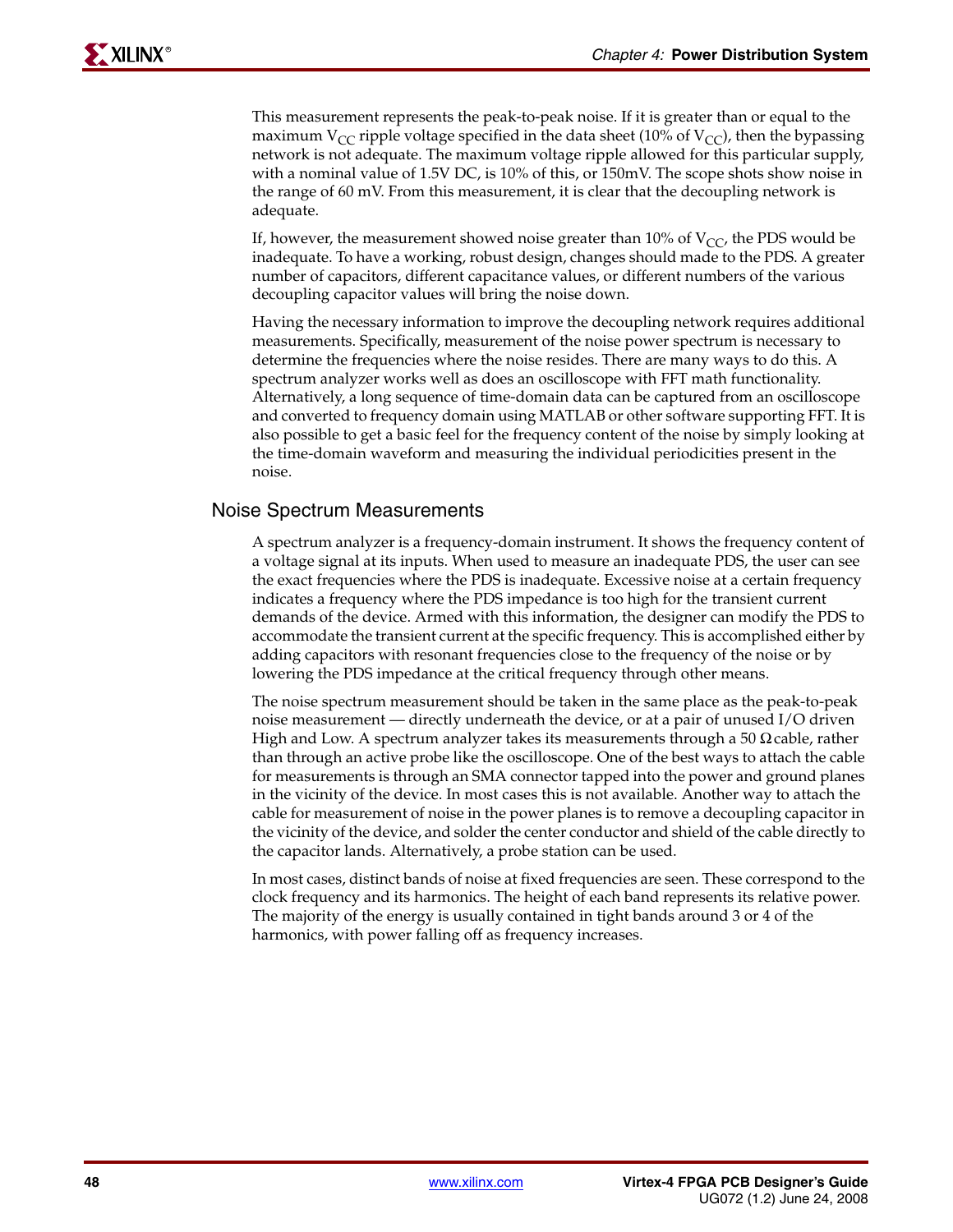



ug072\_4\_11\_080104

*Figure 4-11:* Screenshot of Spectrum Analyzer Measurement of V<sub>CCO</sub>

The noise bands correspond to frequencies where the FPGA has a demand for current but is not receiving it from the PDS. This could be because there is not enough capacitance, or because there is enough capacitance but the parasitic inductance of the path separating the capacitors from the FPGA is too great. Whatever the cause, the impedance of the power supply at this frequency is too high. Conversely, at frequencies where there is very little or no noise, the impedance may be lower than it needs to be. To solve these problems, the bypassing network must be modified. New capacitor values, or different quantities of the original values should be chosen.

### <span id="page-48-0"></span>Step 6: Optimum Bypassing Network Design (Optional)

In cases where a highly optimized PDS is needed, further measurements can be taken to guide the design of a carefully tailored decoupling network. A network analyzer can be used to measure the impedance profile of a prototype PDS, giving an output similar to what was discussed in the simulation section. The network analyzer sweeps a stimulus across a range of frequencies and measures the impedance of the PDS at each frequency. Its output is impedance as a function of frequency.

Since the spectrum analyzer gives an output of voltage as a function of frequency, these two measurements can be used together to determine transient current as a function of frequency.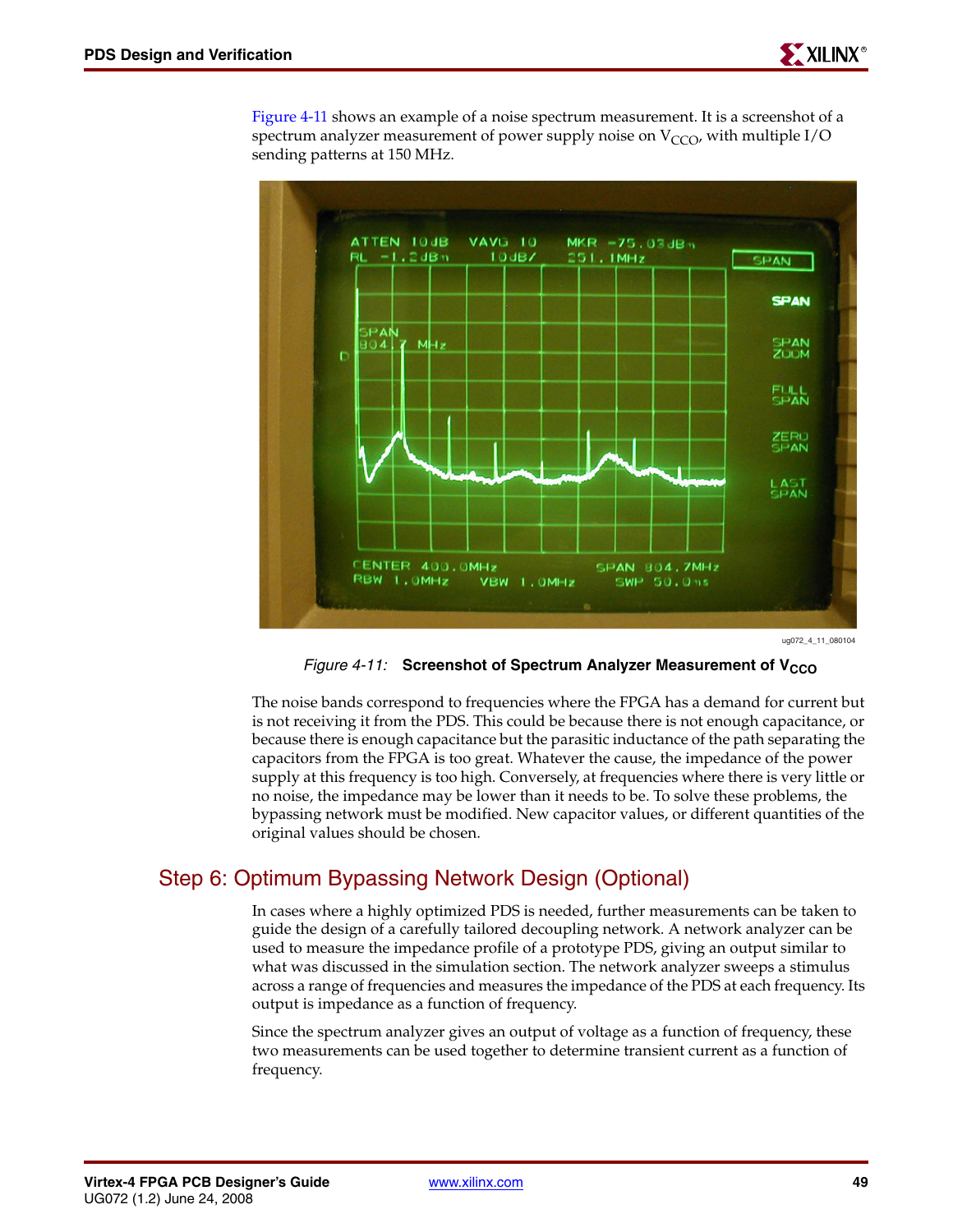*I*(*f*) =  $\frac{V(f) \text{ From Spectrum Analyzer}}{Z(f) \text{ From Network Analyzer}}$ 

Armed with an understanding of the design's transient current requirements, the designer can make better PDS choices. With maximum voltage ripple value from the data sheet, the value of impedance needed at all frequencies can be determined. This yields a target impedance as a function of frequency. Given this, a network of capacitors can be designed to accommodate the transient current of the specific design.

This six-step process lays out a closed-loop method for designing and verifying a power distribution system. Its use ensures an adequate PDS for any design.

## <span id="page-49-0"></span>**Other Concerns and Causes**

If this step-by-step method does not yield a design meeting the required noise specifications, then other aspects of the system should be analyzed for possible changes.

#### <span id="page-49-1"></span>Possibility 1: Excessive Noise from Other Devices on Board

When ground and/or power planes are shared among many devices, as is often the case, noise from an inadequately decoupled device can affect the PDS at other devices. RAM interfaces with inherently high transient current demands due to temporary periodic contention and high-current drivers are a common cause; large microprocessors are another. If unacceptable amounts of noise are measured locally at these devices, an analysis should be done on the local PDS and decoupling networks of the component.

#### <span id="page-49-2"></span>Possibility 2: Parasitic Inductance of Planes, Vias, or Connecting Traces

In this case there is enough capacitance in the bypassing network, but too much inductance in the path from the capacitors to the FPGA. This could be due to a bad choice of connecting trace or solder land geometry, too long a path from capacitors to the FPGA, and/or a current path in power vias that traverse an exceptionally thick stackup.

In the case of inadequate connecting trace and capacitor land geometry, it is important to keep in mind the loop inductance of the current path. If the vias for a bypass capacitor are spaced a few millimeters from the capacitor solder lands on the board, the current loop area is greater than it needs to be (Figure 4-6a). Vias should be placed directly against capacitor solder lands (Figure 4-6b). Never connect vias to the lands with a section of trace (Figure 4-6a). Other improvements of geometry are via-in-pad (where the via is actually under the solder land), not shown, and via beside pad (where vias are not at the ends of the lands, but rather astride them), see Figure 4-6c. Double vias are a further improvement (Figure 4-6d).

If the inductance of the path in the planes is too great, there are two parameters that can be changed; the length of the electrical path, and the spreading inductance of the planes themselves.

The path length is determined by capacitor placement. Capacitors must be placed close to the power/ground pin pairs on the device being bypassed. This is especially important for the smallest capacitors in the network, since care has been taken to chose capacitors with low parasitic inductance. There is no use in connecting a low-inductance, high-frequency capacitor to a device through a high-inductance path. Larger capacitors inherently have a high parasitic self inductance allowing the proximity to the device to be less important.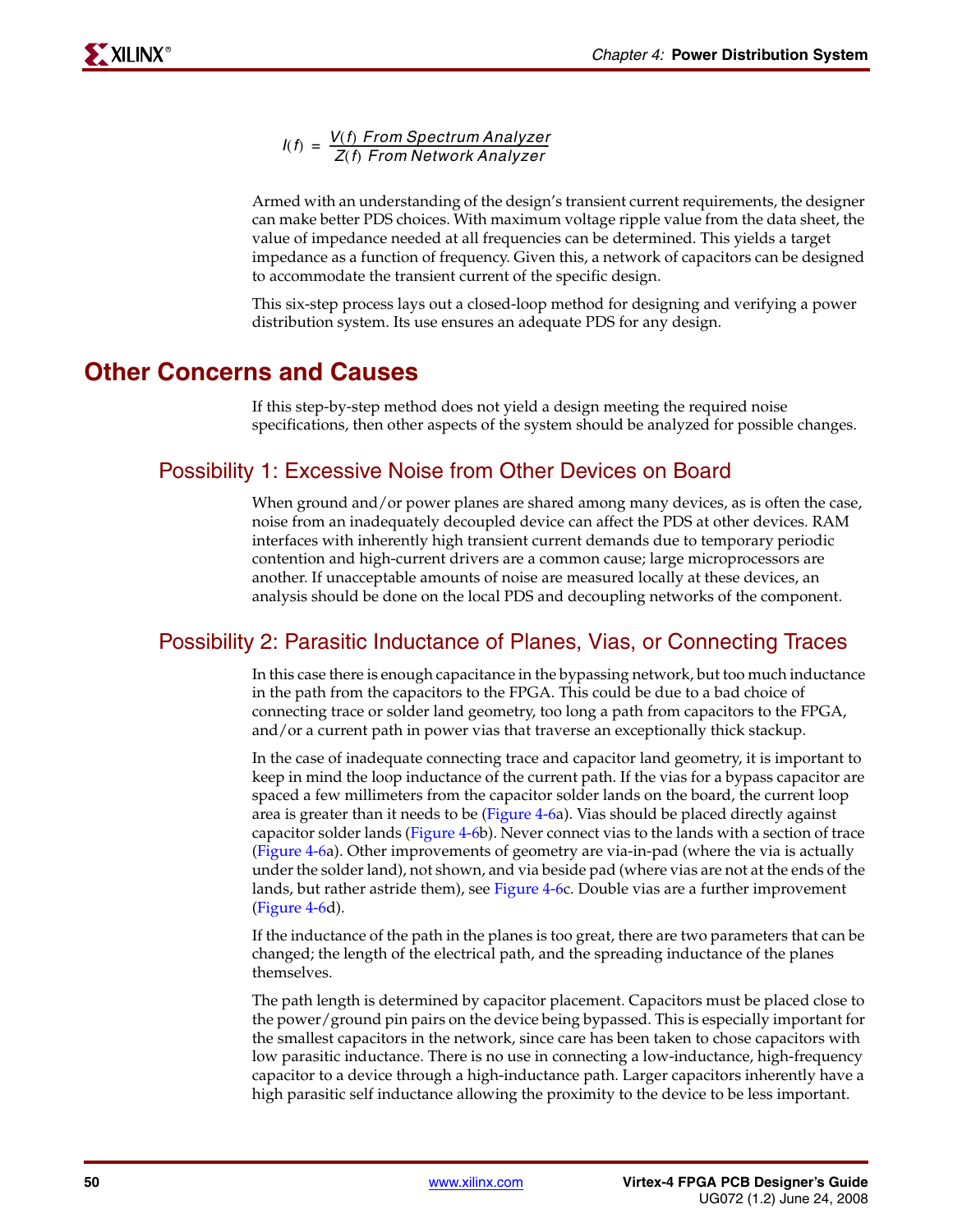

The spreading inductance of the planes is controlled by the plane spacing and by the dielectric constant of the material between them. See section on ["Plane Inductance," page](#page-34-0)  [35.](#page-34-0)

When boards are exceptionally thick (greater than 90 mils or 2.3 mm), vias have higher parasitic inductance. In these cases, the following changes to the design should be considered. The first is to move the  $V_{CC}/GND$  plane sandwiches close to the top surface the FPGA is on. The second is to place the highest frequency capacitors on the top surface. Both changes together reduce the parasitic inductance of the relevant current path.

### <span id="page-50-0"></span>Possibility 3: I/O Signals in PCB are Stronger Than Necessary

If noise in the V<sub>CCO</sub> PDS is still too high after making refinements to the PDS, the I/O interface power can be scaled back. This goes for both outputs from the FPGA and inputs to the FPGA. In some cases, excessive overshoot on inputs to the FPGA can reverse-bias the clamp diodes in the IOBs. This can put large amounts of noise into  $V_{CCO}$ . If this condition is occurring, the drive strength of these interfaces should be decreased, or termination should be used (both on input and output paths).

## <span id="page-50-1"></span>Possibility 4: I/O Signal Return Current Travelling in Sub-Optimal Paths

Excessive noise in the PDS can be caused by I/O signal return currents. For every signal transmitted by a device into the PCB (and eventually into another device), there is an equal and opposite current flowing from the PCB back into the device's power/ground system. If there is no low-impedance return current path available, a less optimal, higher impedance path is used. When this occurs, voltage changes are induced in the PDS.

This situation can be improved by ensuring that every signal has a closely spaced and fully intact return path. Various strategies could be required including restricting signals to only a few of the available routing layers, and providing low-impedance paths for AC currents to travel between reference planes (decoupling capacitors at specific locations on the PCB).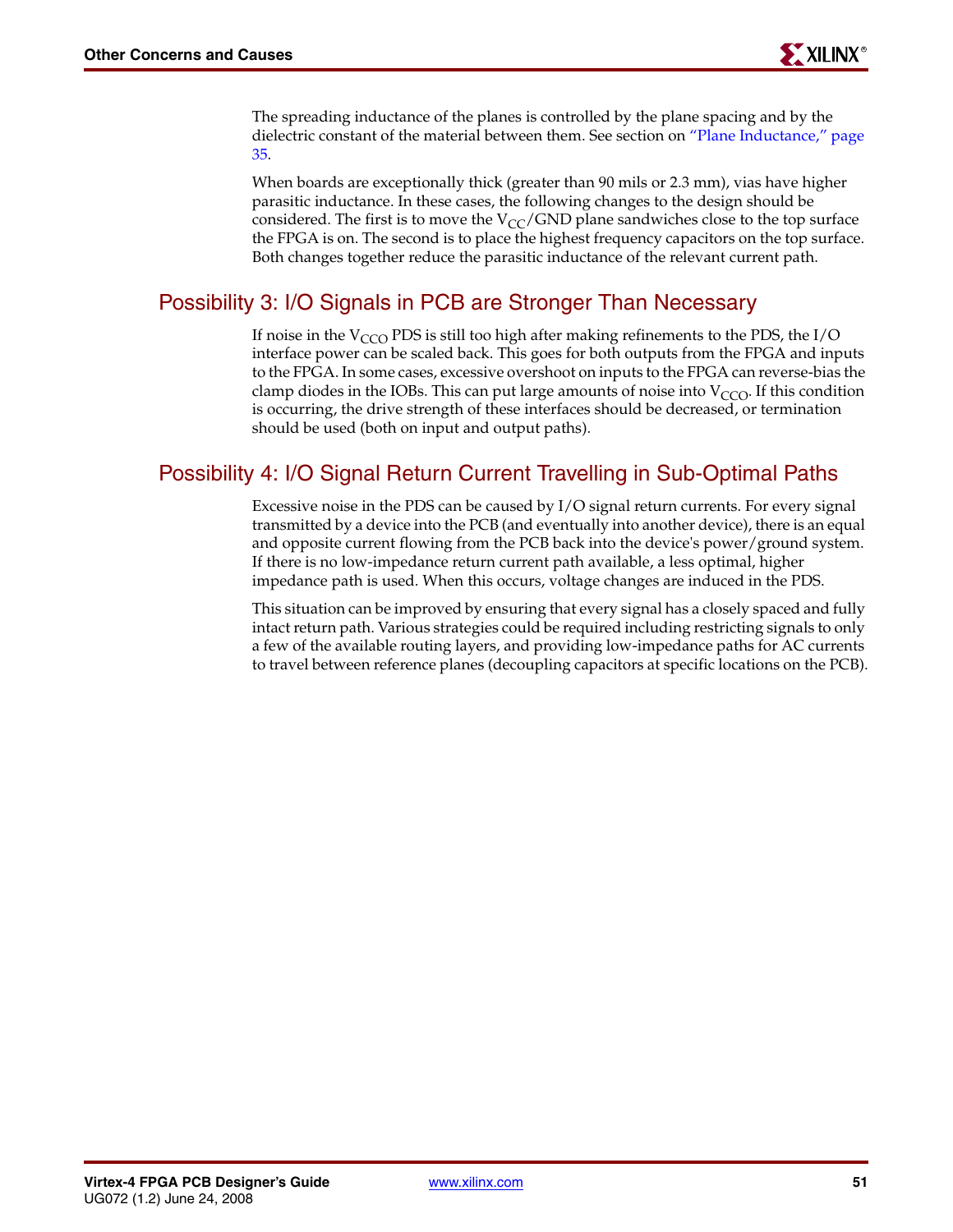## <span id="page-51-0"></span>**Calculation of Via Inductance**

Via inductance is a major contributor to the parasitic inductance of a capacitor mounting. The dimensions of a via largely determine its parasitic inductance. [Equation 4-5](#page-51-2), from Grover, is used to determine the self-inductance of a single filled via based on its length and diameter. Dimensions are in inches and nanohenries.

$$
L = 5.08 \times h \times \left[ \ln \left( \frac{4 \times h}{d} \right) - 0.75 \right]
$$
 *Equation 4-5*

#### <span id="page-51-2"></span>Example

To calculate the inductance of a via going from the bottom surface of the board to the top surface of the board, use the board finished thickness for via length: the board finished thickness at 62 mils, the via diameter at 3 mils. There are 1000 mils in an inch.

 $h = 0.062$  in  $d = 0.003$  in  $L = 5.08 \times 0.062 \times 3.67$  $L = 1.15$  nH  $L = 5.08 \times h \times \left[ \ln \left( \frac{4 \times h}{d} \right) - 0.75 \right]$  $L = 5.08 \times 0.062 \times \left[ \ln \left( \frac{4 \times 0.062}{0.003} \right) - 0.75 \right]$ 

This result is the self-inductance of a single via. The self-inductance is only one part of the total inductance of the current loop the via is a part of. Since the mutual inductance of vias with opposing currents (power and ground) has its own effect on the total inductance, it should be taken into account when greater accuracy is desired. The mutual inductance of closely spaced complementary vias lowers the total inductance by a small amount.

## <span id="page-51-1"></span>**SPICE Simulation Examples**

This appendix demonstrates the method used to simulate decoupling capacitor networks in SPICE. HSPICE techniques are discussed here. Other variants of SPICE or dedicated PDS simulation software can also be used. The simulation referenced below is purely for illustrative purposes. Simulator details are beyond the scope of this discussion and are left to the readers' investigation. The HSPICE result is included in Figure 4-12. A schematic representation is included in Figure 4-13.

These capacitor networks represent the capacitance and parasitics of an 18-capacitor network. The general capacitor array impedance calculation follows these steps:

- 1. Formulate a netlist for the L-C-R network.
- 2. Understand where the input node and output node are located.
- 3. Apply an AC stimulus to the input port.
- 4. Run an AC analysis on the L-C-R network.
- 5. Measure the input current as well as the input AC voltage.
- 6. Formulate  $Z = V/I$ .
- 7. Plot the result using a log scale for ease of viewing.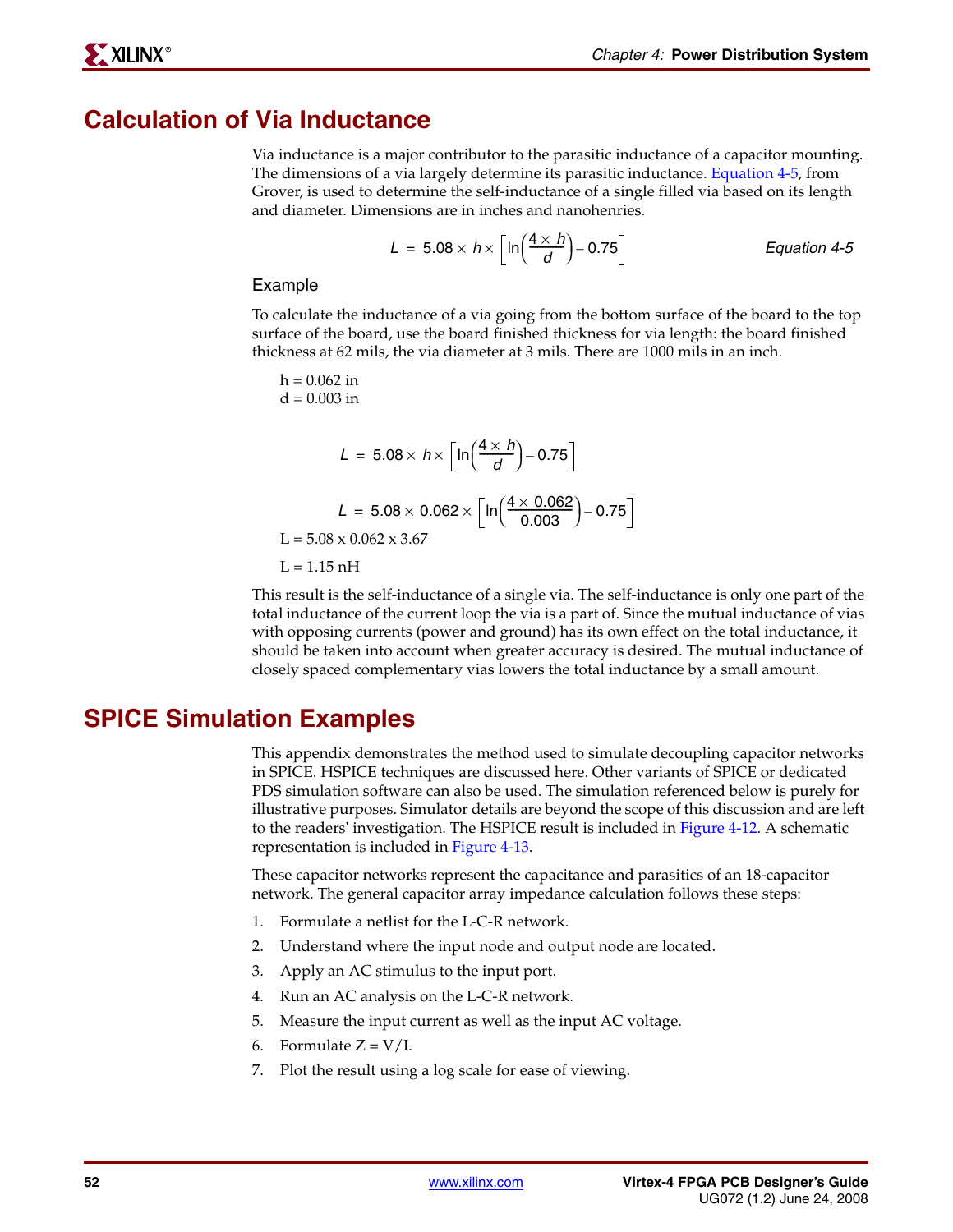

In this approach, the AC stimulus is set to 1A. The AC Analysis directive sweeps an AC current waveform across a prescribed set of frequency points. The number of frequency points per decade is commented in the appended HSPICE netlist. With the AC current magnitude set to 1A, the impedance is calculated based on  $Z = V/I$ . Thus, V is the main calculated variable — the voltage at the capacitor array positive node.

Two other details complete the SPICE decks:

- 1. There is a DC bias resistor to ground.
- 2. There is a small input resistor connecting the AC source to the L-C-R network (this is optional).

Item 1 is necessary to decrease simulation time. It allows SPICE to quickly calculate an operating point for the circuit prior to AC analysis. This is accomplished by providing SPICE a DC path to the L-C-R network (to ground by way of the bias resistor). Item 2 is optional, but convenient. It provides a component to monitor the input current to the L-C-R network.

For viewing the simulated impedance result in HSPICE, the .net directive is executed in order that HSPICE calculates  $Z_{IN}$  for direct plotting.

#### <span id="page-52-0"></span>HSPICE Netlist

The HSPICE netlist is available on the Xilinx website: <http://www.xilinx.com/bvdocs/appnotes/xapp623.zip>

#### <span id="page-52-1"></span>HSPICE Output

Figure 4-12 shows the HSPICE output:  $Z_{IN}$ (MAG) using the AWAVES graphical viewer.



*Figure 4-12:* **HSPICE Output**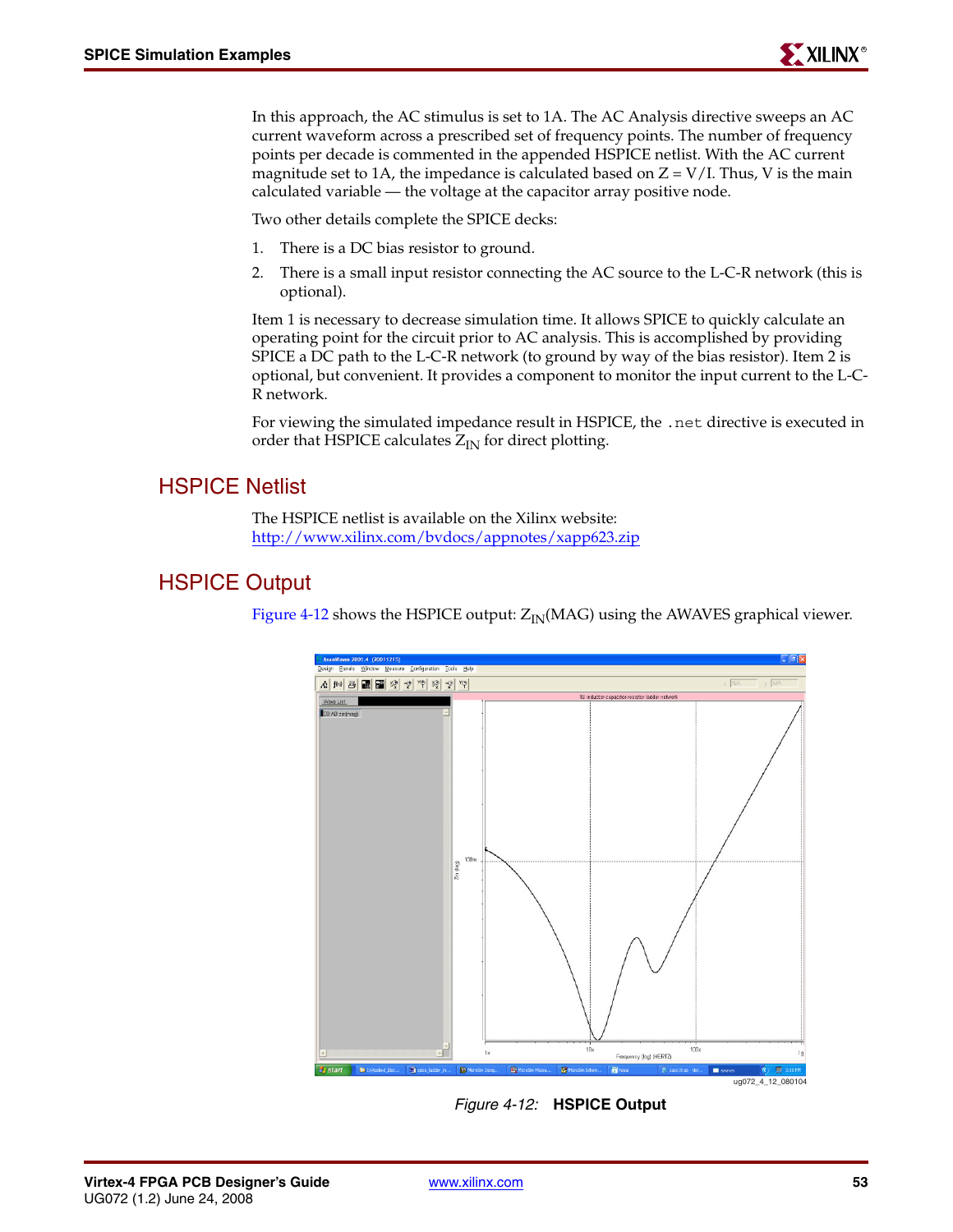## <span id="page-53-0"></span>Schematic Circuit

Figure 4-13 shows a capacitor array with corresponding parasitic inductance and resistance.



*Figure 4-13:* **Schematic Circuit**

## <span id="page-53-1"></span>**EDA Tools for PDS Design and Simulation**

Table 4-5 lists the some vendors of EDA tools for PDS design and simulation.

| Table 4-5: EDA Tools for PDS Design and Simulation |               |                         |  |  |  |
|----------------------------------------------------|---------------|-------------------------|--|--|--|
| Tool                                               | <b>Vendor</b> | <b>Website URL</b>      |  |  |  |
| SIwave                                             | Ansoft        | http://www.ansoft.com   |  |  |  |
| <b>Specctraquest Power Integrity</b>               | Cadence       | http://www.cadence.com  |  |  |  |
| Speed 2000                                         | Sigrity       | http://www.sigrity.com  |  |  |  |
| <b>Star HSPICE</b>                                 | Synopsys      | http://www.synopsys.com |  |  |  |

UCADESR3.exe UltraCAD <http://www.ultracad.com>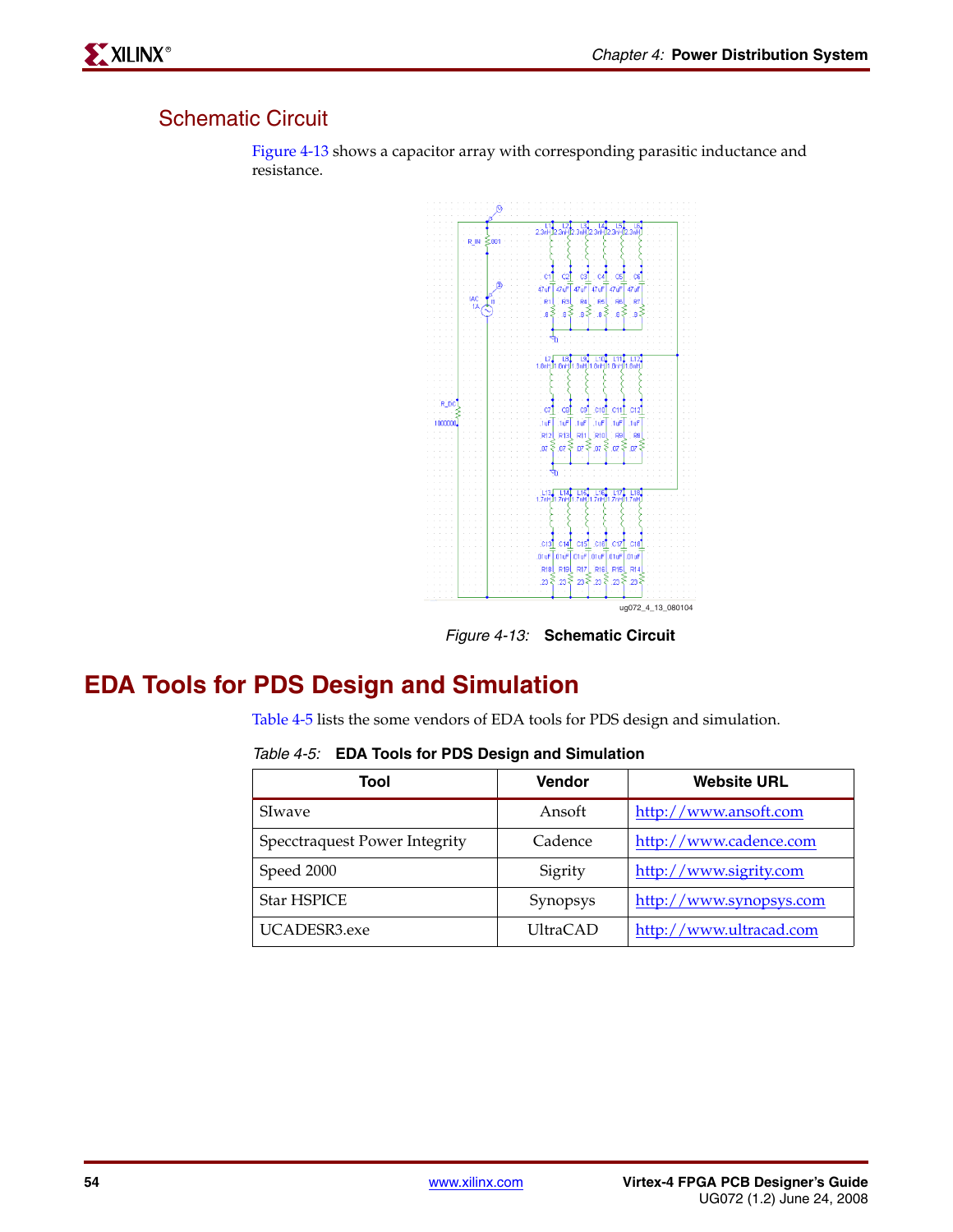

# *Appendix A*

# <span id="page-54-1"></span><span id="page-54-0"></span>*References*

- <span id="page-54-3"></span><span id="page-54-2"></span>1. [UG076](http://www.xilinx.com/support/documentation/user_guides/ug076.pdf), *Virtex-4 RocketIO Multi-Gigabit Transceiver User Guide*.
- 2. [UG070](http://www.xilinx.com/support/documentation/user_guides/ug070.pdf), *Virtex-4 FPGA User Guide*.
- <span id="page-54-4"></span>3. Larry D. Smith, *Decoupling Capacitor Calculations For CMOS Circuits*, Proceedings EPEP Conference, November 1984.
- 4. Frederick W. Grover Ph.D., *Inductance Calculations: Working Formulas and Tables*, D. Van Nostrand Company, Inc., 250 Fourth Avenue, New York, NY, 1946.